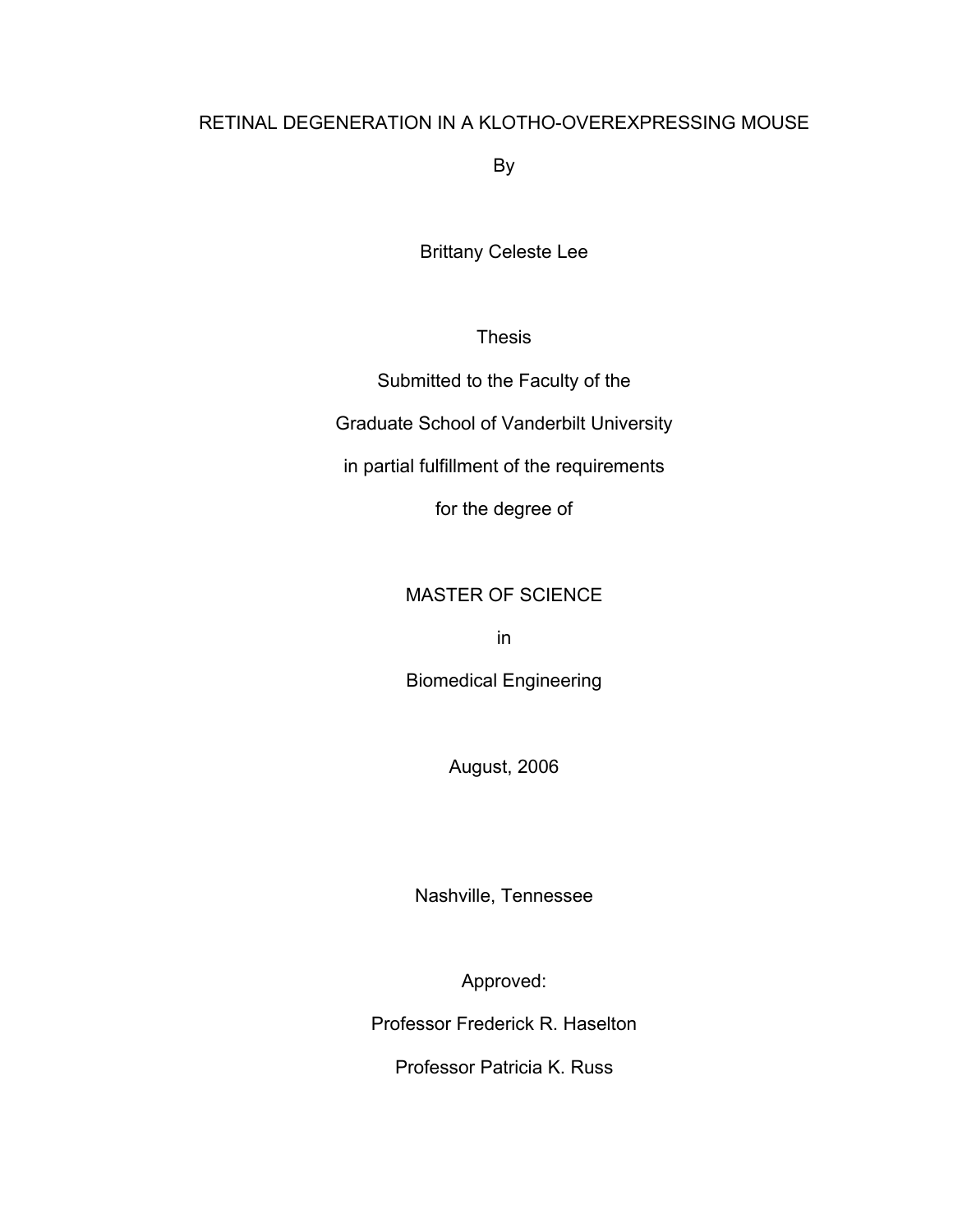## ACKNOWLEDGEMENTS

 I would like to thank the many people who have been instrumental in the completion of this work. I am especially grateful to Dr. Patricia Russ for her endless encouragement, expertise, and dedication to the project. I would like to thank Sai Han Presley for her patience in teaching me laboratory skills and Dr. Min Chang for giving me a home in his lab. I would also like to thank Dr. Rick Haselton for pushing me to succeed and my fellow lab mates who made the workday more pleasant. I would also like to thank my family for being ever supportive and always believing in me.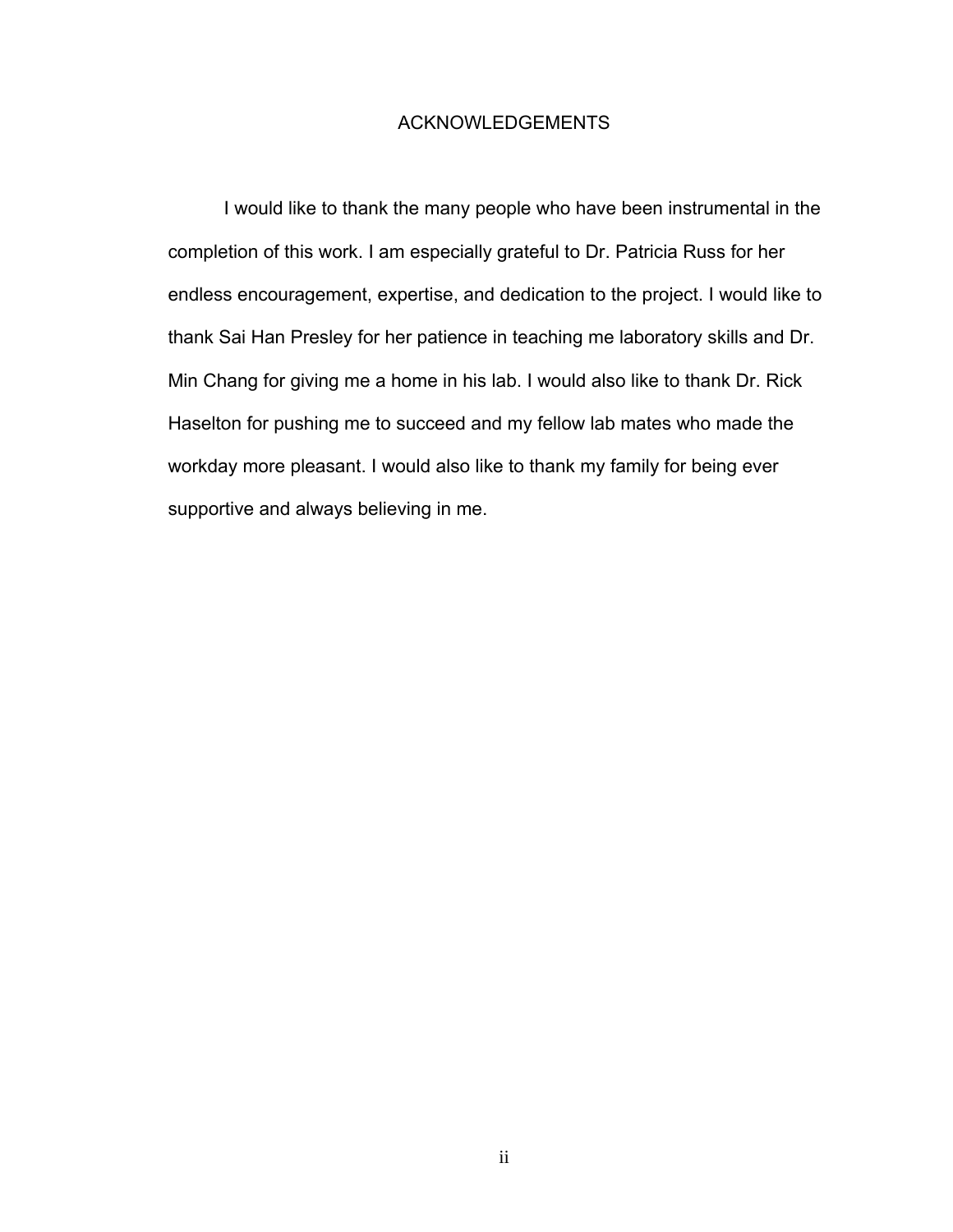# TABLE OF CONTENTS

| Chapter      |                                                                                                                                                                                                                         |  |
|--------------|-------------------------------------------------------------------------------------------------------------------------------------------------------------------------------------------------------------------------|--|
| $\mathbf{L}$ |                                                                                                                                                                                                                         |  |
|              |                                                                                                                                                                                                                         |  |
| II.          | RETINAL DEGENERATION IN A KLOTHO-OVEREXPRESSING                                                                                                                                                                         |  |
|              | <b>Result </b><br>Histological studies revealed neural degeneration 18<br>Fluorescence angiography showed vascular<br>Fundus photography indicated retina damage 21<br>ERG recordings showed decreased rod response  21 |  |
| III.         |                                                                                                                                                                                                                         |  |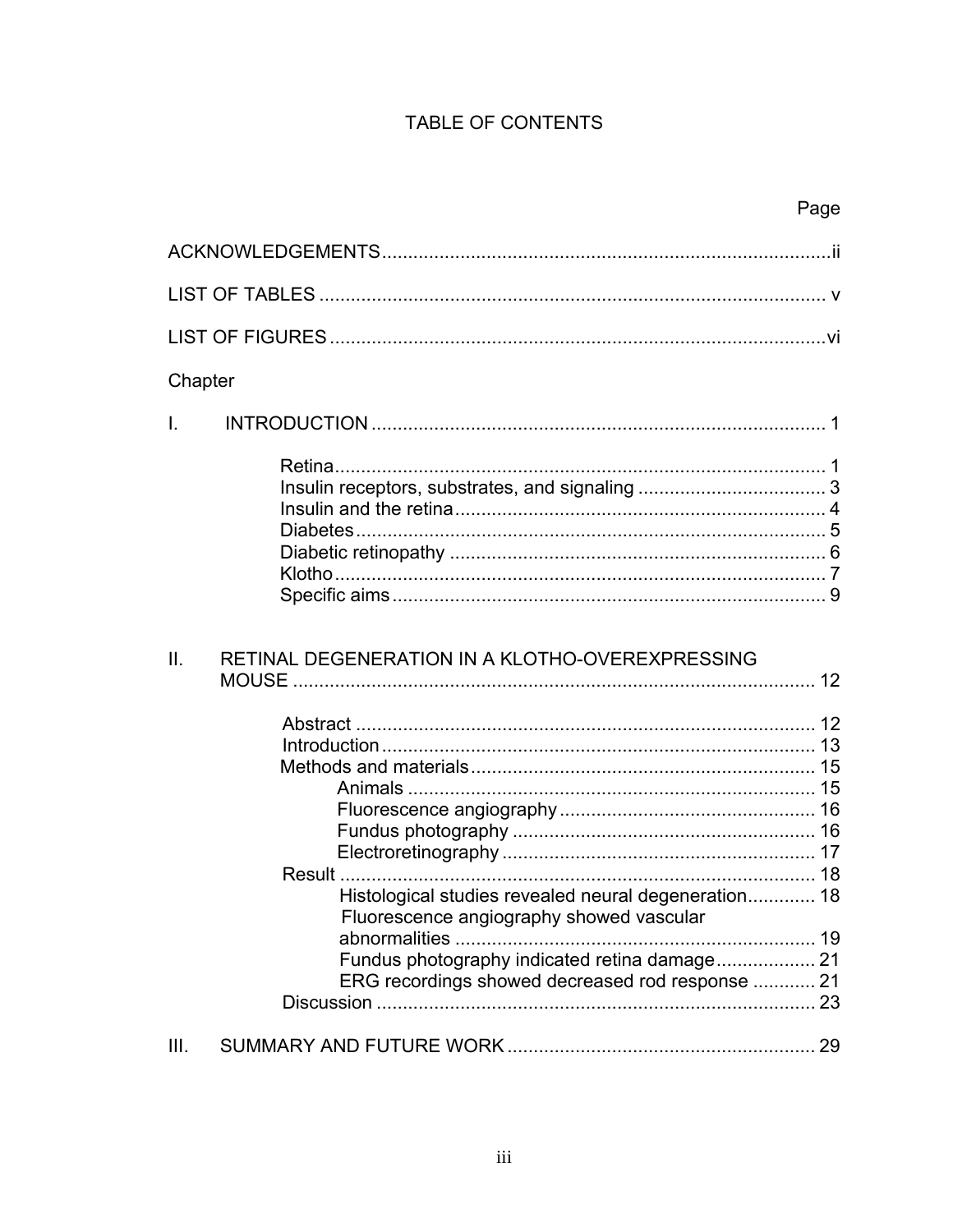# Appendix

| А.        |                                              |  |
|-----------|----------------------------------------------|--|
|           |                                              |  |
|           |                                              |  |
|           |                                              |  |
|           |                                              |  |
|           |                                              |  |
|           |                                              |  |
|           | Results.                                     |  |
|           | Western blot analysis of klotho protein  39  |  |
|           | Klotho protein localization in RPE cells 40  |  |
|           |                                              |  |
|           |                                              |  |
| <b>B.</b> |                                              |  |
| C.        | PERICYTE STAINING IN RETINAL WHOLE MOUNTS 49 |  |
|           |                                              |  |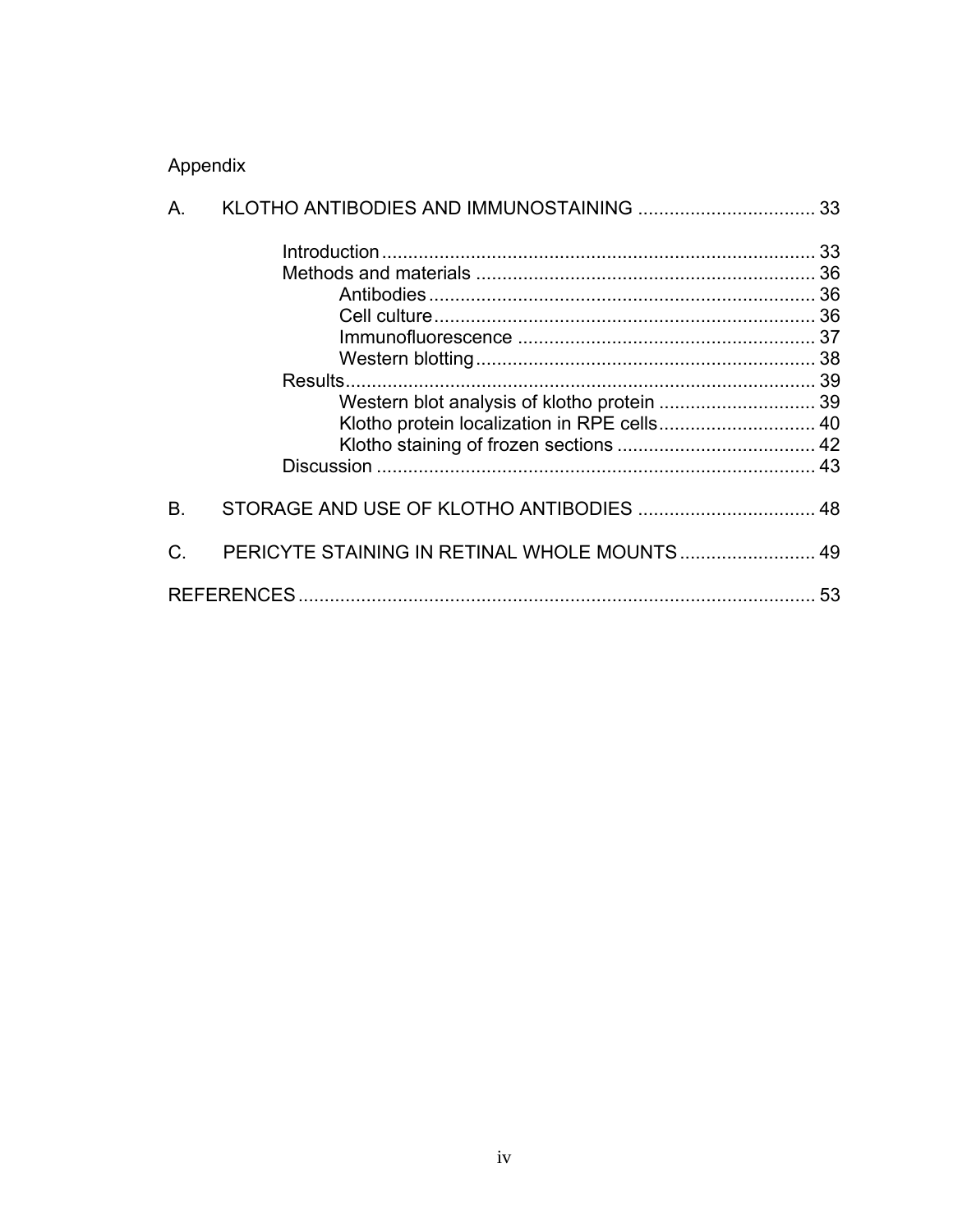# LIST OF TABLES

| Table | Page |
|-------|------|
|       |      |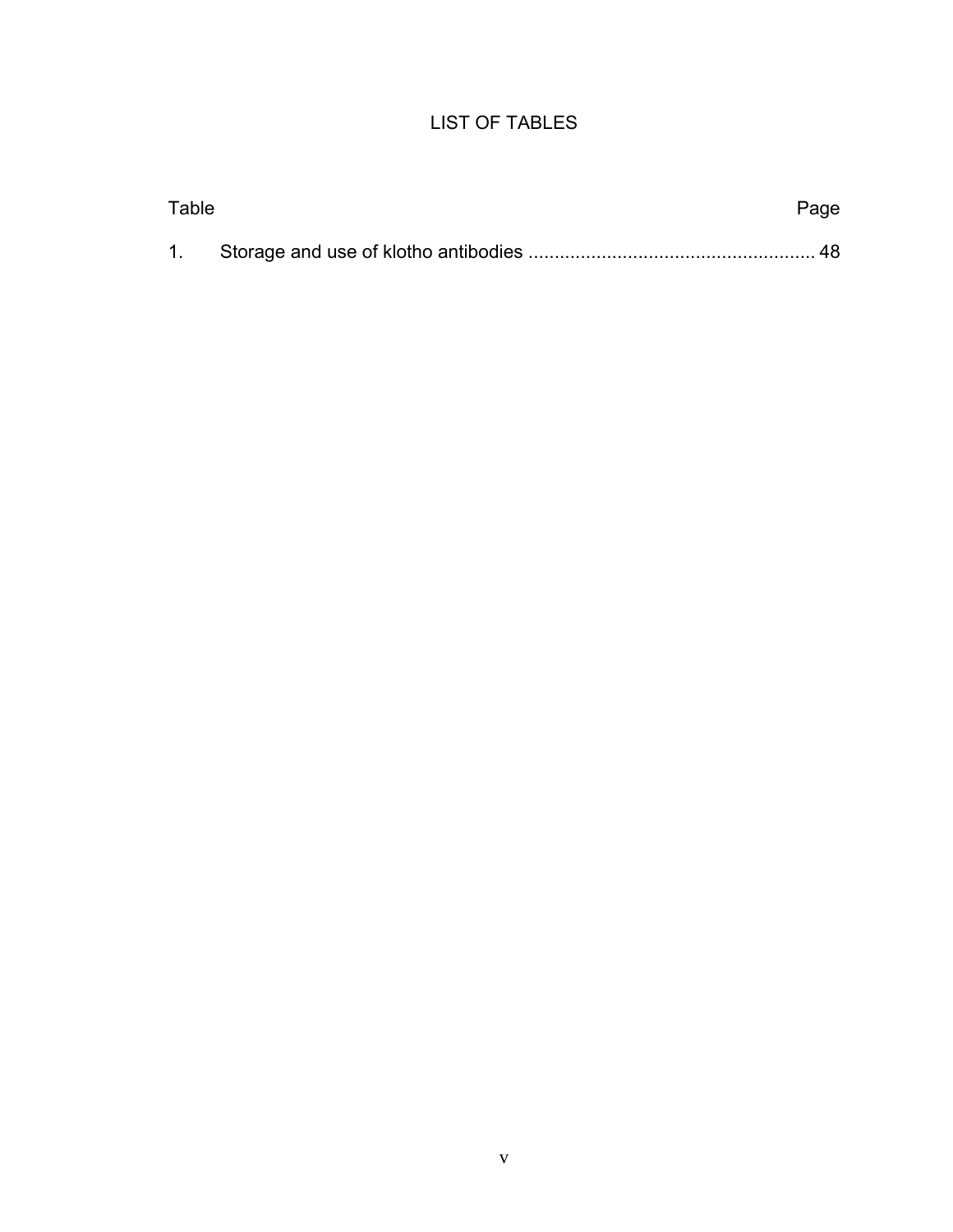# LIST OF FIGURES

| Figure         | Page |
|----------------|------|
| 1 <sub>1</sub> |      |
| 2.             |      |
| 3.             |      |
| 4.             |      |
| 5.             |      |
| 6.             |      |
| 7.             |      |
| 8.             |      |
| 9.             |      |
| 10.            |      |
| 11.            |      |
| 12.            |      |
| 13.            |      |
| 14.            |      |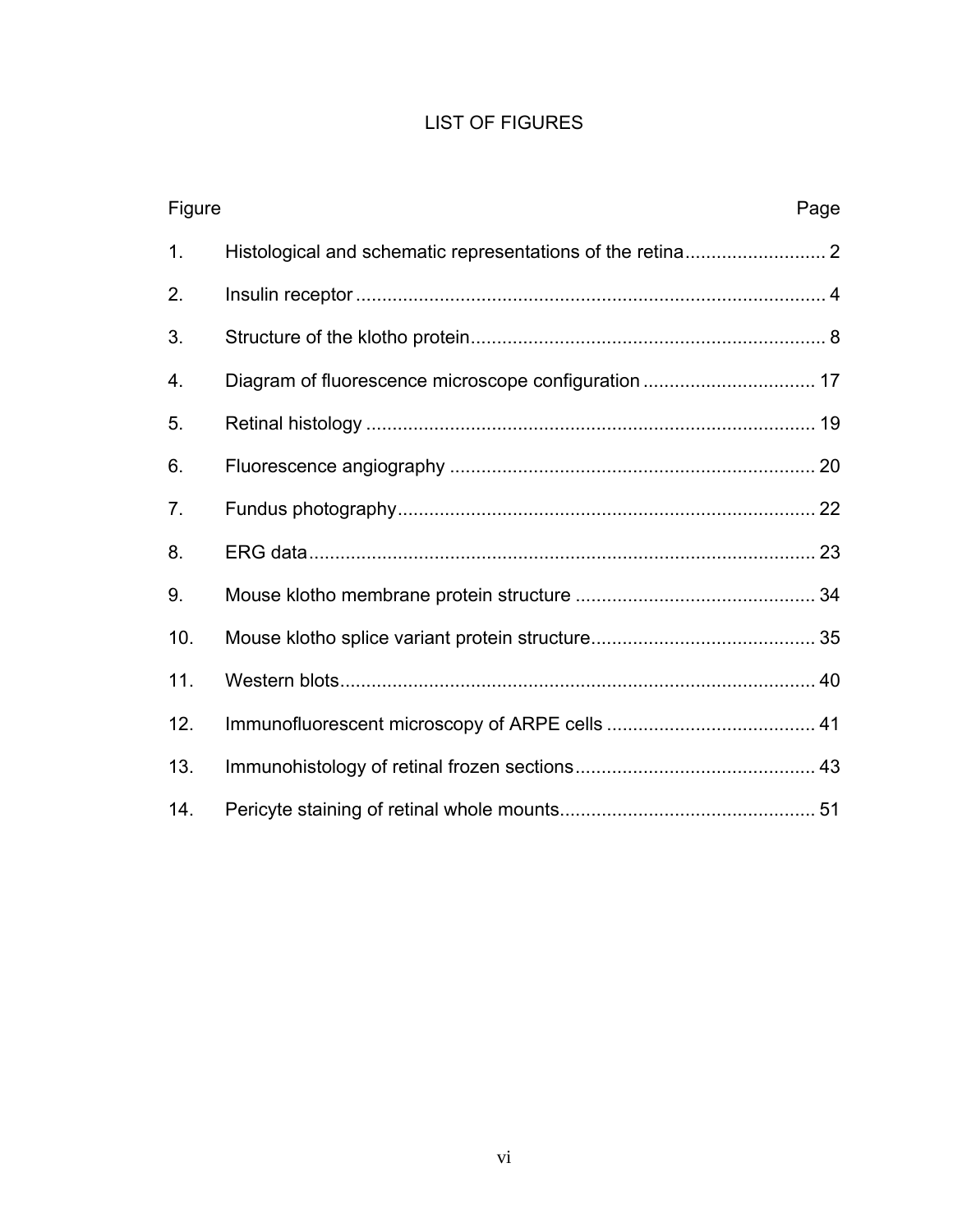#### CHAPTER I

### **INTRODUCTION**

#### **Retina**

The retina, often referred to as an extension of the brain, is an integral part of the perception of sight. It is located in the posterior portion of the eye and consists of 10 layers. The ganglion cell layer is located adjacent to the vitreous. The inner limiting membrane separates these two layers. Posterior to the ganglion cells lays the inner plexiform layer, inner nuclear layer, outer plexiform layer, outer nuclear layer, photoreceptors, and retinal pigment epithelium (RPE). The inner nuclear layer is composed of horizontal, bipolar, and amacrine cell nuclei. Horizontal cells lie on the outer margin of the inner nuclear layer. Bipolar cells can be found in the middle of this layer, and amacrine cells are located on its proximal border abutting the ganglion cells. The axons of bipolar and amacrine cells make up the inner plexiform layer. The cell bodies of photoreceptors comprise the outer nuclear layer, and their axons make up the outer plexiform layer. Bipolar and horizontal cells also extend their processes into the outer plexiform layer. The external limiting membrane separates the outer nuclear layer from the photoreceptors, and the RPE, located in the back of the eye, regulates the flow of molecules between the circulation of the choroid and the neural retina [1] (Figure 1).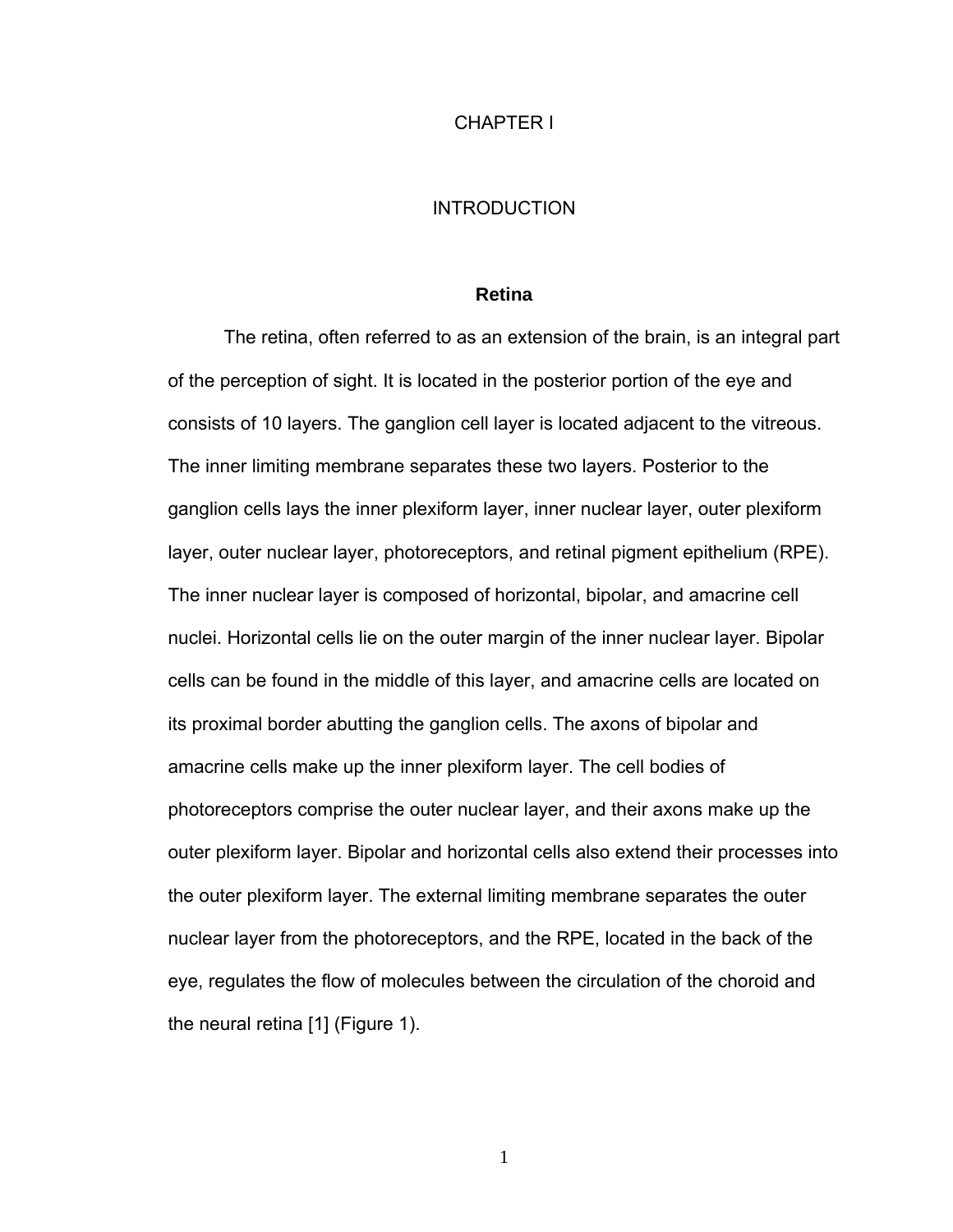

Figure 1. Histological and schematic [2] representations of the retina

When light enters the eye, it passes through the various layers of the retina to reach the photoreceptors where the visual transduction cascade is initiated. Information is relayed back through the outer layers of the retina to bipolar cells. Bipolar cells then transmit the signal to the ganglion cells, which then send the information to the brain via the optic nerve. Horizontal and amacrince cells serve to regulate the neural signal. Horizontal cells provide negative feedback for the photoreceptors to regulate the degree of excitation of the bipolar cells. Amacrine cells provide negative feedback for local signals at the inner nuclear level. These cells collect signals from multiple bipolar cells and regulate the flow of information relayed from the bipolar cells to the ganglion cells [1].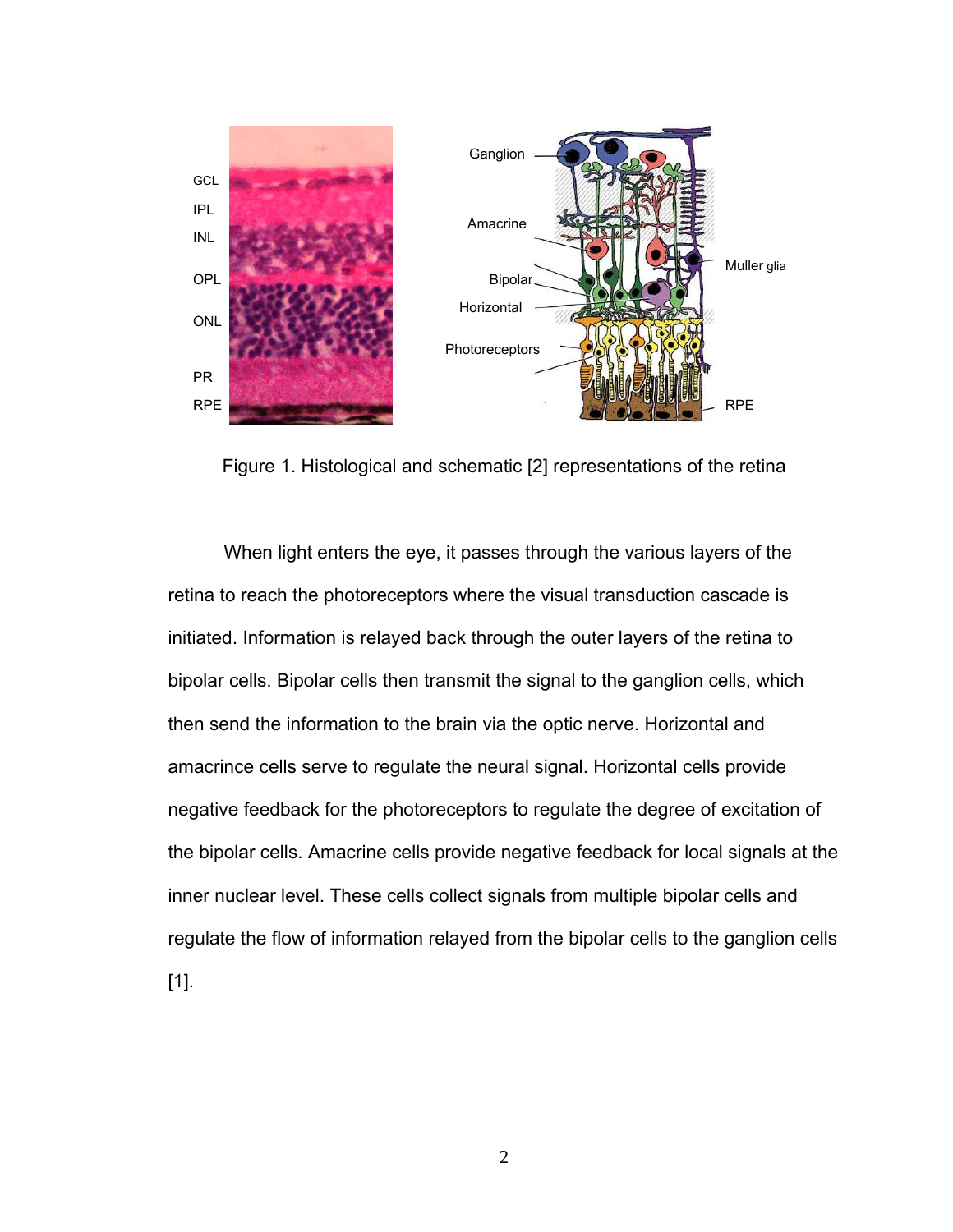#### **Insulin signaling, receptors, and substrates**

Insulin, the most potent anabolic hormone known to date, promotes the synthesis and storage of carbohydrates, lipids, and proteins and inhibits their degradation and release into the body's circulation. The mechanisms of insulin action are complex. Consumption of food produces a rise in glucose levels, which triggers the release of insulin from the β cells of the pancreas. Insulin increases the uptake and use of glucose by skeletal muscle and fat cells by stimulating the translocation of the glucose transporter GLUT4 from intracellular sites to the cell surface [3]. The hormone also suppresses lipolysis in adipose tissue, and glucose production and ketogenesis by liver [4].

Insulin receptors are present in almost all vertebrate tissues. Embedded in the plasma membrane of cells, the receptors consist of two  $α$  subunits linked to two  $β$ subunits and each other by disulfide bonds. α subunits are extracellular and contain the insulin binding sites, and β subunits are intracellular and contain the insulin-regulated tyrosine protein kinase (Figure 2). Insulin binds to the α subunits and causes a conformational change of the dimer. This activates tyrosine kinases, which cause the autophosphorylation of tyrosine residues on the intracellular β subunits. Tyrosine kinase activity is crucial for insulin action. Naturally occurring mutations of insulin receptors that inhibit kinase activity are associated with severe insulin resistance. Once the  $\beta$  domains have been autophosphorylated, they can then catalyze the phosphorylation of cellular proteins such as insulin receptor substrates (IRS) 1 and 2. IRS proteins then interact with signaling molecules and cause the activation of PI3 kinase and other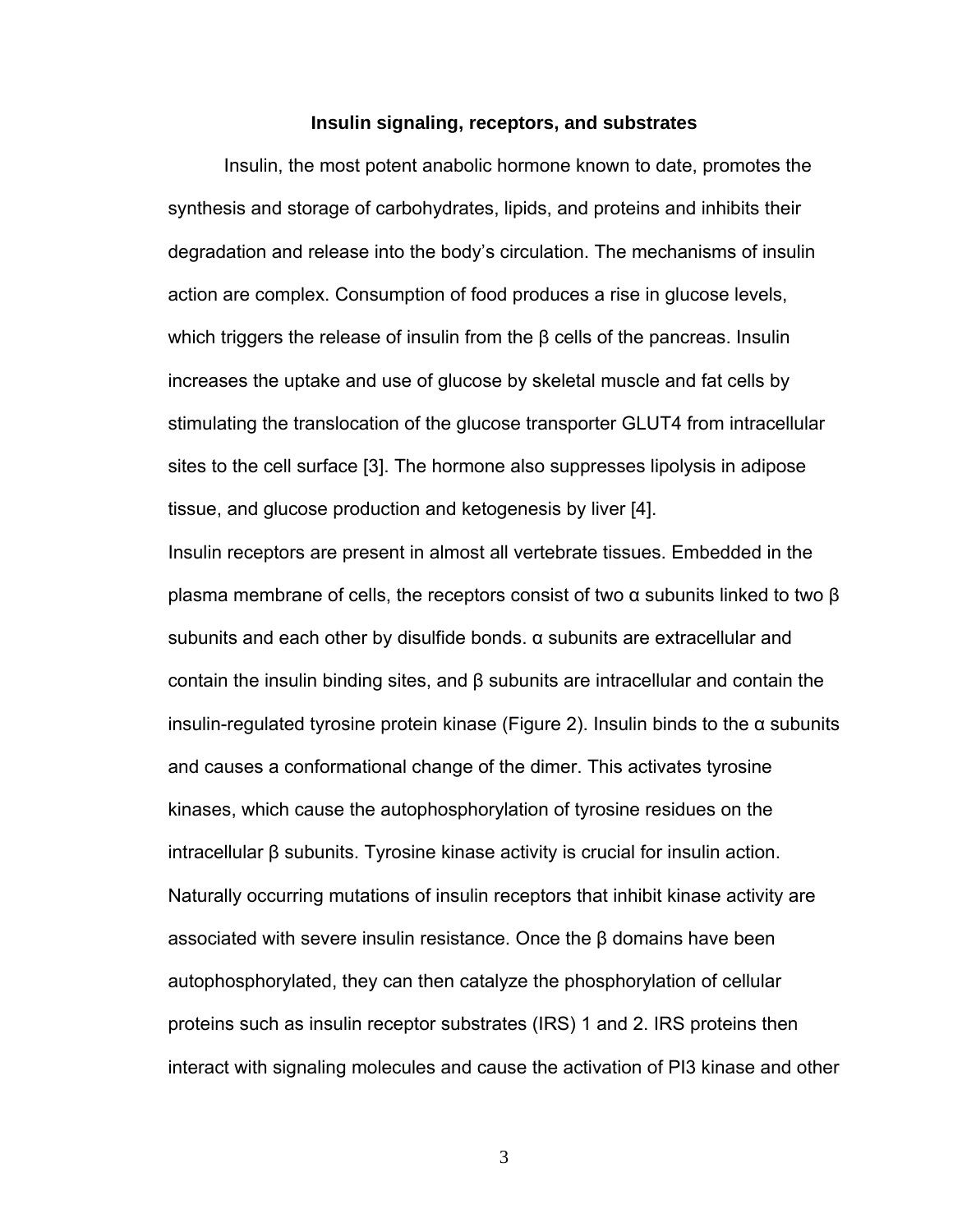cascades. The receptor structure and signaling mechanisms are similar for insulin-like growth factor (IGF) 1 [6].



Figure 2. Insulin receptor [5]

Correct functioning of insulin signaling pathways is important for maintaining healthy blood glucose levels. It also helps prevent the retinopathy, nephropathy, neuropathy, and vascular changes associated with hyperglycemia. However, insulin resistance has also been documented to extend lifespan in animals such as *C. elegans, Drosophila*, and mice [7-9].

# **Insulin and the retina**

Insulin receptors have been shown to be expressed in all layers of human, bovine, and rodent retinas [10, 11]. This includes neural as well as endothelial and RPE cells. Endothelial cell and pericytes have specific binding affinity for insulin, and insulin receptors on the basolateral surface of RPE cells may have a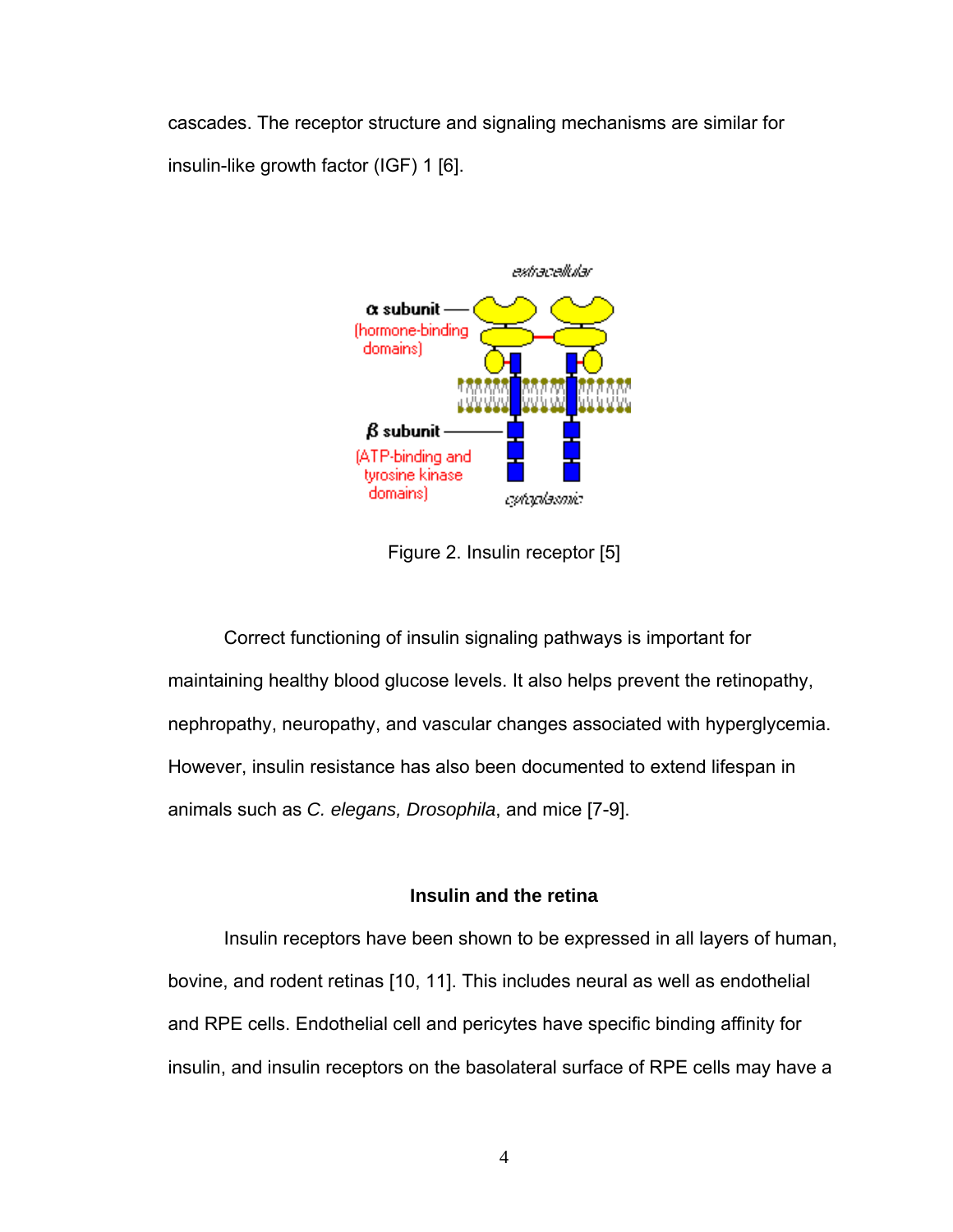role in one-way insulin transport to photoreceptors. Due to the relatively constant levels of insulin in the brain despite fluctuating levels in peripheral circulation, some scientists hypothesize that the insulin signaling pathway in the retina is always active and does not change with nutritional state. They further conjecture that this constant signal is required for proper development of the retina and continued cell survival [10].

#### **Diabetes**

 Diabetes mellitus is characterized by deficient insulin action [10], and is projected to affect over 221 million people worldwide by 2010 [12].The disease results from the body's lack of insulin or failure to compensate for diminished insulin response and is usually characterized by high levels of circulating glucose. Type I or insulin dependent diabetes is an autoimmune disorder in which the β cells of the pancreas fail to produce insulin. It is often hereditary and accounts for about 10% of patients. Type II or noninsulin dependent diabetes comprises the majority of cases and is frequently seen in obese individuals [6]. These sufferers have become resistant to insulin or are not producing enough of the hormone to meet their metabolic needs. The Greek physician, Aretaeus, first used the term *diabetes* in the 2<sup>nd</sup> century A.D. It means "to siphon" and refers to how the disease can rapidly drain fluid from a person's body. *Mellitus* was added in the late 1700's by William Cullen. This adjective means "honey" and describes the sweetness of the blood and urine of diabetics. Until the 1900's, no reliable treatment existed for this condition. However, canine research conducted in the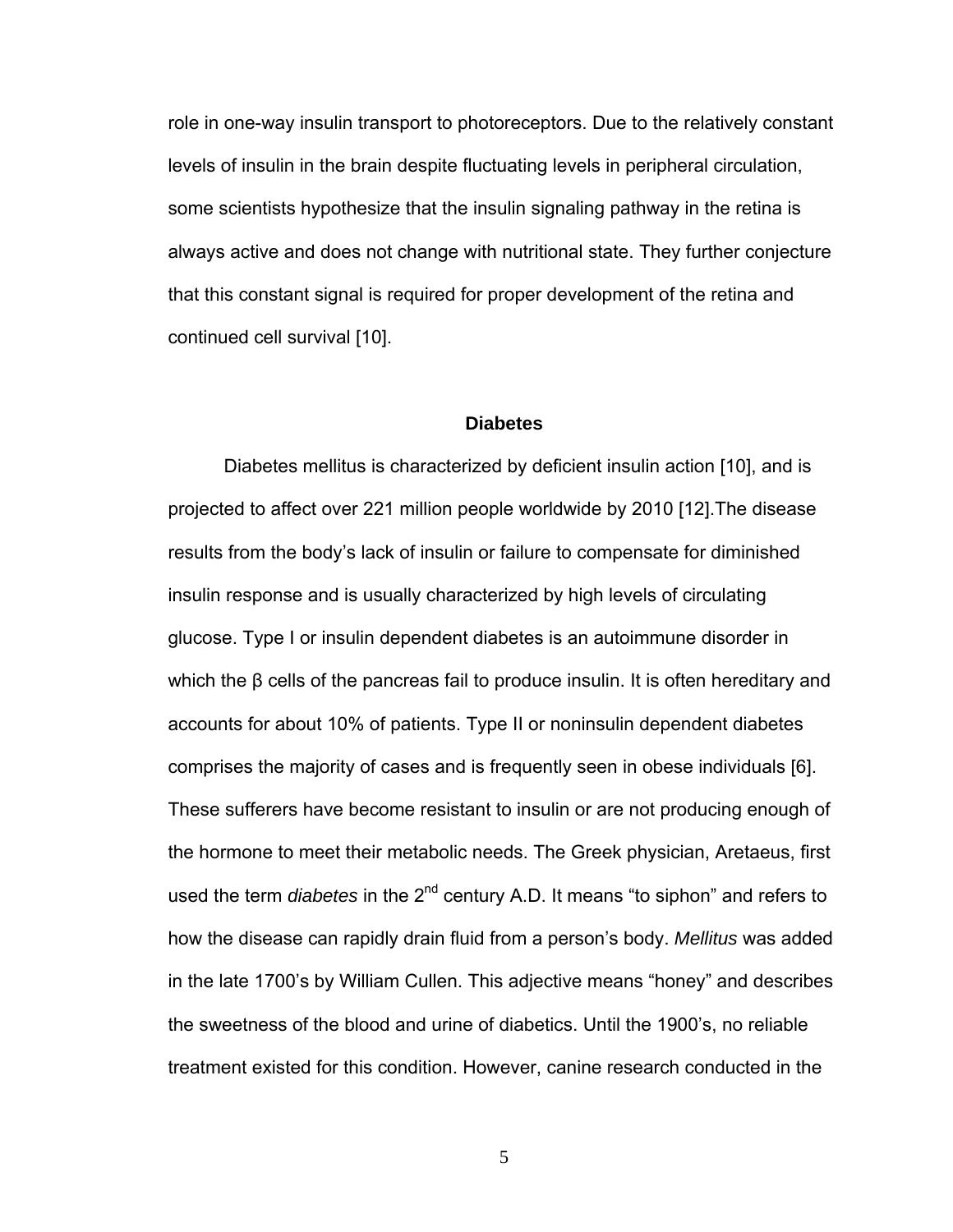early part of the century allowed scientists to create the first insulin extract, which then could be administered to prolong the life of the animals. Further progress came rapidly and by 1978, human insulin had been synthesized [13].

#### **Diabetic Retinopathy**

Diabetic retinopathy is one of the most common complications of diabetes and was first described by Jaeger in 1855 [13]. This ocular manifestation of diabetes mellitus has both vascular and neural components. Microaneurysms and dot hemorrhages are common early vascular changes. Microaneurysms are sac-like outpouchings from the sides of cellular capillaries. They have distinct margins and appear as round red spots in ophthalmologic exams. They can become completely acellular and are thought to be a secondary reaction to retinal hypoxia [4]. Hemorrhages are round red spots with indistinct borders and may appear globular or feathered depending on their location in the retina. Exudates are another clinical sign of diabetic retinopathy. Hard exudates are characterized as small, pale yellow lesions with distinct borders. These lipid-filled masses are found in the body of the retina and usually appear in areas with leaking capillaries. Soft exudates are pale yellow lesions on the surface of the retina. Often called cotton wool spots, they are indicative of neural infarcts and not really exudates at all [4]. Neuronal degeneration of all cell types in the retina has also been observed [14-19].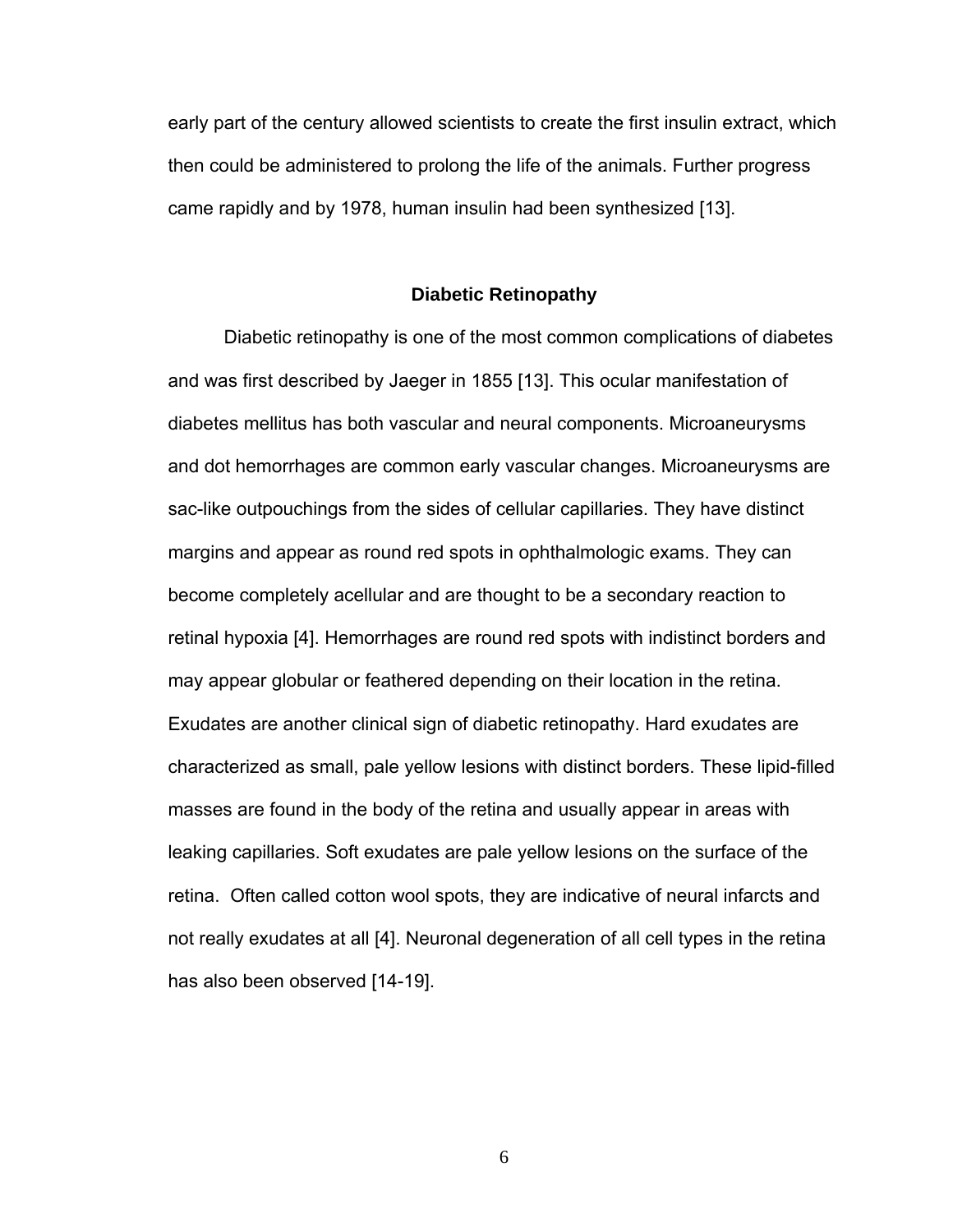#### **Klotho**

Klotho was first discovered when Kuro-o and his colleagues attempted to insert a sodium–proton exchanger into C3HxC57BL/6F1 mice. Mice homozygous for the insertional transgene exhibited several phenotypes resembling human aging such as arteriosclerosis, osteoporosis, skin atrophy, ectopic calcification of certain soft tissues, a shortened life span, and infertility. Subsequent studies found that the insertional mutation disrupted the 5' promoter region of the klotho (kl) gene. The kl mutation does not disrupt the coding structure of the gene but severely reduces its expression[20].

Kl (-/-) mice develop normally up to three or four weeks of age and are indistinguishable from their wild type litter mates (+/+ or kl/+). At such time, they then begin to show growth retardation, become inactive and die between eight and nine weeks of age [20]. Age-related changes have been observed in many tissues of the klotho knockout mouse such as the lungs, skin, bone, and stomach, but the actual protein has been localized to only a few organs. These organs include the pituitary gland, placenta, skeletal muscle, bladder, aorta, pancreas, testis, ovary, colon, and thyroid gland. The human homologue has only been detected in the kidney, placenta, prostate, and small intestine [21]. Due to the limited number of tissues expressing klotho in the body and the manifestation of its effects on a number of organs, scientists hypothesized that the protein or some unidentified associated factors produce its effect through the circulatory system. To date, klotho appears to have a role in regulating calcium,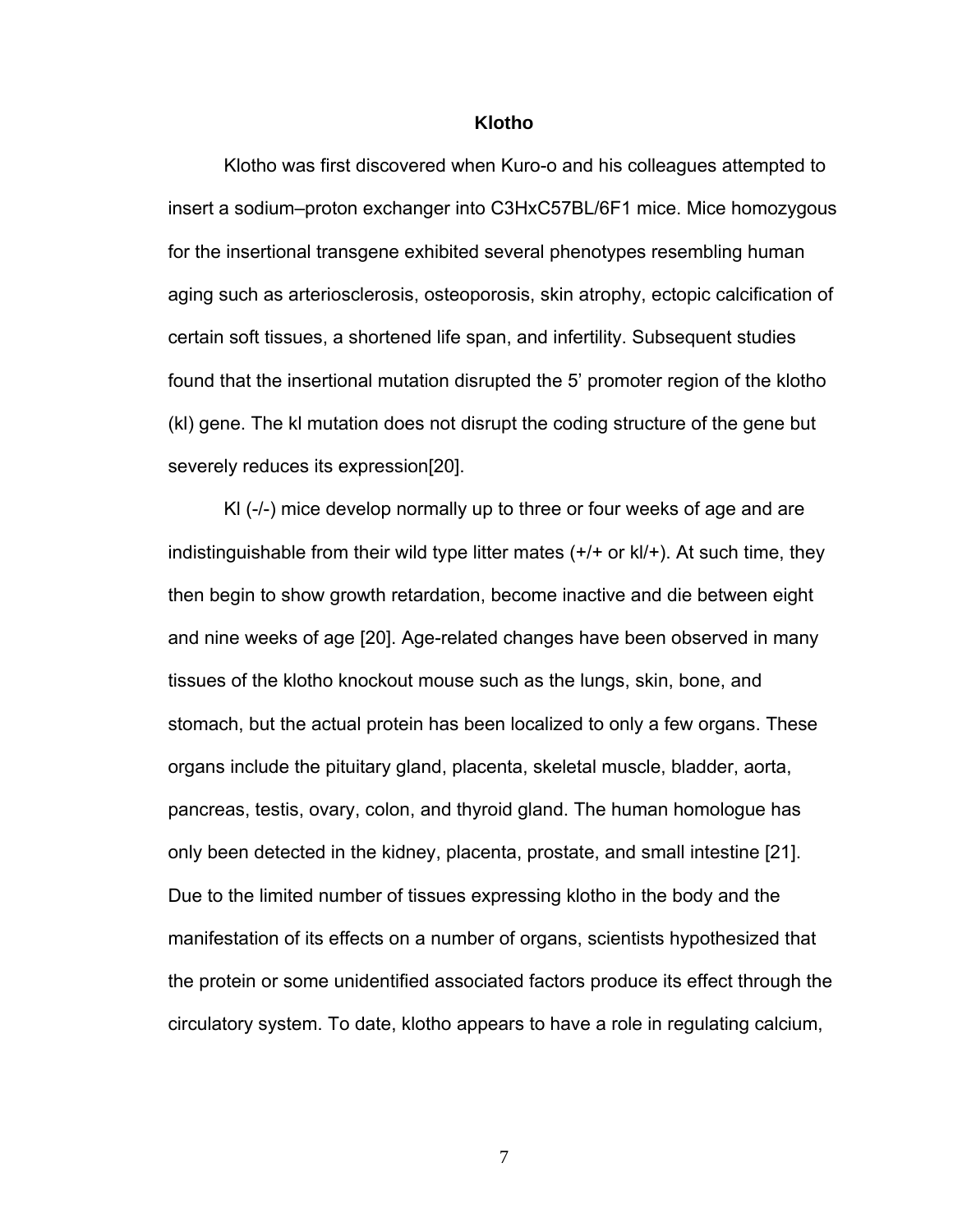phosphorus, 1,25-(OH)2 Vitamin D3 [3], and glucose. The exact biological and molecular mechanisms, however, have yet to be elucidated [22].

 The mouse klotho gene encodes a single-pass membrane protein of 1,014 amino acids (a.a.), which consists of a N-terminal signal sequence, a putative extracellular domain with two internal repeats (KL1 and KL2), a single membrane spanning region, and a short intracellular region (Figure 3).



Figure 3. Structure of the klotho protein [22]

The internal repeats share homology with β-glucosidase enzymes. The human homologue of klotho is 1,012 (a.a.) in length. It has been determined that the extracellular domain is shed from the cell surface and is detectable in blood and cerebrospinal fluid of humans and mice [23]. The protein has a short stretch of basic amino acids (lys-lys-arg-lys) between the two internal repeats of the extracellular domain in both mouse and human that is a possible site for the proteolytic cleavage. A splice variant of the kl mRNA also exists which encodes for a secreted protein  $\sim$  550 a.a. long in mice and humans. This form lacks the second internal repeat (KL2), the transmembrane domain and the intracellular domain. The secreted splice variant form of klotho has been found to predominate over the membrane form in all tissues examined in humans. The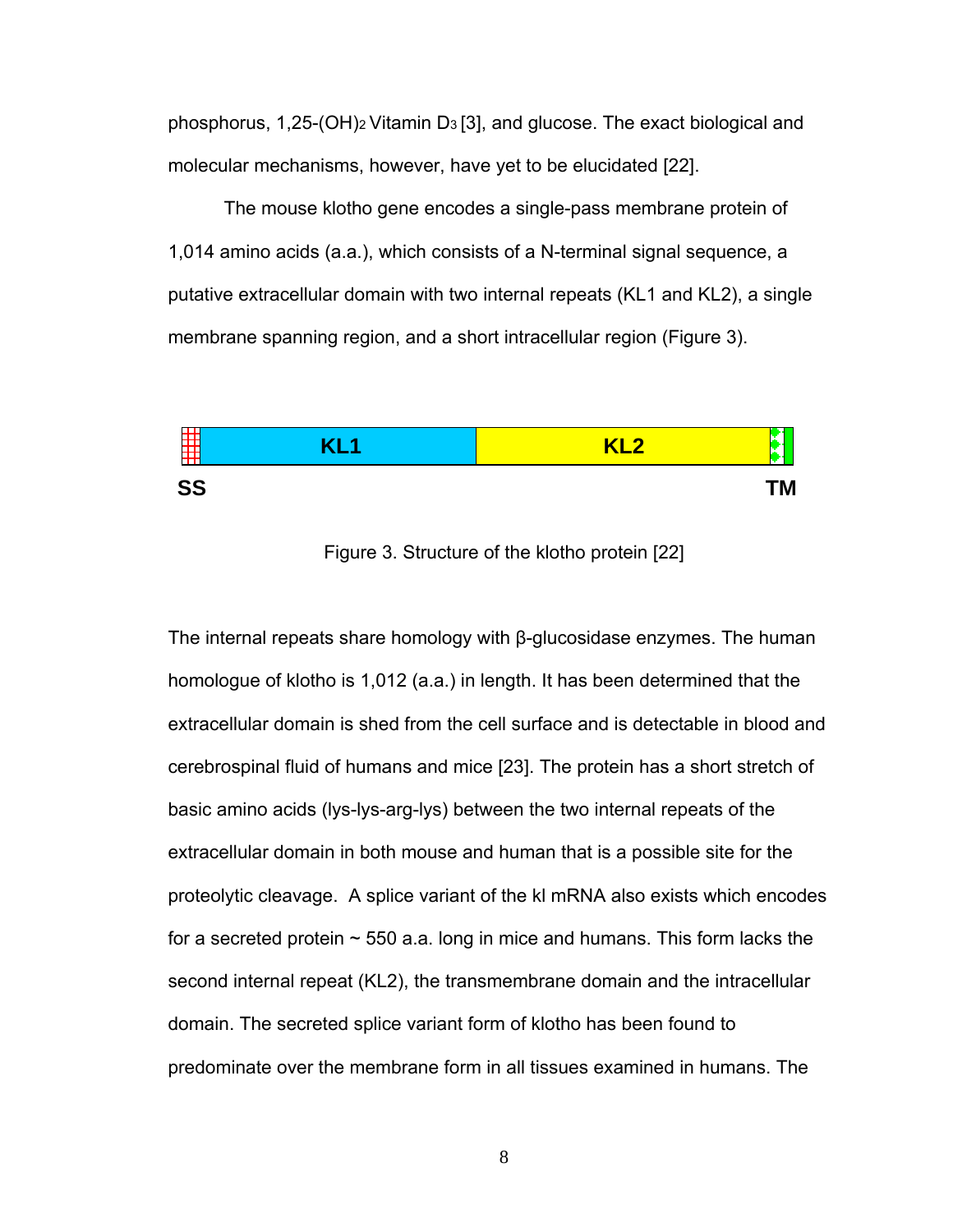inverse is true in wild type mice where membrane-bound klotho expression is 10 or more times greater than the splice variant [24].

Klotho has been shown to extend the lifespan of EFmKL46 and EFmKL48 mice, animals genetically engineered to overexpress the protein, through the reduction of insulin/IGF1 signaling [25]. The mechanism is believed to be the suppression of tyrosine phosphorylation of insulin/IGF1 receptors. Klotho does not affect the binding of insulin to its cell surface receptors but suppresses ligand-stimulated autophosphorylation of the receptors in a dose dependent manner. The net effect of klotho overproduction is reduced IRS activity and reduced association with PI-3 kinase [25]. Male EFmKL46 and EFmKL48 mice outlive wild type mice by 20.0% and 30.8% respectively and 18.8% and 19.0% respectively in females [25]. Male klothos are hyperinsulinemic and insulin resistant. Male and female mice are resistant to the hypoglycemic action of IGF-1 [26], have reduced GLUT4 translocation to the plasma membrane [27], and are not hyperglycemic. Thus, klotho blocks insulin signaling in a manner similar to the loss of insulin signaling seen in insulin resistance [27].

#### **Specific aims**

To date, no published works exist that document the effects altered insulin signaling induced by klotho overexpression have on the murine eye. The majority of research has focused on the anti-aging effects of klotho and it's ability to protect against cell senescence and oxidative damage [25, 28, 29]. As part of a screening study, an EFmKL46 klotho-overexpressing mouse was examined in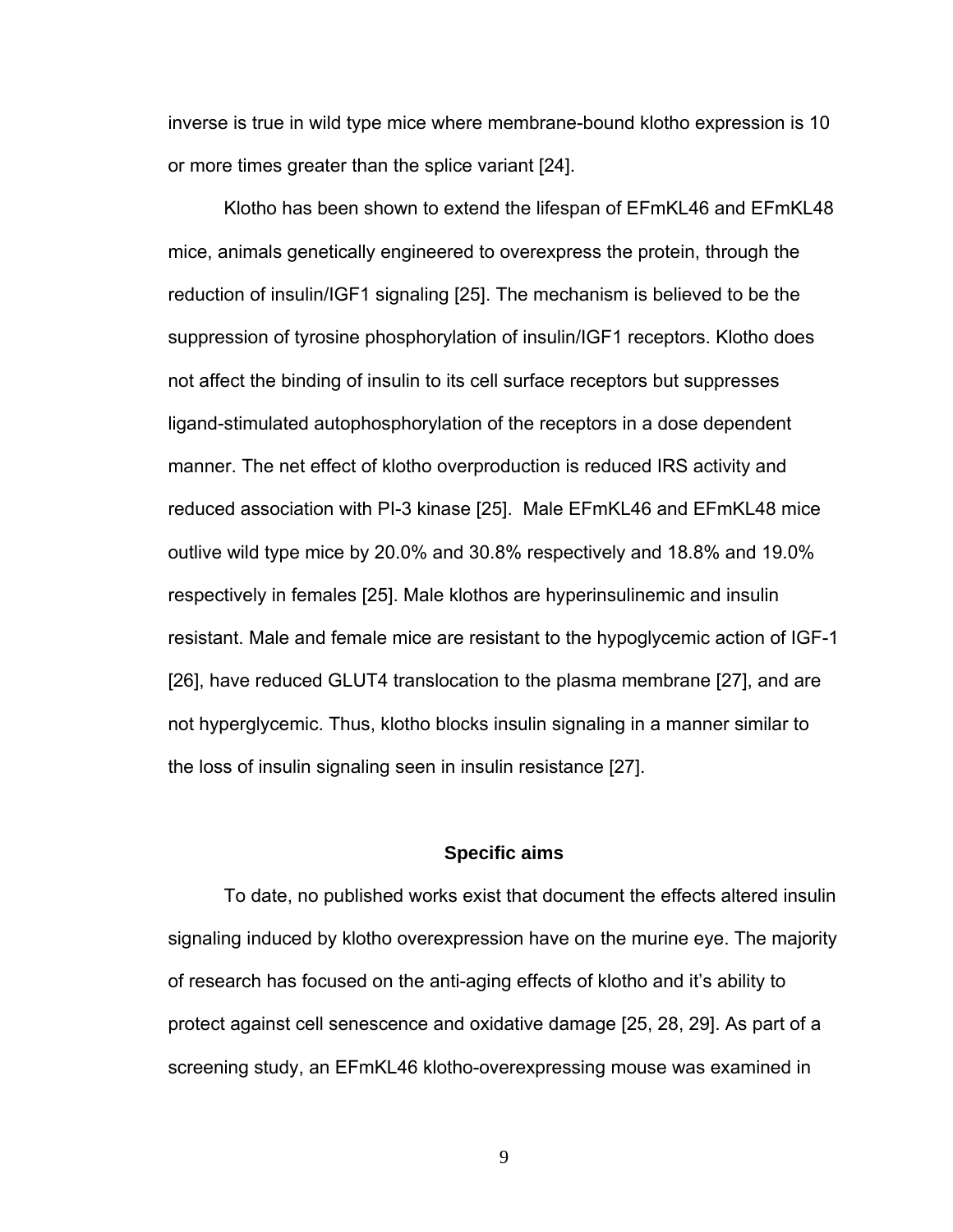our laboratory and was observed to have substantial retinal vasculature leakage. This leakage was similar to that seen in rodent models of diabetic retinopathy. This observation and the fact that EFmKL46 mice are insulin resistant prompted a more detailed examination of the mouse's retinal pathology and led to the subsequent development of this research project. While many rodent models of diabetic retinopathy exist, most models are both hyperglycemic and insulin dependent or resistant. The induction of both altered insulin signaling and excess glucose in animal models make it more difficult to determine the role each has in the induction of retinopathy.

The overall objective of this project was to develop and/or utilize tools and techniques to study the klotho-overexpressing mouse and the expression of the klotho protein in murine eyes and human retinal cells. My first goal was to examine and characterize the ocular pathology observed in EFmKL46 mice. This was done using imaging techniques developed in the Haselton lab for the visualization of retinal vasculature in rodents and by various other methods employed by ophthalmologists to diagnose retinal anomalies in patients. Secondly, I needed to establish that the changes observed in these animals were caused by degeneration of the retina and not a developmental defect present from birth. This was done by examining young as well as aged EFmKL46 mice along with age and sex matched controls. As the EFmKL46 mouse has been shown to have altered insulin signaling, I aimed to correlate my findings with the ocular pathology commonly seen in diabetic patients and rodent models of deficient insulin signaling. To further support the hypothesis that the insulin-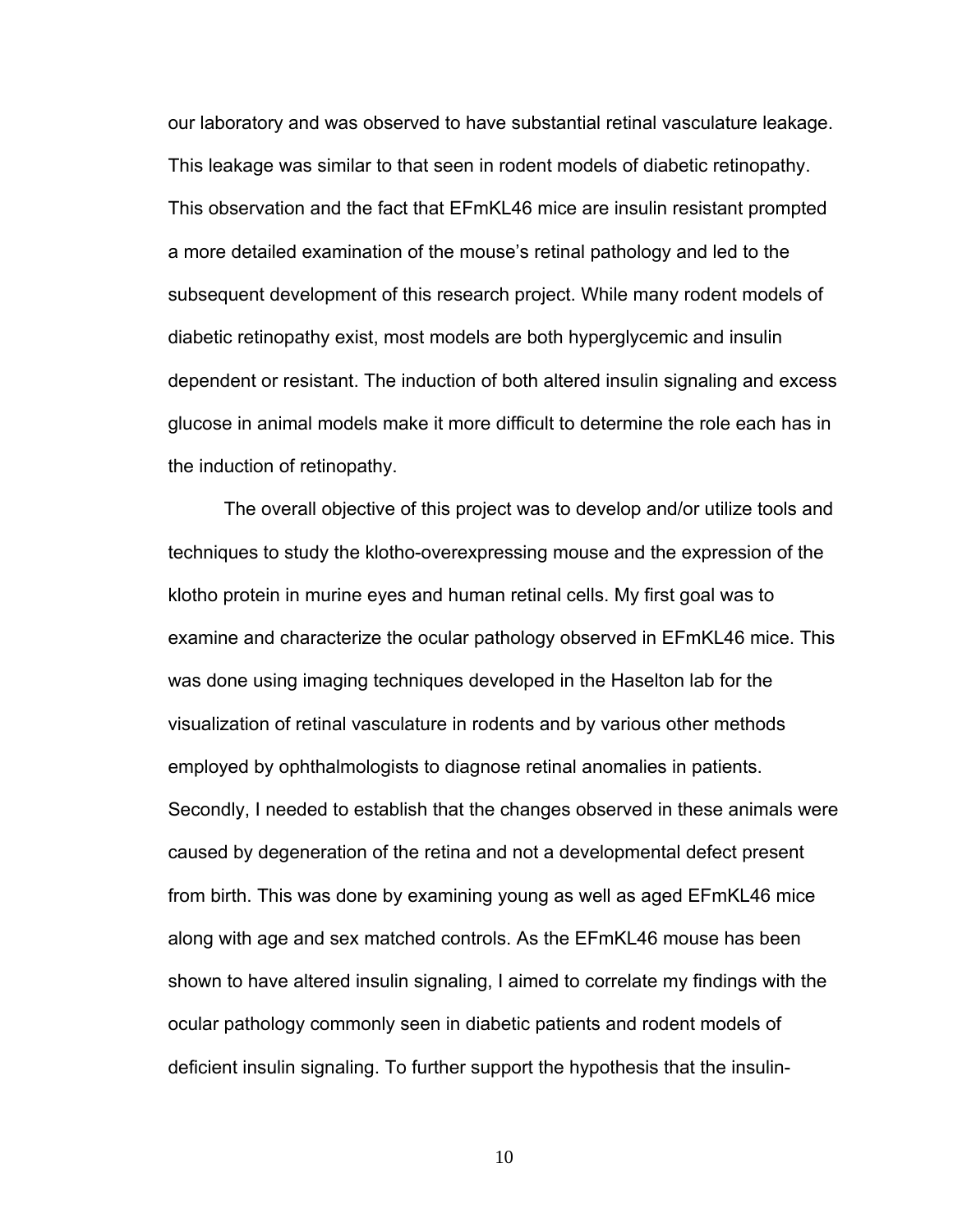resistant, klotho-overexpressing mouse has potential as an animal model of diabetic retinopathy, antibodies to three different peptide sequences of the klotho protein were generated to examine the expression of the protein in both murine tissues and human RPE cells. Immunohistology and western blotting were employed to demonstrate the probable presence of klotho in these tissues. Dual staining of retinal whole mounts was used to detect pericytes in an attempt to further confirm the existence of vascular anomalies caused by altered insulin signaling.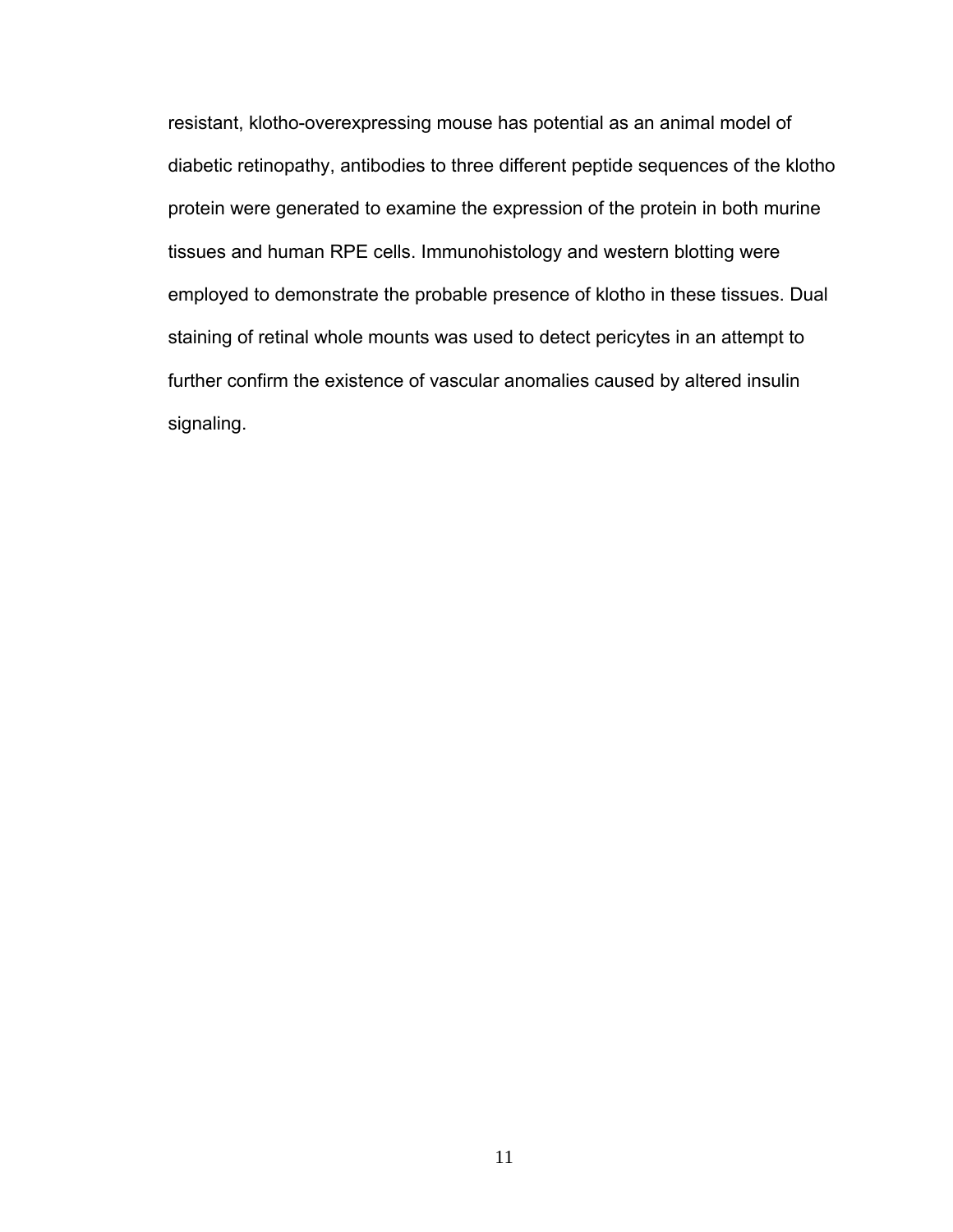## CHAPTER II

## RETINAL DEGENERATION IN A KLOTHO-OVEREXPRESSING MOUSE

#### **Abstract**

PURPOSE: The klotho-overexpressing mouse, EFmKL46, is an animal model of insulin resistance that is not hyperglycemic. In this study, we evaluate the retinopathy associated with altered insulin signaling in this transgenic animal. METHODS: In four young (8-16 weeks) and 12 aged (70-80 weeks) EFmKL46 mice along with age and sex matched wild type controls, the retinal vasculature was visualized by both fluorescence angiography and fundus photography. Photoreceptor function was evaluated by electroretinography (ERG). Tissue sections from post-mortem retinas were histologically examined for retinal layer anomalies and degeneration.

RESULTS:Aged EFmKL46 mice had abnormal retinal vasculature including tortuous veins, dot hemorrhages, and microaneurysms. Both hypo- and hyperpigmentation of the retina as well as possible retinal scarring and exudates were observed. ERG analysis showed decreased a- and b-wave amplitudes. Histological examination showed a wavy photoreceptor-retinal pigment epithelium (RPE) interface and degeneration of photoreceptors. The degeneration ranged from outer segment loss to the complete deterioration of the photoreceptor layer. The outer nuclear and outer plexiform layers were also reduced, and the remaining retinal layers were disorganized. In aged EFmKL46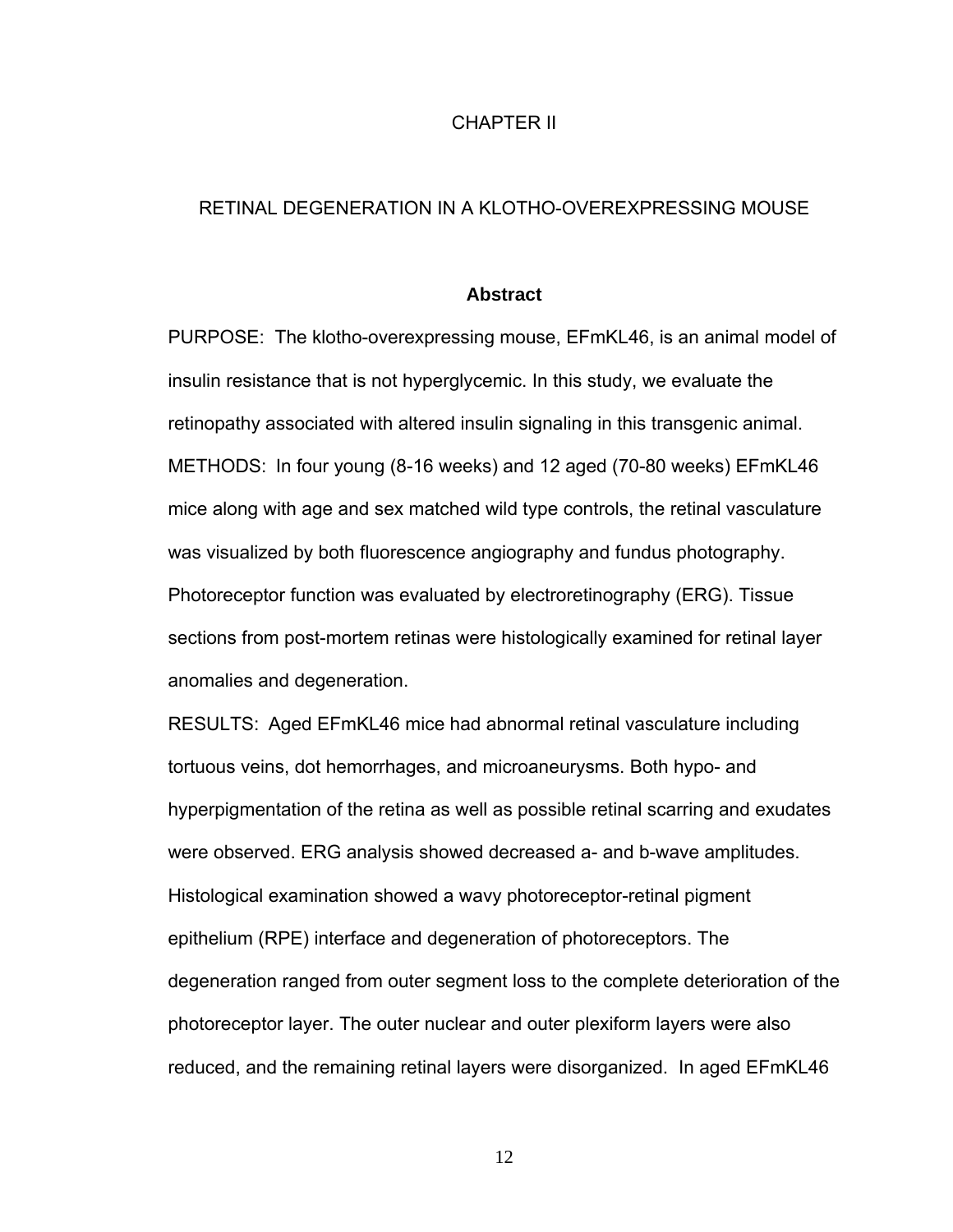mice with complete photoreceptor loss, the RPE was thickened and showed areas of RPE proliferation. No retinal anomalies were observed in young EFmKL46 and young and aged wild type mice.

CONCLUSIONS:The klotho-overexpressing mouse has retinal pathologies consistent with those seen in other animal models of insulin dependent and insulin resistant diabetes. This animal model of insulin resistance without hyperglycemia is a promising tool for more detailed studies of pathologies associated with insulin signaling dysfunction.

#### **Introduction**

Diabetes mellitus produces characteristic changes in both the retinal vasculature and the neural retina. The vascular changes associated with diabetes in patients, such as breakdown of the blood retinal barrier, capillary microaneurysms, small intraretinal hemorrhages, and pericyte loss have been well documented [12, 19, 30]. Other hallmarks of the disease include basement membrane thickening, hard exudates, and/or cotton wool spots caused by the swelling of axons in the nerve fiber layer [14, 31]. As early as the 1960's, Bloodworth [32] and Wolter [33] found that the diabetic condition also causes a loss of ganglion cells and degeneration of the inner layers of the human retina. Wolter postulated that neural retina degeneration occurs early in diabetes and may be the primary pathology that gives rise to later vascular changes [33]. Since inhibition of insulin signaling has been shown to promote apoptosis in the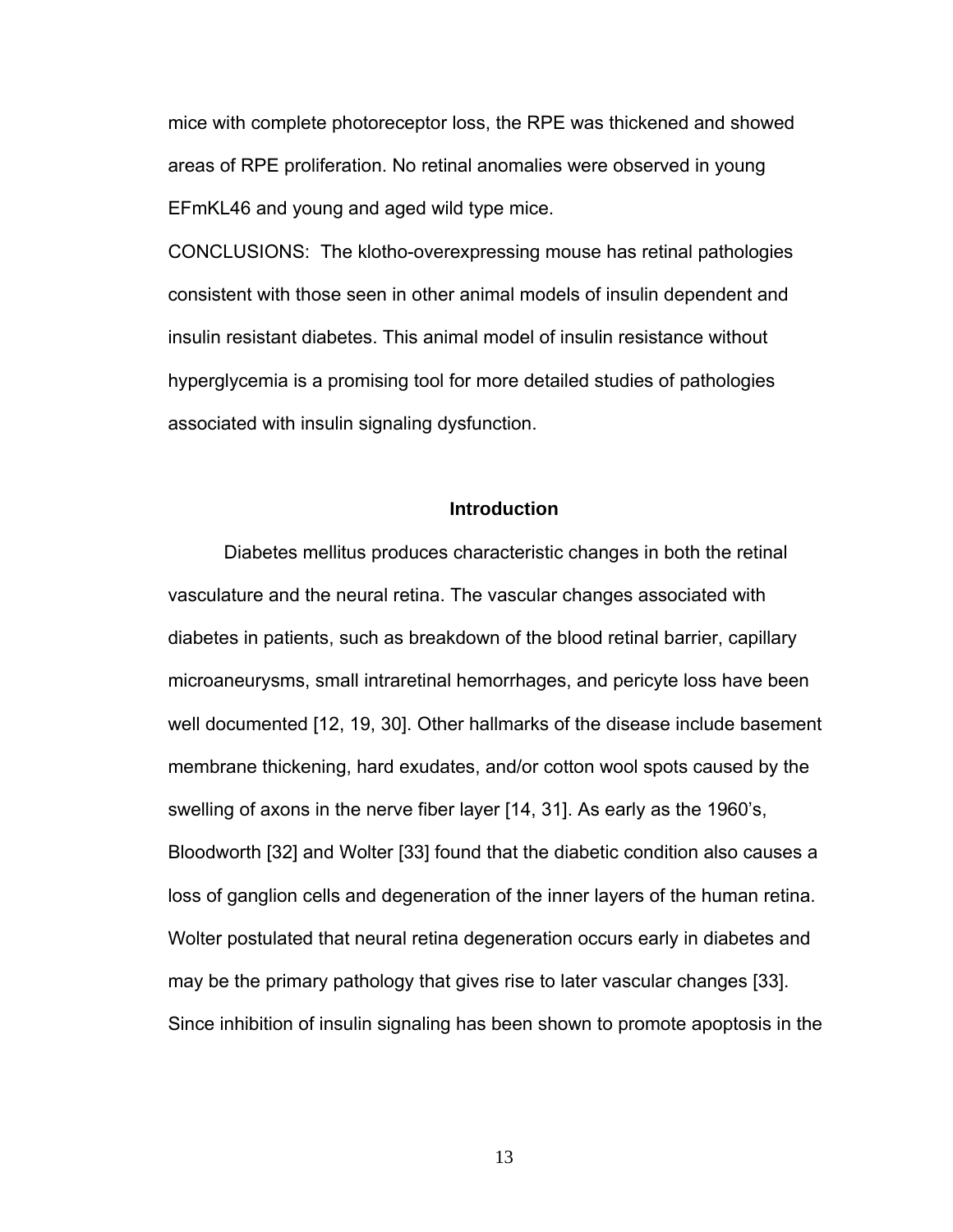neural retina [34], it has been suggested that failure of insulin/insulin-like growth factor (IGF) signaling may contribute to such retinopathy [17].

Rodent models of altered insulin signaling support the observations seen in patients. Studies of streptozotocin (STZ)-induced diabetic rats and mice have shown that neurons in the diabetic retina undergo significantly more apoptosis than those in control animals [14, 15, 33, 35]. These apoptotic neurons have been found mainly in the inner layers of the retina [14, 16, 19], but have also been observed in the outer nuclear and photoreceptor layers [14, 16]. Studies conducted with transgenic mice having mutations in the insulin 2 gene [17] or insulin receptor substrate (IRS) 2 [18] have shown similar results with loss of the inner retinal layers or outer nuclear and photoreceptor layers.

The klotho-overexpressing mouse, EFmKL46, has an extended life span which is thought to be associated with perturbations in insulin and IGF-1 signaling [25, 27]. Male klothos are hyperinsulinemic and insulin resistant. Both sexes are resistant to the hypoglycemic action of IGF-1 [26], have reduced GLUT4 translocation to the plasma membrane [27], and are not hyperglycemic. The klotho (kl) gene encodes a single pass membrane protein of 1014 amino acids with an extracellular domain composed of two internal repeats with homology to β-glucosidases [24]. The extracellular domain of klotho is cleaved and secreted into the blood. This fragment then binds to the cell surface and blocks or inhibits insulin signaling by suppressing tyrosine phosphorylation of insulin/IGF-1 receptors. While the protein does not prevent insulin from binding to its ligand receptors, the net effect is reduced IRS activity and reduced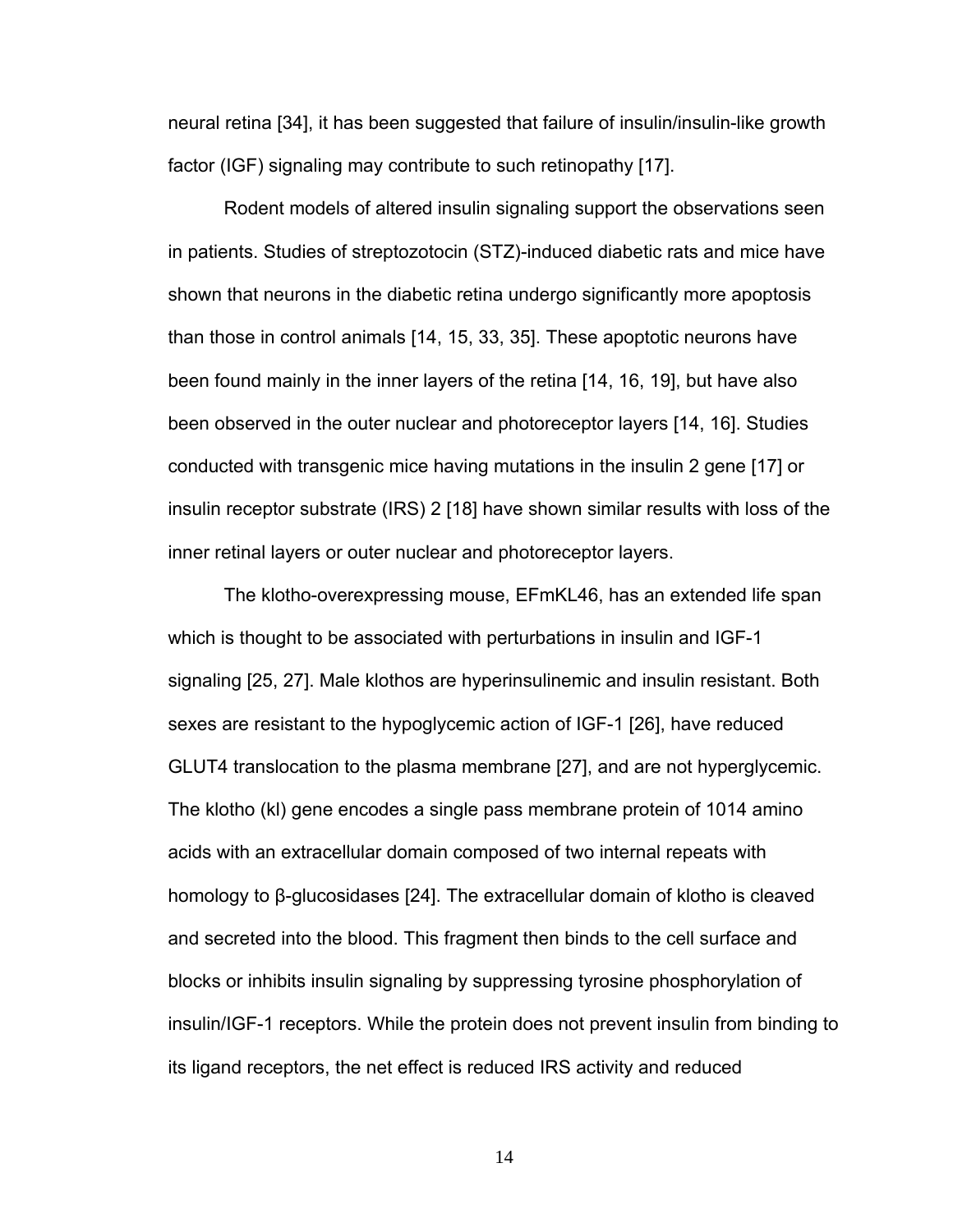association with PI-3 kinase. Thus, klotho blocks insulin signaling in a manner similar to the loss of insulin signaling seen in insulin resistance [27].

While many rodent models of diabetic retinopathy exist, most models are both hyperglycemic and insulin dependent or resistant. The induction of both altered insulin signaling and excess glucose in animal models makes it more difficult to determine the role each has in the induction of retinopathy. In this paper, we characterize the ocular pathology present in the nonhyperglycemic, insulin resistant EFmKL46 mouse.

#### **Methods and materials**

## *Animals*

EFmKL46 and wild type mice were obtained from the University of Texas Southwestern Medical Center at Dallas [20]. The Institutional Animal Care and Use Committee at Vanderbilt University approved all animal experiments, and animals were treated in accordance with the ARVO Resolution on the Use of Animals in Research and Institutional Guidelines. Mice weighing 20-50g were anesthetized with an intraperitoneal injection of ketamine/xylazine (87mg/kg/13 mg/kg). Both eyes were dilated with one drop each of tropicamide (1%) and phenylephrine (2.5%) and covered with methylcellulose (2.5%) to prevent drying of ocular media. Fluorescence angiography, fundus photography, or ERG was then performed. Animals were euthanized by cervical dislocation, and the eyes were removed for sectioning. Paraffin sections were hematoxylin and eosin (H & E) stained to view histology.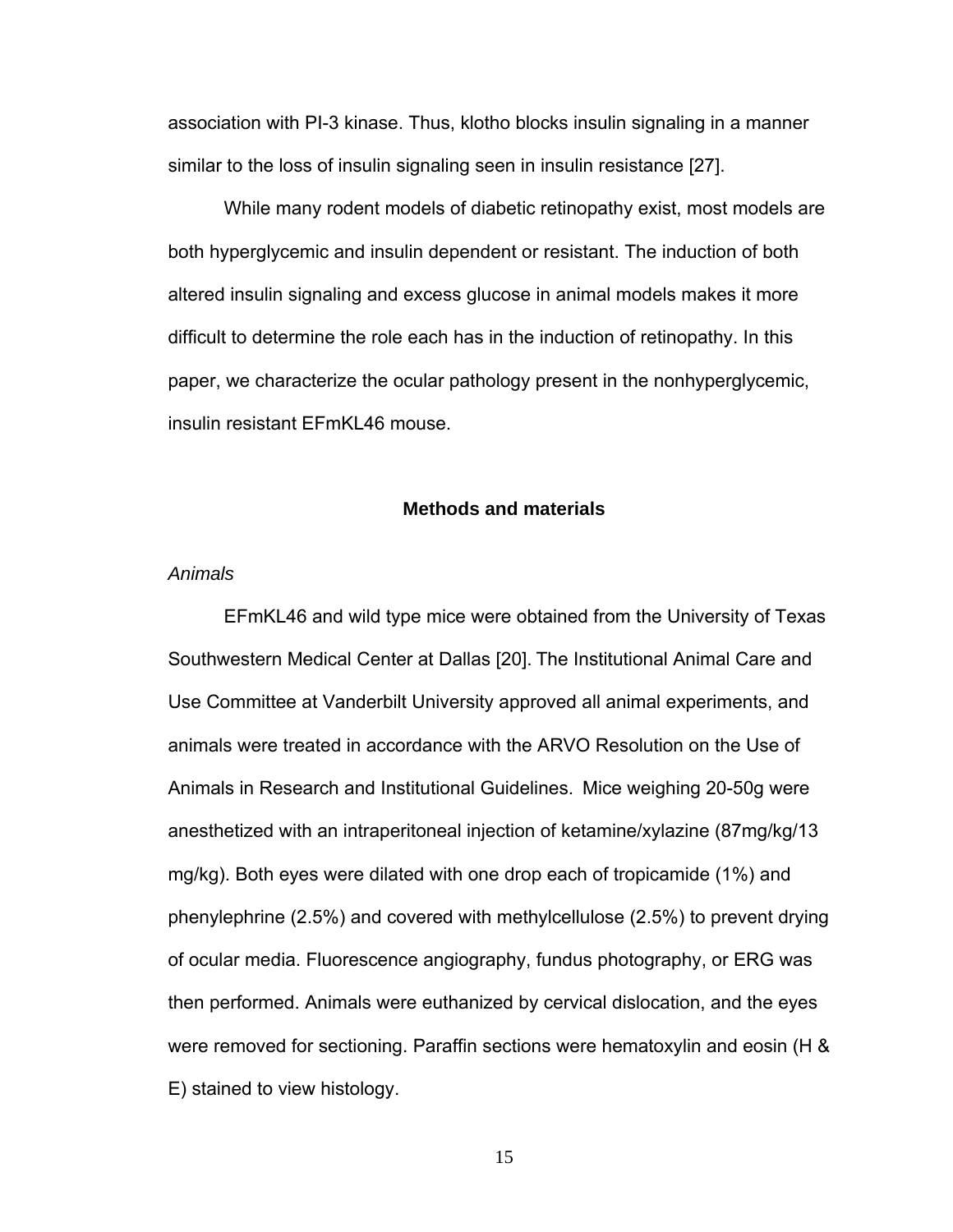### *Fluorescence angiography*

Angiography was performed as previously described [36]. Briefly, animals were anesthetized and their eyes dilated as described above. Mice were placed on the stage of an inverted fluorescence microscope (Nikon Eclipse TE2000-U, Nikon, Inc., USA) with the eye placed in a –6 diopter lens containing 2.5% methylcellulose to reduce light refraction. The microscope apparatus included a 120 watt light source (EXFO X-Cite 120 Fluorescence Illumination System, EXFO, Ontario, Canada), a filter cube for excitation and emission of fluorescein, and a 4X objective (Figure 4). Each animal received a 50µL injection of sodium fluorescein (25mg/ml) intraperitoneally. Immediately after injection, retinal vessels of both eyes were imaged with a 3CCD digital camera (Hamamatsu C7780, Hamamatsu Photonics K.K., Hamamatsu City, Japan) and Image Pro software.

## *Fundus photography*

After the mouse was anesthetized and its pupils dilated as described above, it was placed on an examination table and positioned below the lens of a Zeiss surgical microscope (OPMI 1-FC, Carl Zeiss, Inc., West Germany). A 90 diopter lens was placed between the animal and the microscope and adjusted until the image of the retina was focused in the eyepiece. A digital camera (Nikon D100, Nikon, Inc., USA) mounted to the surgical microscope was utilized to capture fundus images.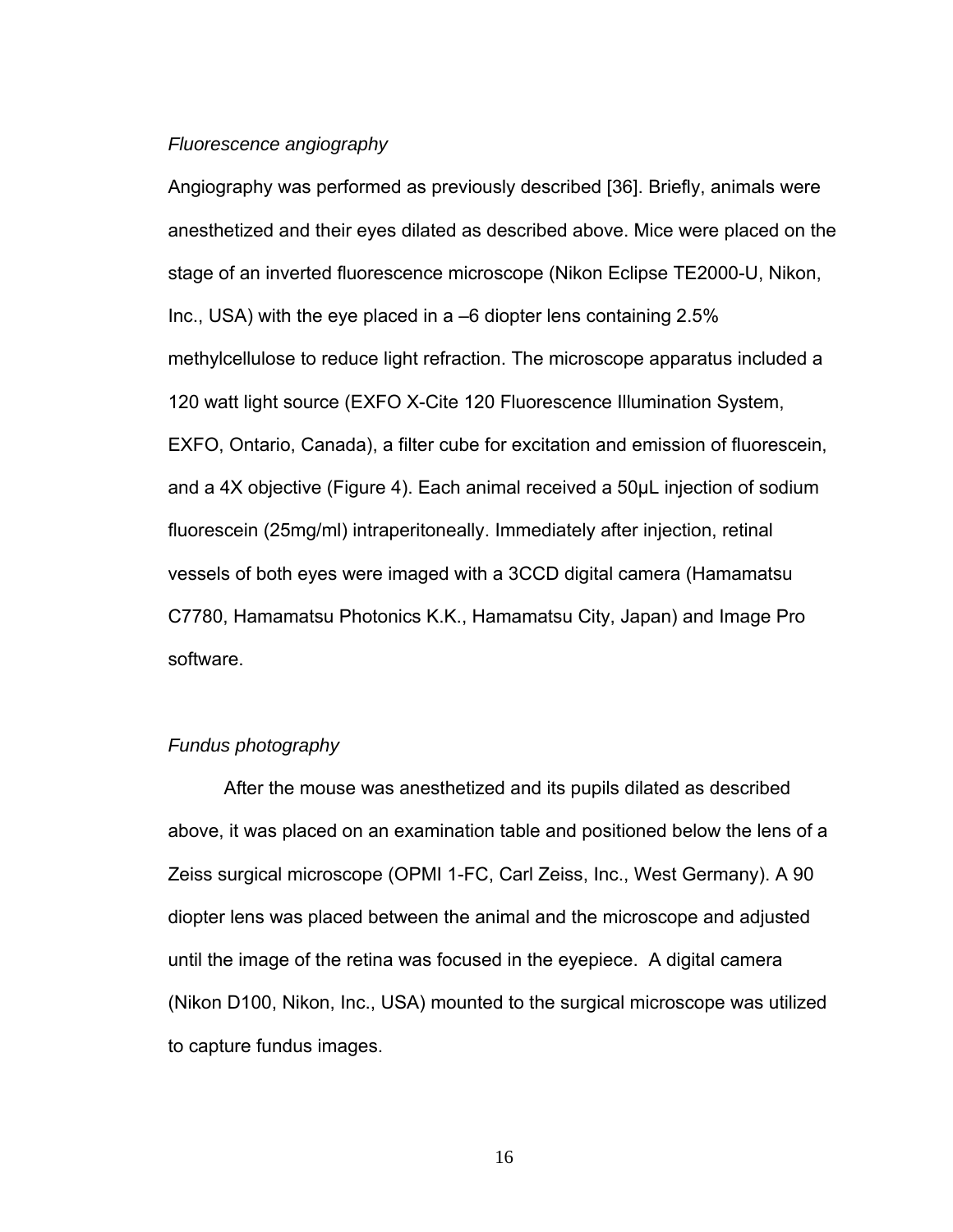

Figure 4. Diagram of fluorescence microscope configuration

## *Electroretinography*

Following an overnight dark-adaptation period, electroretinograms were performed as previously described [37]. Briefly, animals were anesthetized and their eyes dilated as described above. A DTL silver/nylon fiberrecording electrode (Diagnosys LLC, Littleton, MA) was placed on the corneal surface of each eye and held in place by a drop of methylcellulose. Needle electrodes placed subcutaneously in the forehead and tail served as reference and ground leads respectively. Mice were placed in front of a Ganzfield dome on a heated pad to ensure normal body temperature was maintained at 37°C. Rod-driven responses to light flashes covering an intensity range of 2.5-600.5 cd sec/m<sup>2</sup> were recorded by a visual electrodiagnostic system (UTAS-E 3000 with EM for Windows, LKC Technologies, Inc., Gaithersburg, MD). The responses were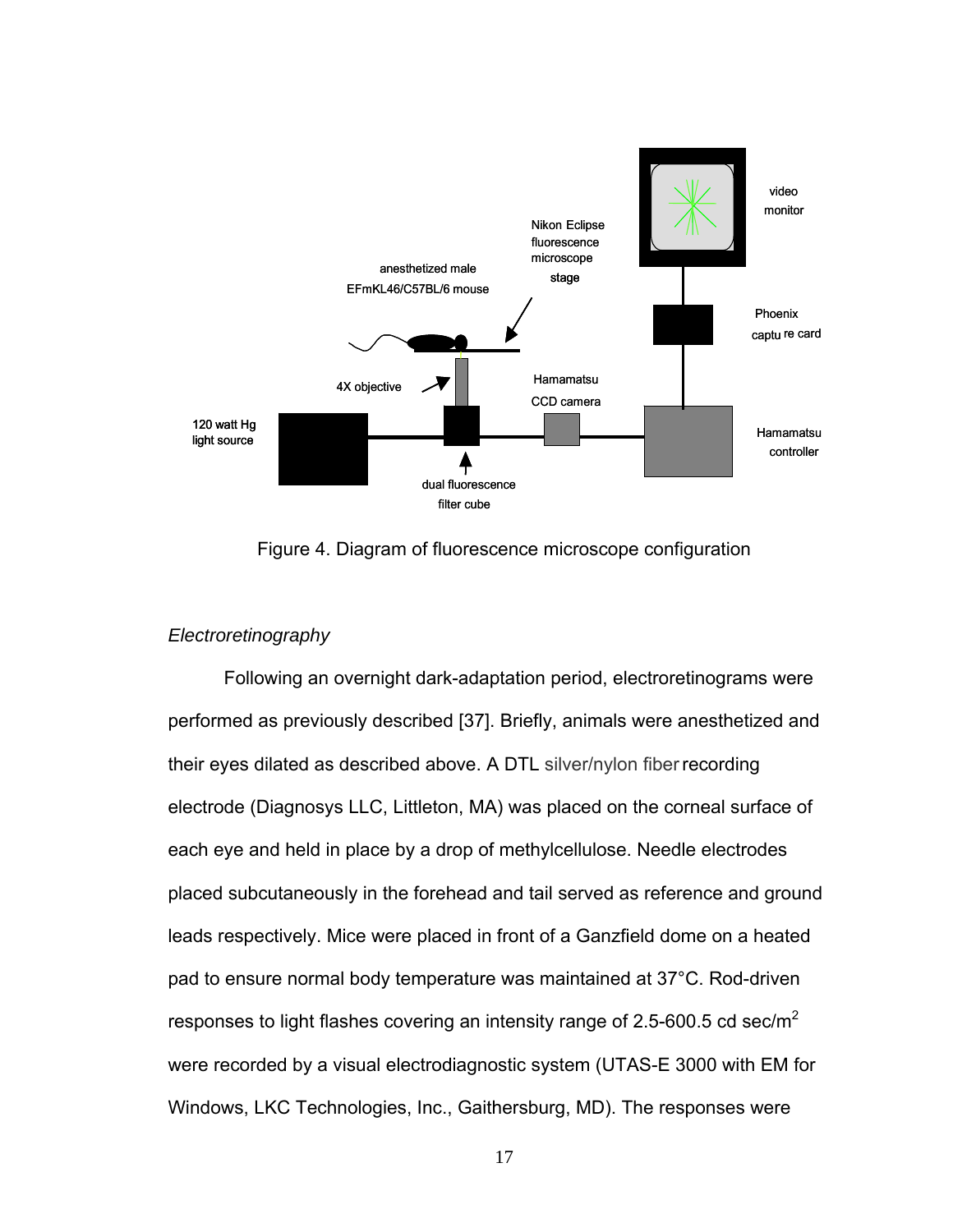amplified at 2500 µV and high and low pass filtered at 0.05 Hz and 500 Hz respectively.

#### **Results**

#### *Histological studies revealed neural degeneration*

Histological sections from aged EFmKL46 indicated a disorganized retinal structure (Figure 5, D-H). Pathologic findings ranged from a loosely organized inner nuclear layer and patchy photoreceptors to the complete absence of outer plexiform, nuclear, and photoreceptor layers. Mild pathology was observed as a wavy RPE-photoreceptor interface, shortened outer segments, and patchy loss of inner segments of the photoreceptor layer (Fig. 5, D). The outer segments in two klotho mice were observed to be partly degenerated or absent (Fig. 5, E). The complete loss of photoreceptors as well as the outer nuclear and plexiform layers was seen in two thirds of the mice examined (Fig. 5, F-H). Hypertrophy of the RPE layer was observed in aged EFmKL46 mice, extending as far into the retina as the inner plexiform layer (Fig. 5, G-H). Extraneous pigmentation was present in the inner layers of the retina, including the ganglion cell layer, in threefourths of the aged klotho animals examined (Fig. 5, G). Sections from wild type mice (Fig. 5, A, C) and young EFmKL46 mice (Fig. 5, B) were similar to that of a normal mouse retina in both the central and peripheral regions.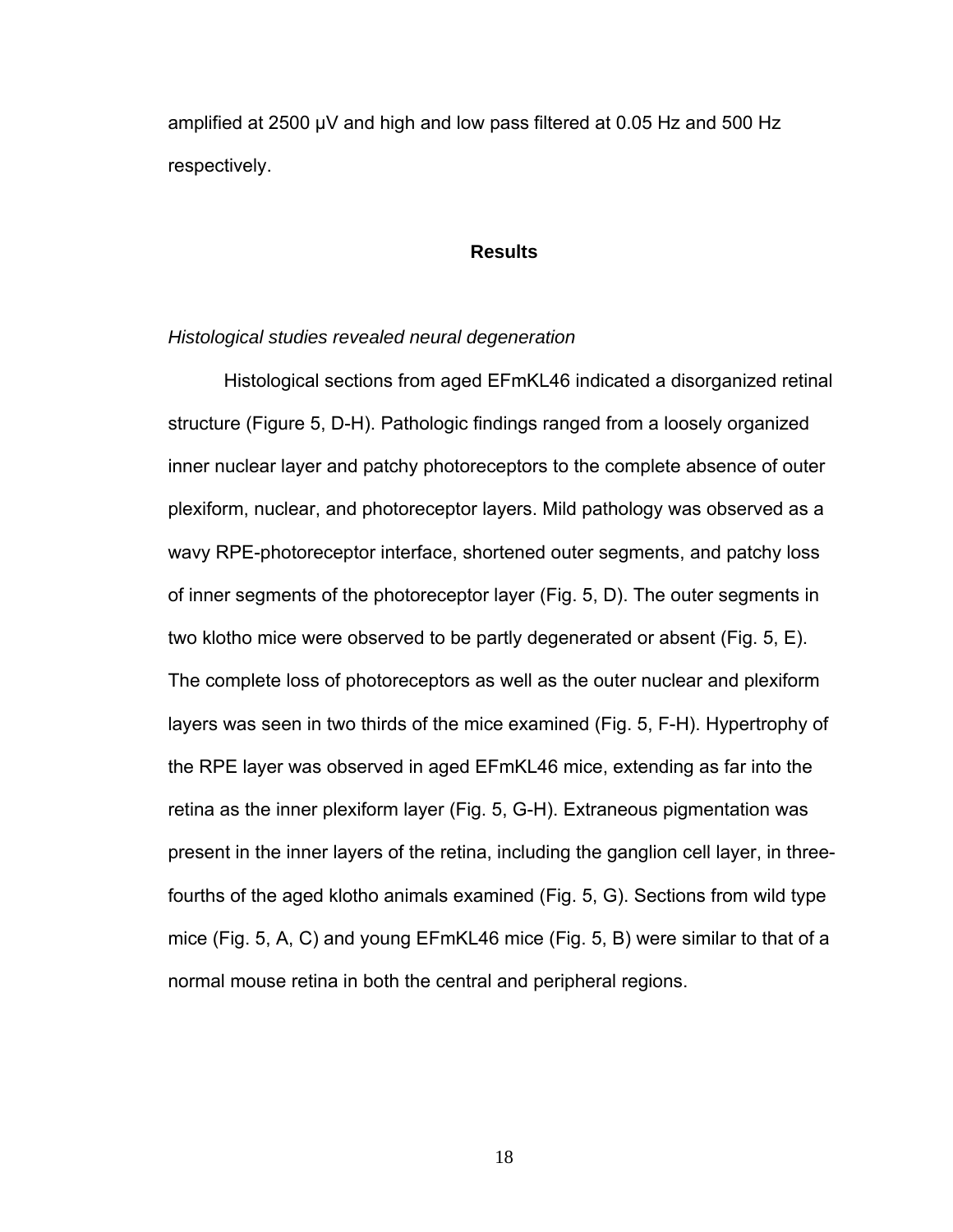

Figure 5. Retinal Histology. Sections of young wild type (A), young EFmKL46 (B), and old wild type mice (C) are similar with well organized cell layers that are easily distinguished from adjacent layers. The pathology seen in aged EFmKL46 mice progresses from the outer to inner retina. Waves at the RPE-photoreceptor interface, outer segment shortening, and holes in the inner segments were observed with little change to inner retinal layers (D). In severe photoreceptor degeneration (E), the outer plexiform layer appears to be reduced as well. The complete disappearance of the photoreceptors, outer nuclear layer, and outer plexiform layer, and loss of ganglion cells is seen as retinal thickness continues to decrease (F-H). Proliferation of the RPE into the inner layers of the retina (G-H) and brown spots in the inner plexiform/ganglion cell layer were also seen (G). GCL=ganglion cell layer; IPL=inner plexiform layer; INL=inner nuclear layer; OPL=outer plexiform layer; ONL=outer nuclear layer; PR=photoreceptors; RPE=retinal pigmented epithelium.

### *Fluorescence angiography showed vascular abnormalities*

Aged EFmKL46 mice exhibited several types of vascular pathologies

including tiny hemorrhages in the microcirculation (Figure 6, C-D) and early

retinal branch vein occlusions (Fig. 6, D, F). Fluorescein leakage in the

peripheral retina, neovascular tufting and microaneurysms were also observed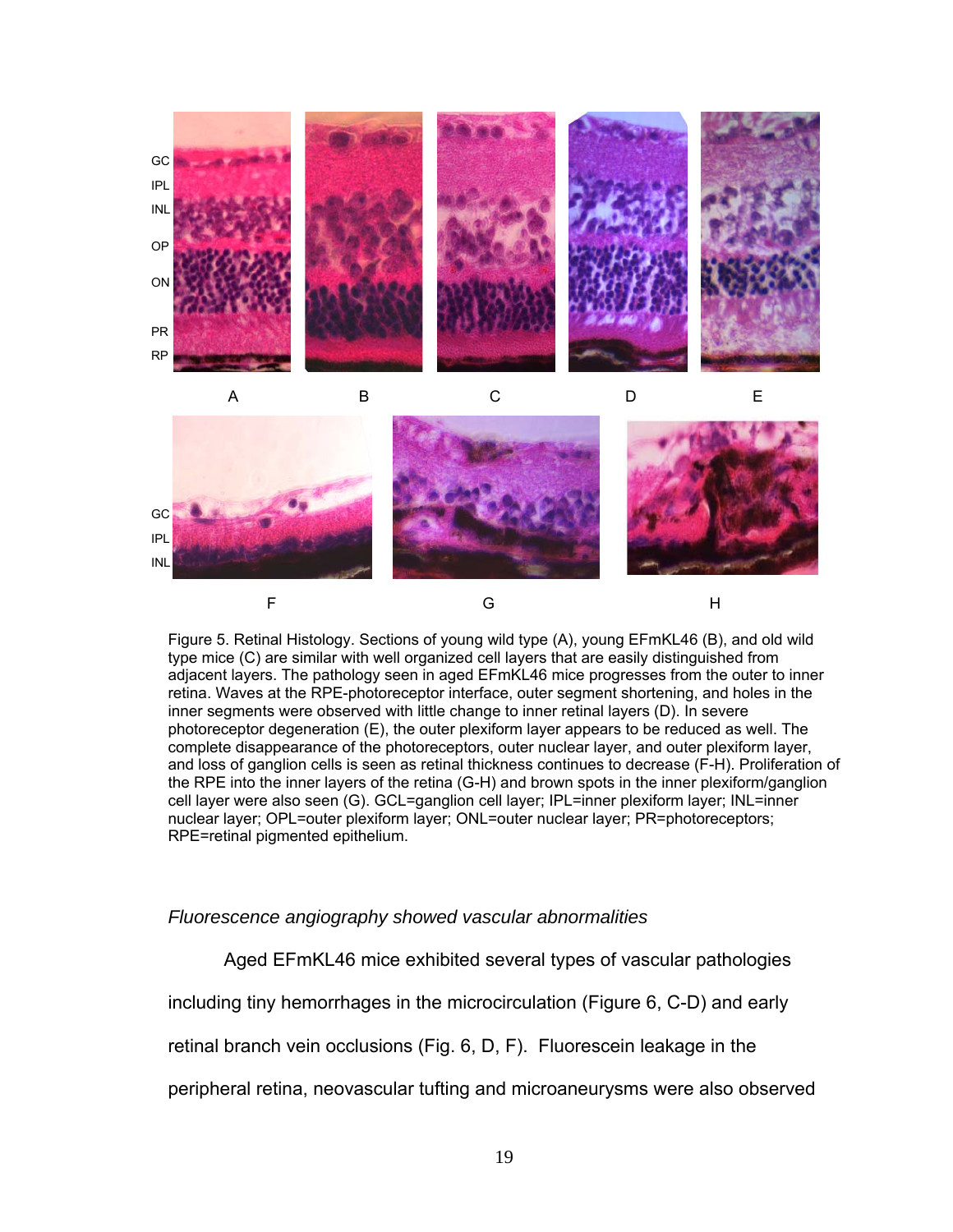(Fig. 6, E-F). Fluorescein angiography performed on age and sex matched wild type (data not shown) and young EFmKL46 (Fig. 6, A-B) mice showed normal retinal vasculature.



Figure 6. Fluorescence angiography. The optic nerve head (A,C,E) and the peripheral retina (B,D,F) of both wild type/young EFmKL46 (A-B) and aged EFmKL46 mice (C-F) show very different vasculatures. The wild type mice have normal vessels and the microcirculation can clearly be seen in the peripheral photograph. Aged EFmKL46 show vascular anomalies (C-F). Abnormal central vascularutre (C) as well as small hemorrhages in the microcirculation and early retinal vein occlusions (D, F arrows) were observed. Leakage of the retina vessels as well as neovascularization and tufting also can be seen (E-F).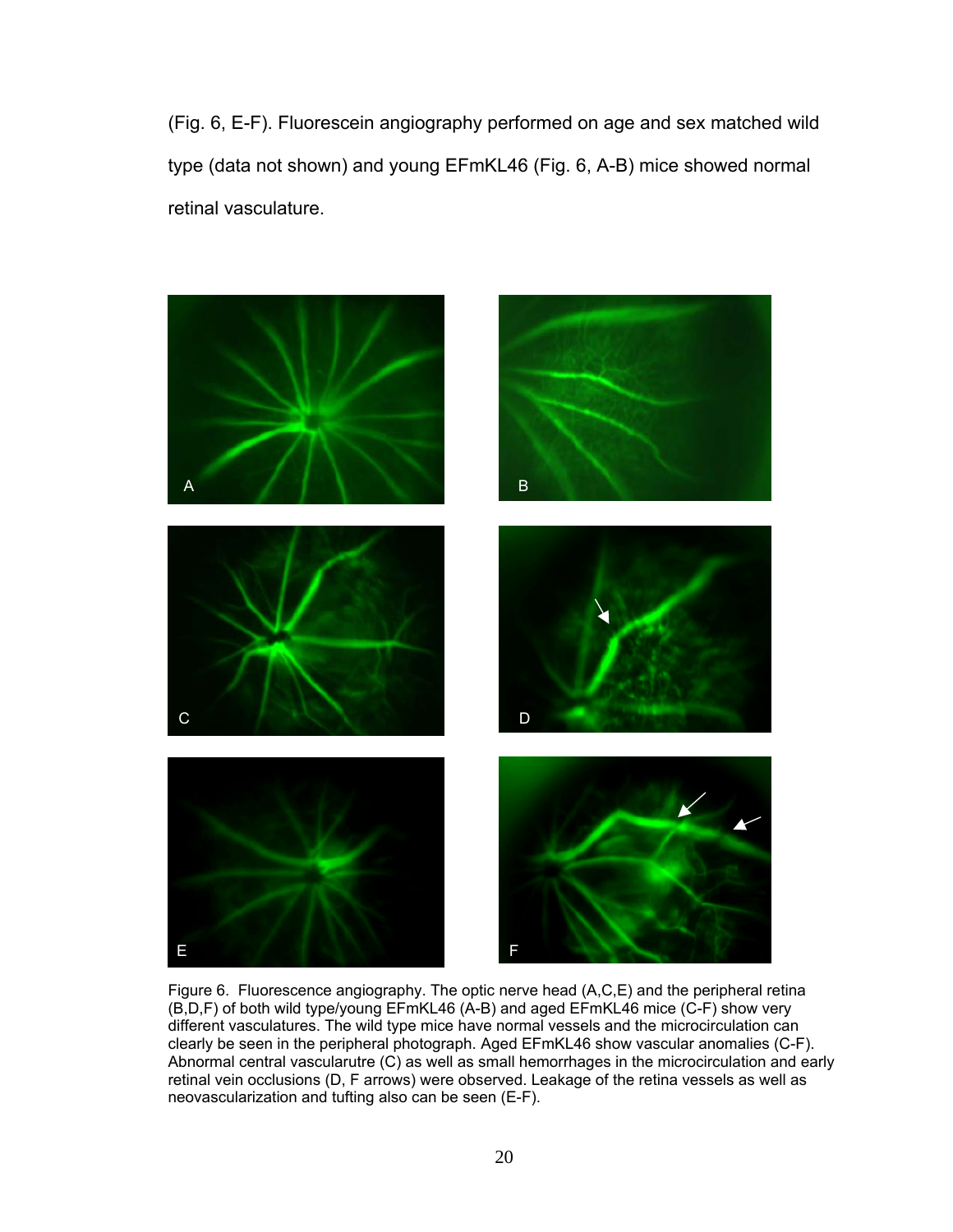#### *Fundus photography indicated retina damage*

In aged EFmKL46 mice (Figure 7, B-D), areas of hypo- and hyperpigmentation were observed in the periphery. Small, yellow spots were also present as well as areas of possible scarring (Fig. 7, C), non-profused and/or tortuous vessels, and abnormal color variation near the optic disk (Fig. 7, B). A distinct line of demarcation existed between the hypo- and hyperpigmented areas (Fig. 7, D). In two-thirds of the animals examined, a haziness of the lens was also observed indicating the possible formation of a cataract. In wild type (Fig. 7, A) and young klotho mice (data not shown), the fundus images appeared normal, and no defects were observed.

#### *ERG recordings showed decreased rod response*

Aged EFmKL46 mice exhibited decreased a- and b-wave responses to all flash stimuli presented as compared to control animals (Figure 8). The amplitude of aged EFMKL46 a-wave responses peaked at 300 cd sec/ $m^2$  and then decreased. Control animal a-wave responses increased with stimulation intensity from 2.5– 600 cd sec/m<sup>2</sup> (Fig. 8, C). B-wave amplitudes for aged EFmKL46 had a very moderate increase and peaked at 450 cd sec/ $m^2$  while control amplitudes increased over the range of intensities examined (Fig. 8, D)**.**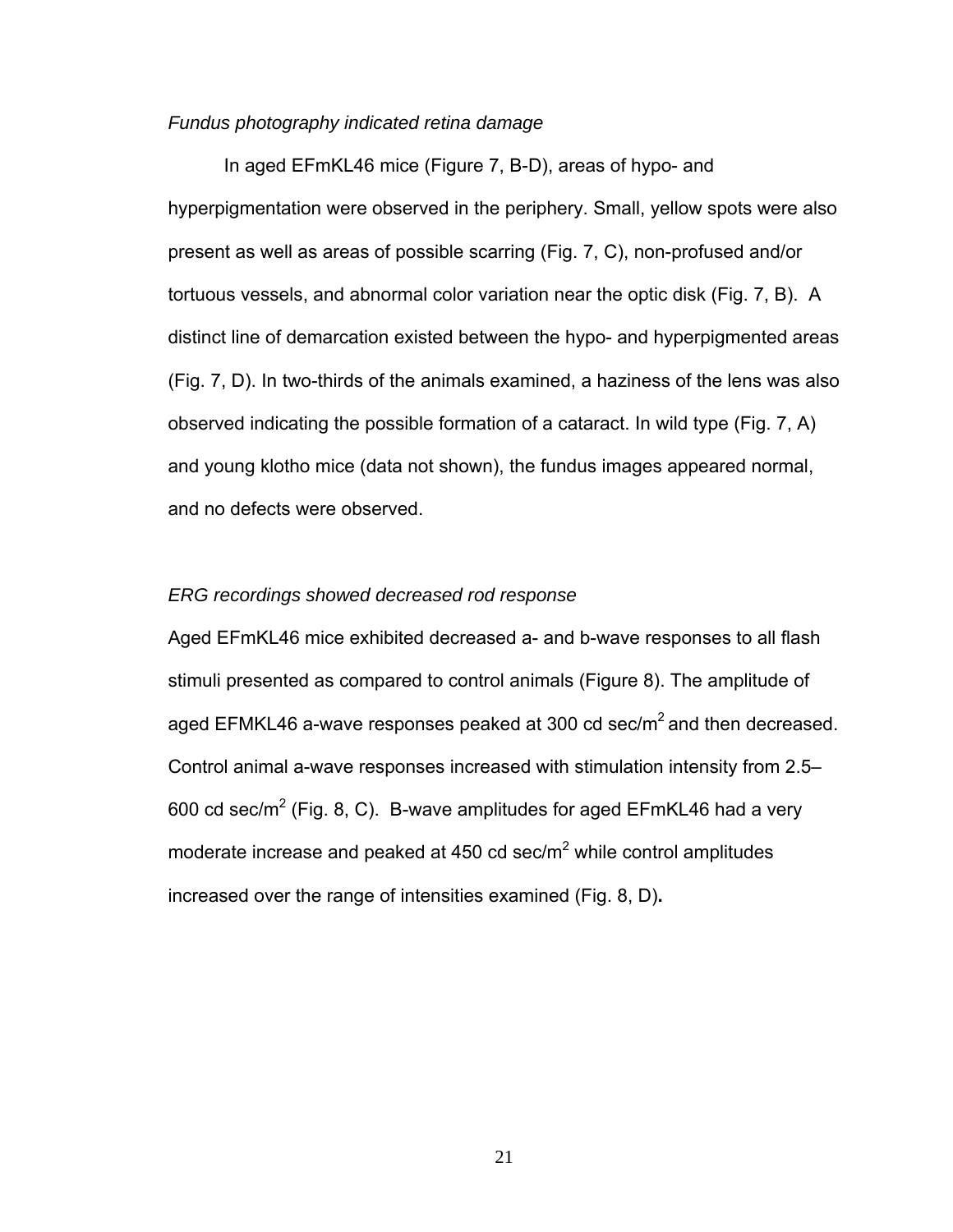

Figure 7. Fundus photography. Both aged wild type and young EFmKL46 mice were observed to have normal retinas (A). Note the healthy blood vessels and striations of the neural layers. Hypoand hyperpigmentation of peripheral retina (B, D) and areas of scarring (C\*) were observed in aged EFmKL46 mice. Yellowish spots and brown pigmentation (B\*) can be seen as well as tortuous vessels of the microcirculation (B, arrow) and a nonprofused vessel (B, ▲). Also note the paleness of the optic disc. A more peripheral view of B (D) shows the sharp contrast between the hypo- and hyperpigmented areas (D, ▼) as well as the vessels in the microcrculation (D, arrow). The hypopigmented area has the shape of a four-leaf clover.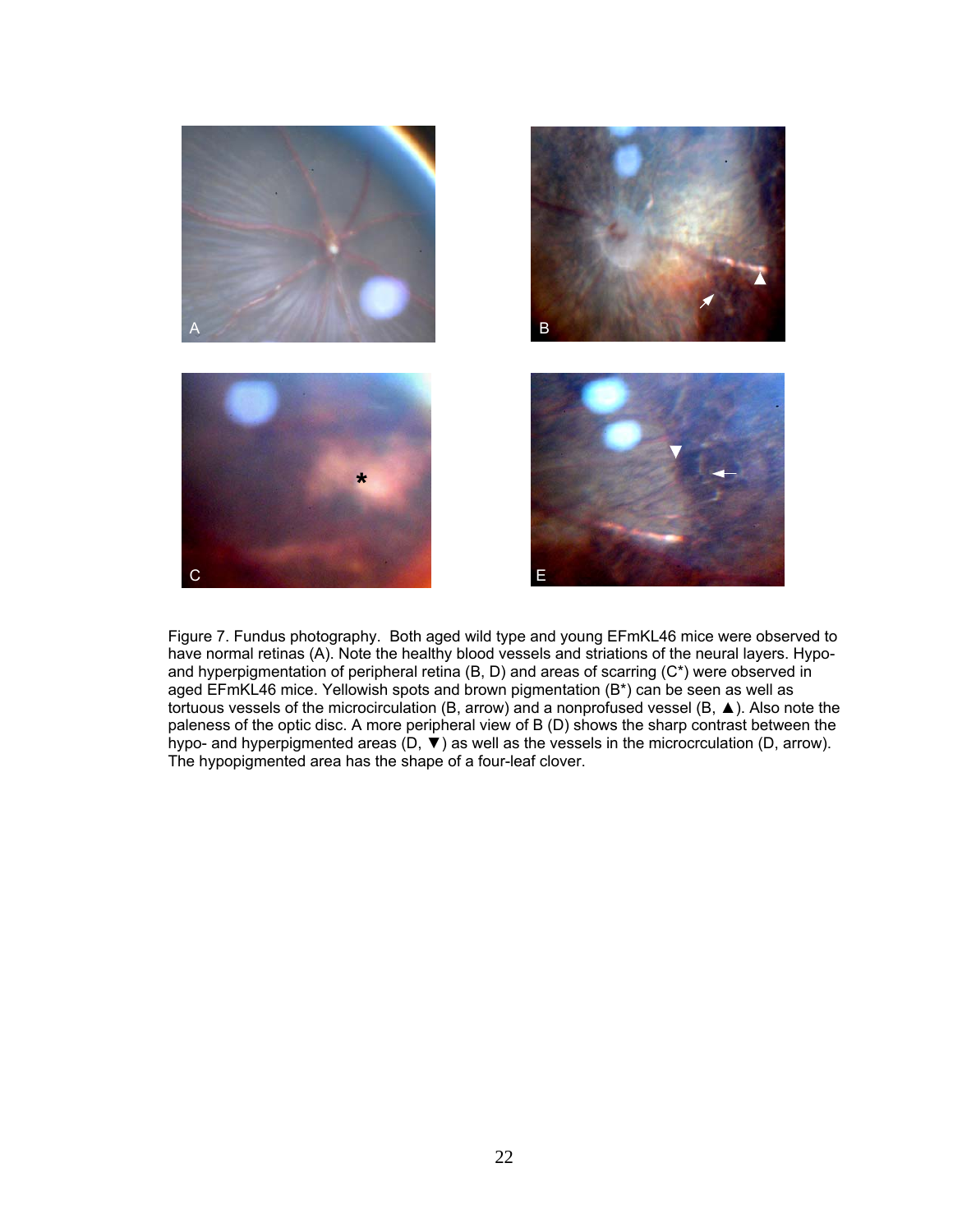



**Figure 8.** ERG data. Representative ERG signals recorded on the corneal surfaces of aged EFmKL46 and control animals at 600.5 cd sec/m<sup>2</sup> (A-B). Both the a- and b-waves of the ERG waveforms show severely decreased response to light stimuli in aged EFmKL46 mice as compared to control animals (C-D). This effect can be seen more clearly at flash intensities greater than 2 log cd sec/m<sup>2</sup>.

#### **Discussion**

Aged EFmKL46 mice exhibit degeneration of the neural retina most

prominently in the outer plexiform, nuclear, and photoreceptor layers. This is

shown in histological sections (Figure 5) and supported by ERG data (Figure 8).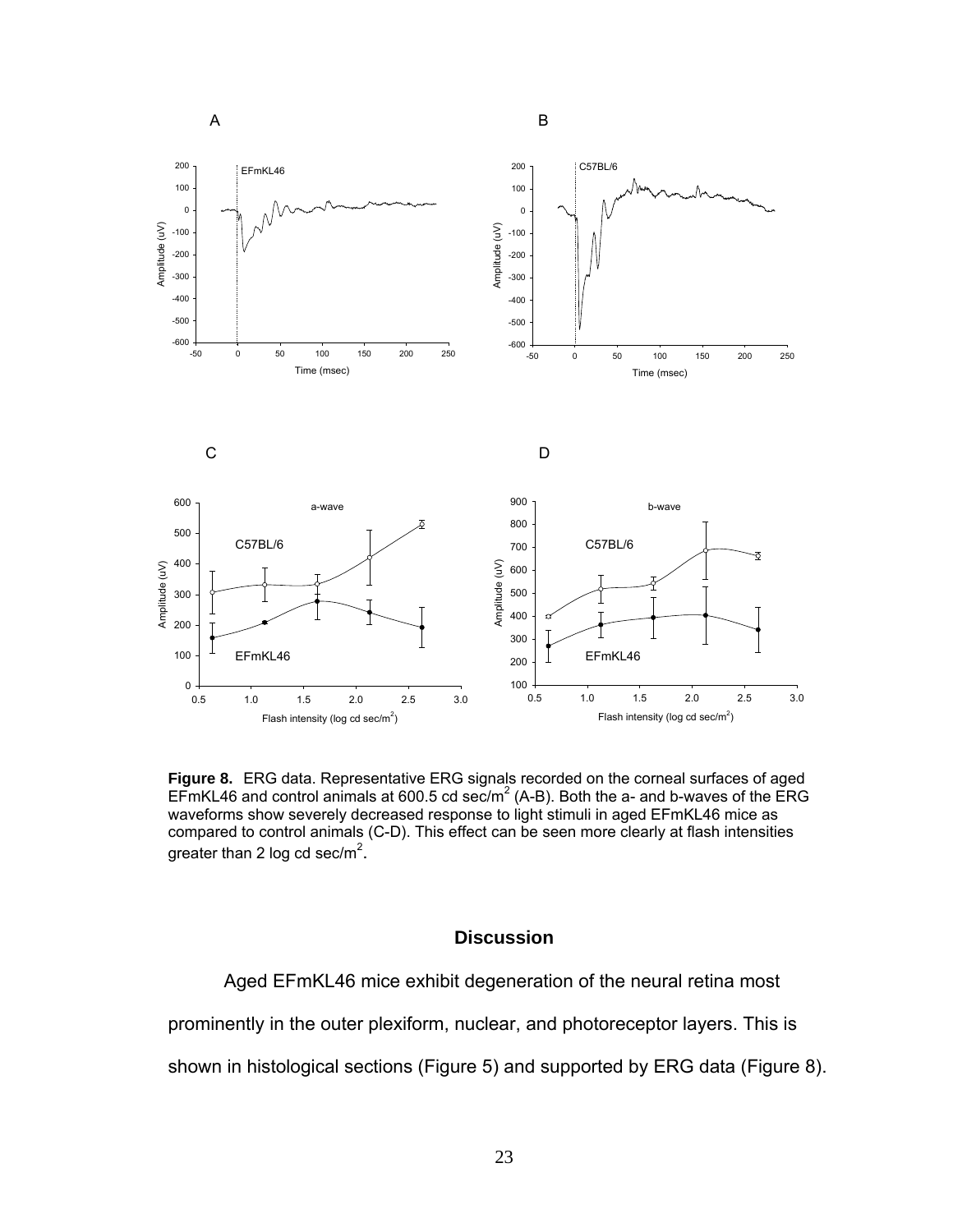This result is consistent with the hypothesis that dysfunctional insulin signaling in the retina contributes to neural retina cell death, recently reviewed in Reiter and Gardner [10]. To date, one of the difficulties in obtaining experimental data in support of this hypothesis has been the development of a suitable animal model, as hyperglycemia is usually induced with the disruption of insulin signaling. Aged EFmKL46 animals are insulin resistant, not hyperglycemic, and yet they characteristically show a loss of photoreceptors.

Our findings correlate most closely with published studies on the  $IRS2<sup>-/</sup>$ mouse model of insulin resistance. IRS 1 and 2 mediate many functions of insulin and IGF through the PI-3 kinase - Akt cascade [18], and insulin and IRS activity in the aged klotho mouse is severely decreased. Yi et al found that the IRS 2 receptor was located in the outer and inner plexiform layers, ganglion cells, and inner photoreceptor segments, and  $IRS2^{-1}$  mice exhibited a loss of photoreceptors followed by uniform thinning of the outer nuclear layer [18].

IRS2-/- mice normally die from extreme hyperglycemia, but β cell function was restored by transgenic expression in β cells of the nuclear transcription factor Pdx1 ( $IRS2<sup>-/-</sup>:Pdx1<sup>tg</sup>$ ). These mice are insulin resistant but do not develop diabetes. Results from partially rescued  $IRS2<sup>-/-</sup>:Pdx1<sup>tg</sup>$  animals closely match our findings and support the hypothesis that dysfunction of the insulin/IGF signaling cascade, rather than hyperglycemia, induces photoreceptor loss. These animals displayed a progressive loss of photoreceptors, reduction of the outer nuclear layer, and moderate loss of inner retinal layers with all retinal layer loss occurring after photoreceptor degeneration. In the same study,  $IRS1^{-/-}$  mice that developed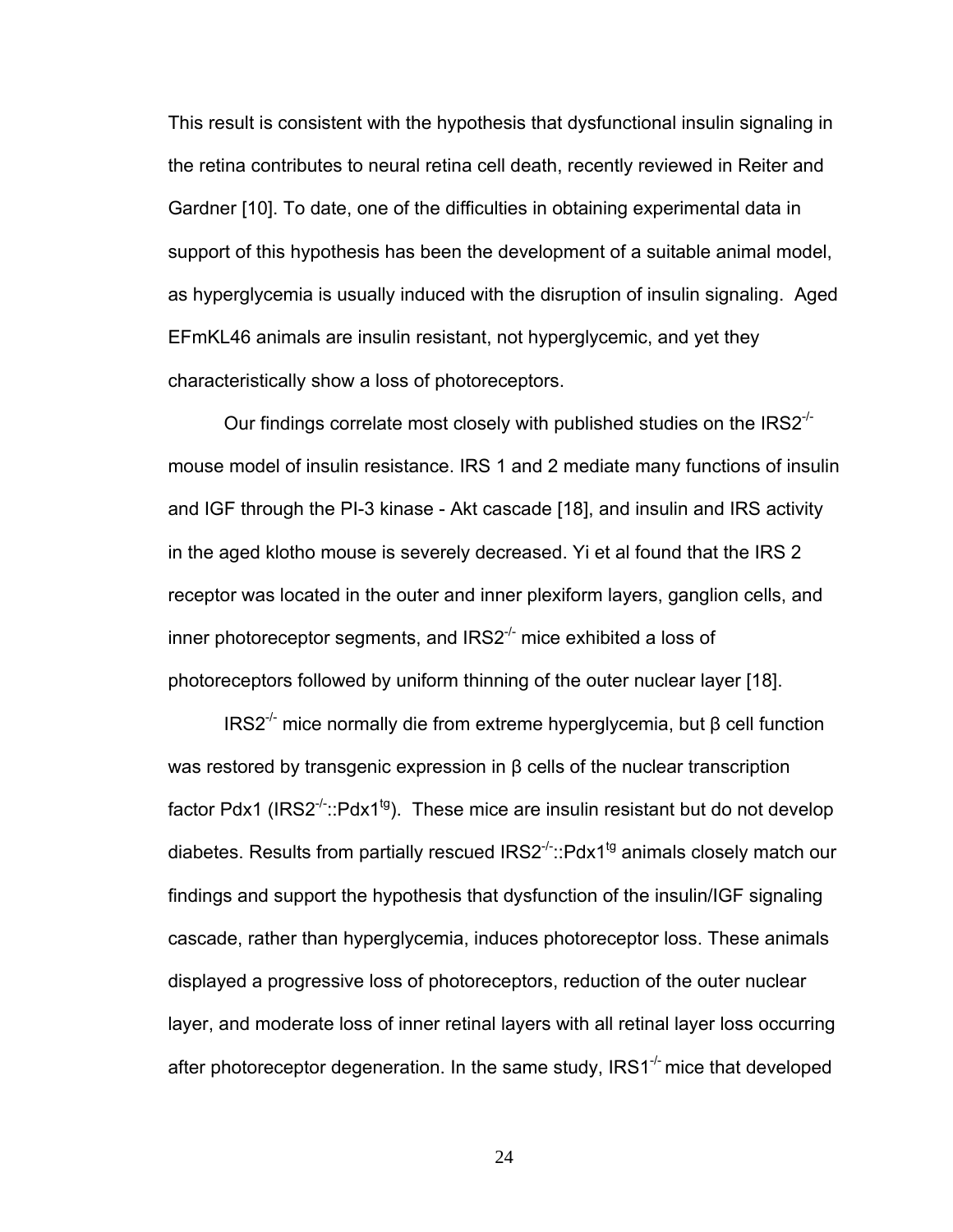glucose intolerance but not diabetes showed no changes in the retina [18]. Yi et al proposed that the IRS 2 receptor promotes photoreceptor survival by inhibiting the caspase activation cascade, as activated caspase 3 correlates with photoreceptor degeneration in several rodent models and accumulates in the retina of IRS2<sup> $-/-$ </sup> mice. Determining caspase 3 levels in aged klotho mice has not been done but would provide additional biochemical data to evaluate this hypothesis.

Several other published reports suggest that insulin resistance, apart from hyperglycemia, causes neural retina degeneration. Insulin reduces neuronal cell death in cerebral ischemia independent of blood glucose levels [38]. In addition, antibodies that inhibit insulin signaling have been shown to promote apoptosis of the neural retina [34].

Other models of the diabetic state have shown some of the pathology we observed in aged klotho mice. For example, loss of the blood retinal barrier and reduction of the inner layers of the retina was documented in hyperglycemic mice with a point mutation of the insulin 2 gene [17]. In one study of STZ-treated rats, a slight thinning of the inner retina, a gross reduction in outer nuclear layer thickness, and the death of photoreceptors were shown as the duration of insulindependence increased [14]. Others found a degeneration of the inner plexiform layer as well as the photoreceptor and RPE layers in STZ rats [16], or reported loss of inner nuclear and plexiform layers with ganglion cell loss [19]. Mice made insulin dependent with STZ were found to have loss of ganglion cells and inner and outer nuclear layers [15].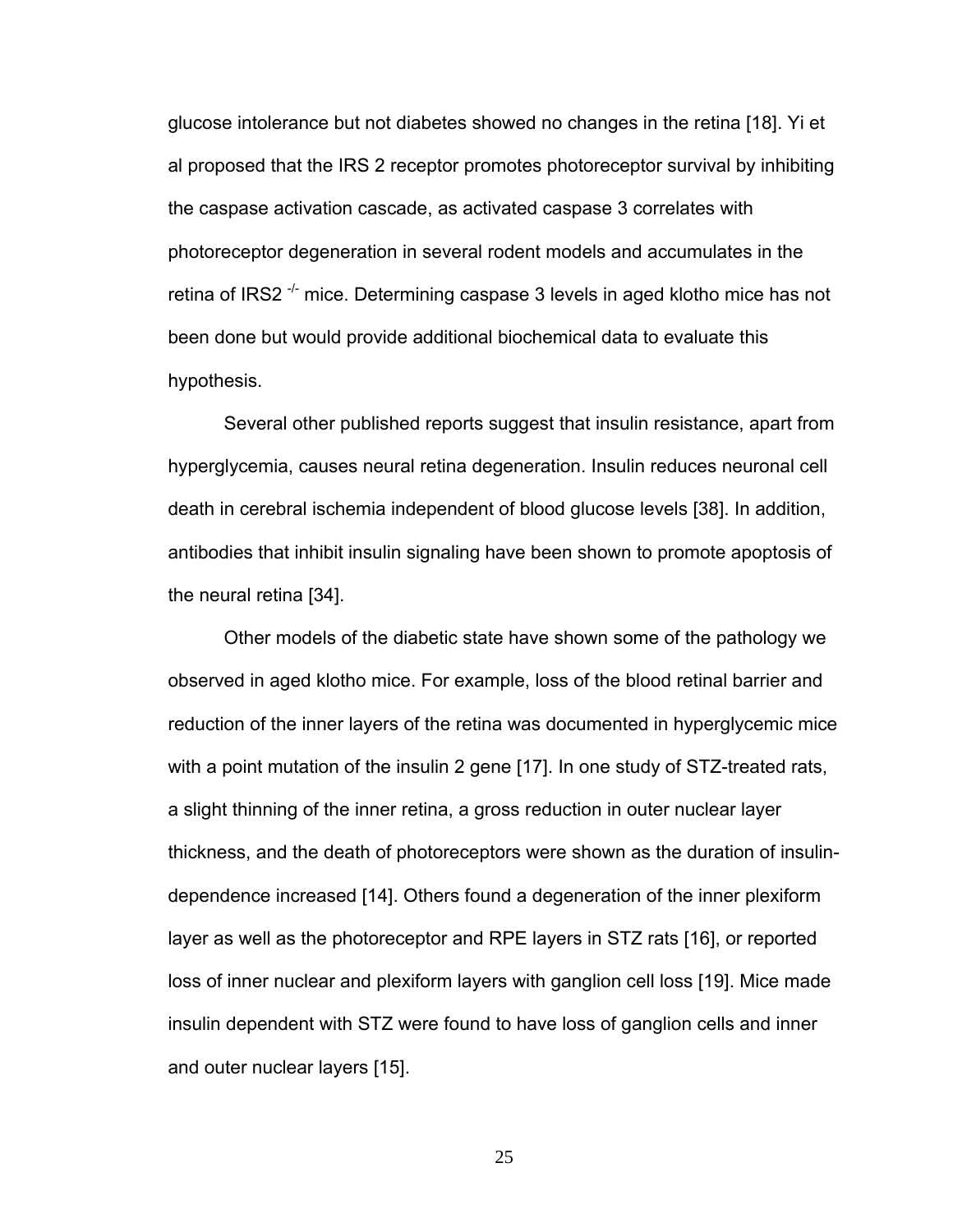After the photoreceptors and outer nuclear and plexiform layers of aged EFmKL46 mice are lost, RPE infiltration and proliferation into the inner layers of the retina was observed (Figure 5, F-H). These changes could be attributed to deterioration of the blood retinal barrier as fluorescein leakage was seen during angiography testing (Figure 6, C-F). To maintain proper homeostasis of the retina, the RPE must preserve its integrity and protect the neural layers from the open circulation of the choroid. When the blood retinal barrier is disrupted, growth factors, proteins, and other molecules can pass unregulated between the two environments. While the klotho protein is highly specific for insulin/IGF-1, it does not affect the binding or activity of other growth factors such as epidermal growth factor (EGF) and platelet-derived growth factor (PDGF) [25]. PDGF has been found to be one of the main chemoattractants for RPE cells, and EGF can stimulate proliferation of epidermal and epithelial cells. The response to EGF is enhanced under hypoxic conditions in which the number of receptors per cell increases [39], and patients suffering from diabetes have increased EGF and PDGF levels [40].

Abnormalities of the fundus and decreased a- and b-wave amplitudes were only observed in aged klotho mice. Vascular anomalies detected with angiography and fundus photography were seen only in aged EFmKL46 mice with degenerated outer retinal layers. These findings correlate well with reports that have found retinal degeneration occurs in the neural retina before vascular changes become apparent [12, 14, 15, 19]. The severity of retinal histological changes correlates closely with the degree of vascular and pigmentation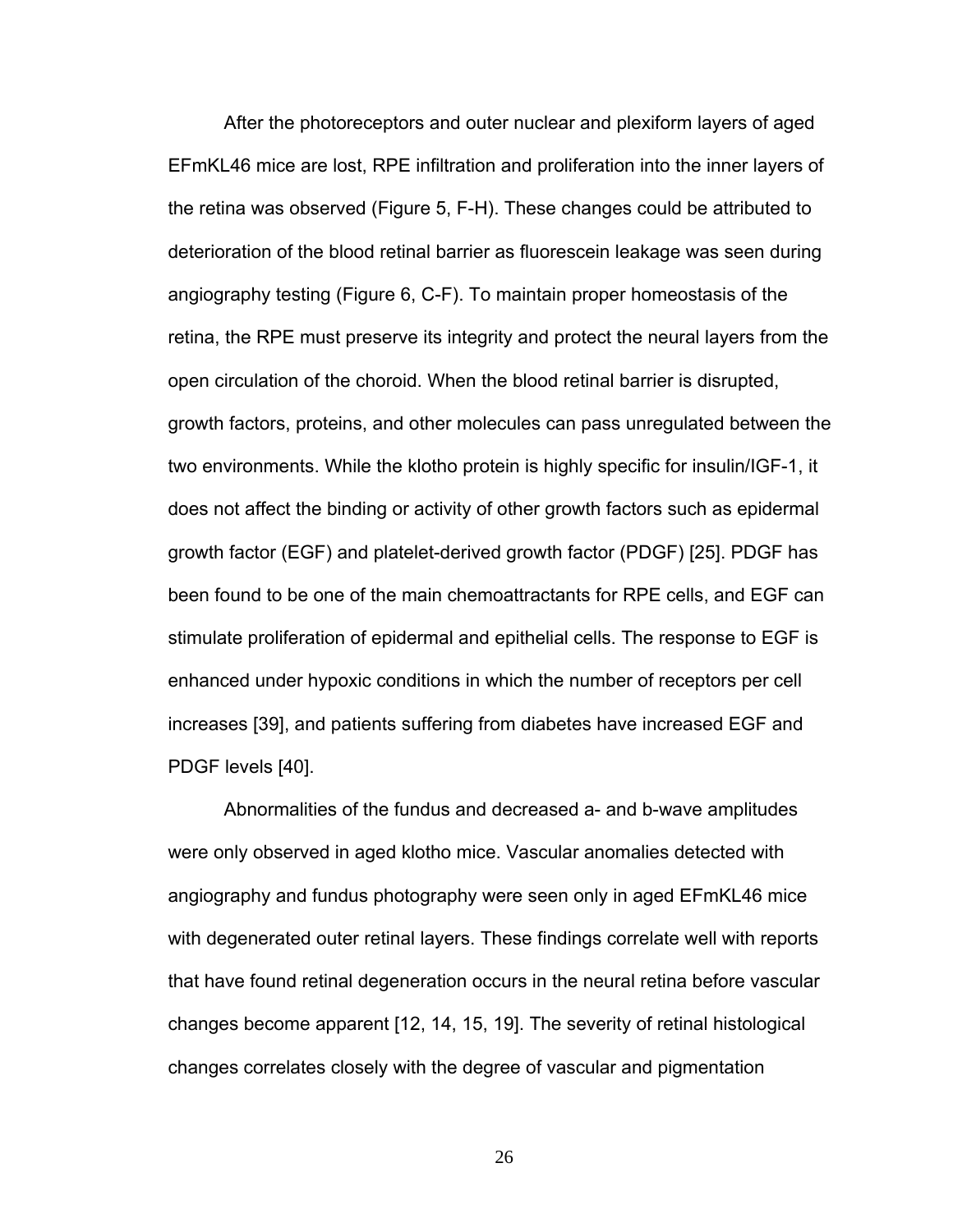anomalies and decreased neural signaling observed with the diagnostic techniques used in this study. As with patients, the retinal pathologies seen in aged EFmKL46 mice vary among animals. Future studies are needed to further elucidate the reason(s) for animal-to-animal variation.

Microaneurysms, diffuse leakage, dot hemorrhages, and tortuous veins were observed with fluorescence angiography and fundus photography in aged klotho mice. These vascular changes are among the main complications of diabetic retinopathy and are thought to be the result of metabolic damage to vascular endothelial cells [30]. Although hyperglycemia is most often the strongest predictor of diabetic complications, several well-documented cases of diabetic retinopathy have been described in patients without overt hyperglycemia or glucose intolerance [10]. These cases suggest that insulin resistance may be required for the development or progression of retinopathy.

The retinal pathologies observed in aged EFmKL46 mice appear to be the result of a progressive degeneration, not a developmental defect. As can be seen in Figure 5, young EFmKL46 mice have retinas similar to young and old wild type mice with complete development of all retinal layers. Fluorescence angiography and fundus photography in Figures 6 and 7 show no observable vascular anomalies in young klothos.

Previous studies on the EFmKL46 mouse have explored the biochemical basis for their increased longevity. Kuro-o et al recently published data suggesting that klotho-induced insulin resistance increases their lifespan [25]. Kuro-o et al have demonstrated that the klotho protein in the EFmKL46 mice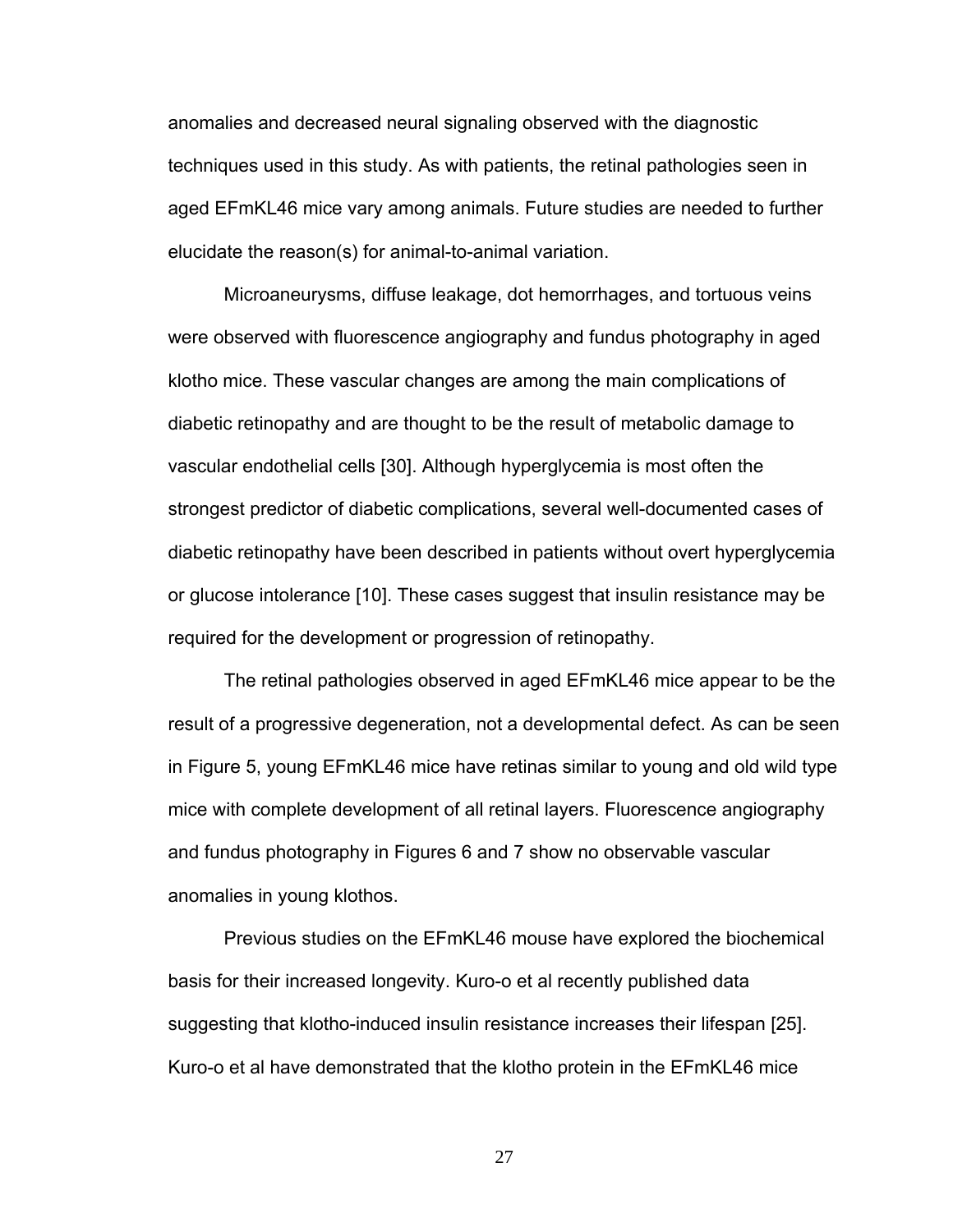binds to cell surface receptors and results in resistance to insulin and IGF-1. Its mechanism is believed to be the suppression of tyrosine phosphorylation of insulin/IGF-1 receptors, which leads to the reduction of IRS activity and association with PI-3 kinase. This mechanism has been hypothesized to be beneficial for peripheral tissue by preventing cellular lipid overload via reduction of the insulin-stimulated availability of glucose. A reduced intracellular lipid content could raise the apoptotic threshold and extend the life of cells [27]. However, our data suggests that the altered signaling appears to result in the loss of photoreceptors and further retinal degeneration.

In summary, the retinal pathology exhibited by the aged EFmKL46 mouse has characteristics similar to those seen in patients with diabetes and rodent models of altered insulin signaling. The principle observation is loss of photoreceptors, which occurs in all aged klotho mice. More severe pathology such as vascular leakage and RPE proliferation is variable among animals. Based on comparisons with published studies, our results are consistent with the hypothesis that dysfunction of the insulin/IGF-1 signaling cascade, rather than hyperglycemia, is responsible for neuronal cell death in the retina. The klothooverexpressing mouse is a promising animal model for further detailed studies of retinal pathologies associated with altered insulin signaling and may prove useful for specifically studying the role insulin and IGF-1 in retinal function and maintenance.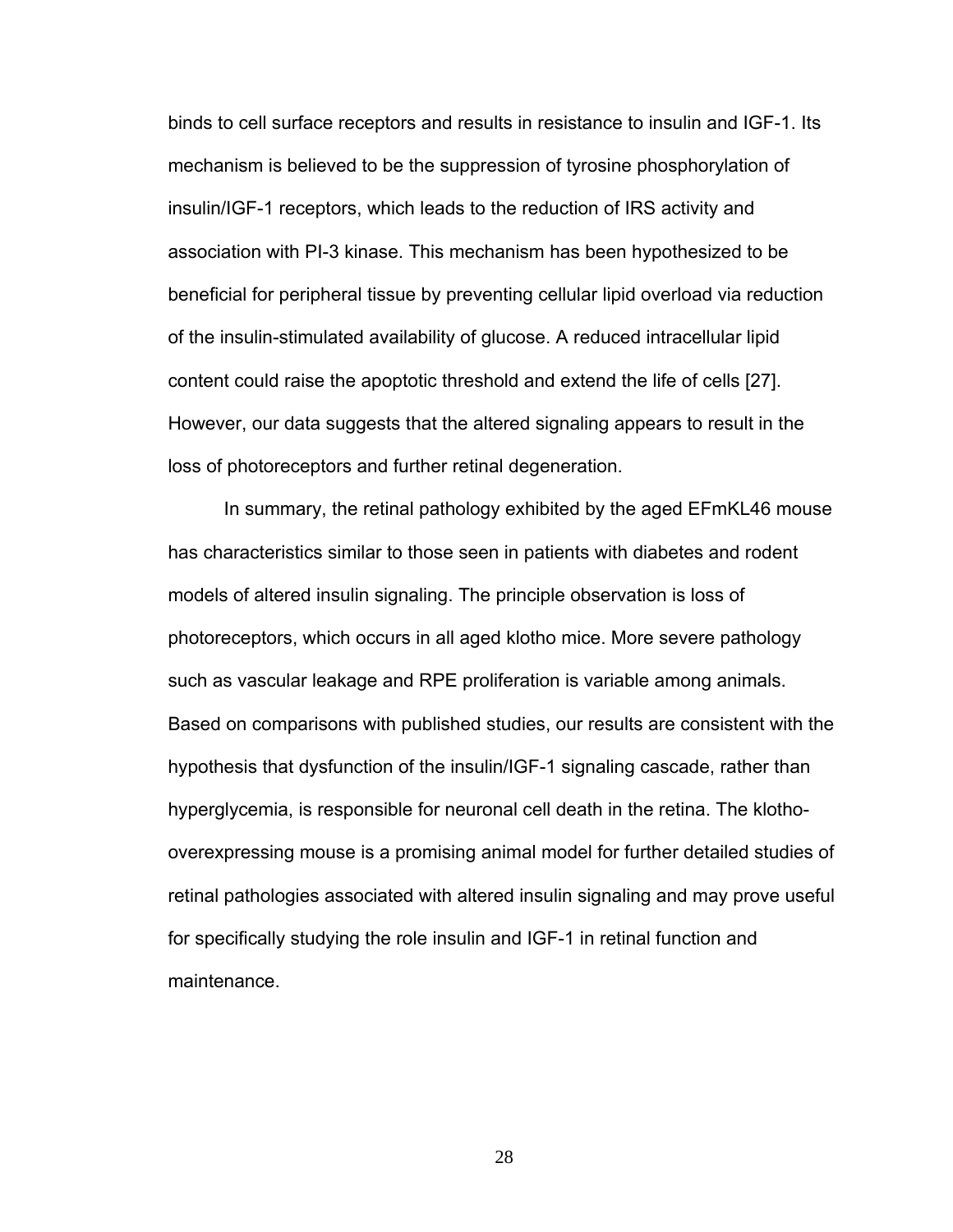### CHAPTER III

## SUMMARY AND FUTURE WORK

In summary, the retinal pathology exhibited by the aged EFmKL46 mouse has characteristics similar to those seen in patients with diabetes and rodent models of altered insulin signaling. The principle observation is loss of photoreceptors, which occurs in all aged klotho mice. More severe pathology such as vascular leakage and RPE proliferation is variable among animals. Based on comparisons with published studies, these results are consistent with the hypothesis that dysfunction of the insulin/IGF-1 signaling cascade, rather than hyperglycemia, is responsible for neuronal cell death in the retina.

Future studies on the EFmKL46 mouse would contribute to a better understanding of the animal and the biological cause(s) of its retinal pathology. The effects altered insulin signaling has on the eyes of female EFmKL46 mice have not been examined. These animals are resistant to IGF-1 but not insulin. While insulin and IGF-1 are believed to have similar mechanisms of action, they are not identical. Since the longevity of EFmKL46 females may be induced without altering insulin levels or actions [26], these mice could exhibit different ocular pathologies. If this is shown to be the case, a comparison between the sexes would be of use. The changes seen in males versus females could be categorized and then compared to hypothesize how the resistance to each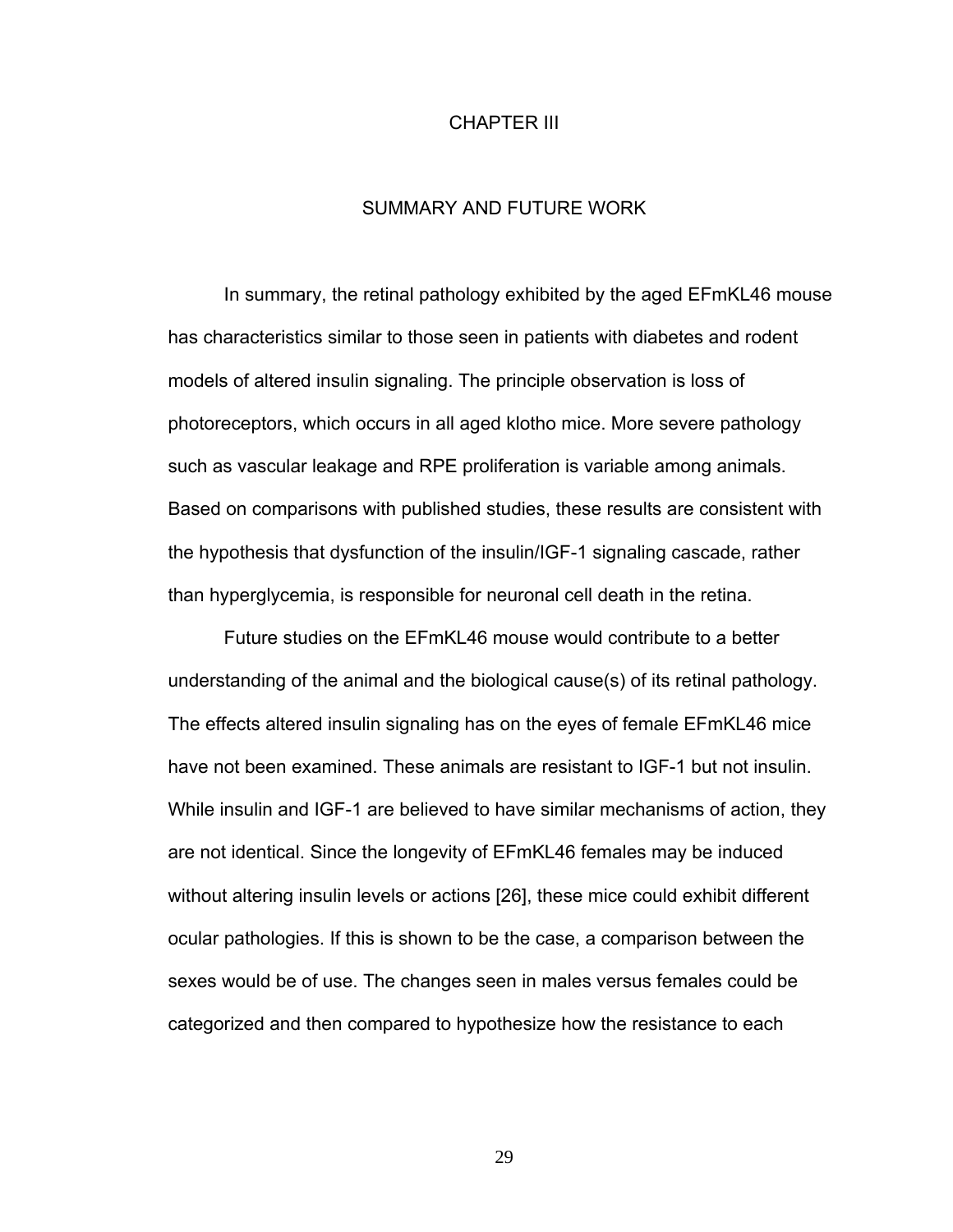hormone contributes to ocular pathology. This could help determine the role IGF-1, as opposed to insulin, has on the degeneration of the retina.

EFmKL48 mice have also been found to be insulin and IGF-1 resistant. These animals overexpress the klotho protein, but the transgene has been inserted in a different, unknown location in the genome. Due to access limitations at the time of this project, no experimentation could be performed on these animals. Conducting the same type of experiments with EFmKL48 mice and comparing results to EFmKL46 could bring to light possible difference between the two strains. Observing the same ocular pathologies in both strains would also help to confirm that the changes observed in EFmKL46 mice are, in fact, due to insulin/IGF-1 resistance and not the disruption of an unknown gene by the insertion of the klotho transgene.

 Samples from the vitreous of klotho-overexpressing mice could also be obtained to determine the levels of glucose, insulin, and growth hormones such as EDF, PDEGF, VEGF, and then compared to controls animals. These growth hormones have been found to induce the proliferation and migration of RPE cells in vitro and are present in diabetic patients' plasma and serum at higher concentrations than in nondiabetic patients. These growth factor levels could be measured to determine if the growth factor levels are also increased in the insulin-resistant EFmKL46 mouse as compared to wild type mice.

Preliminary work with three polyclonal antibodies for the klotho protein has also been performed and is documented in Appendix A. This work indicates that both the membrane and splice variant forms of the klotho protein are potentially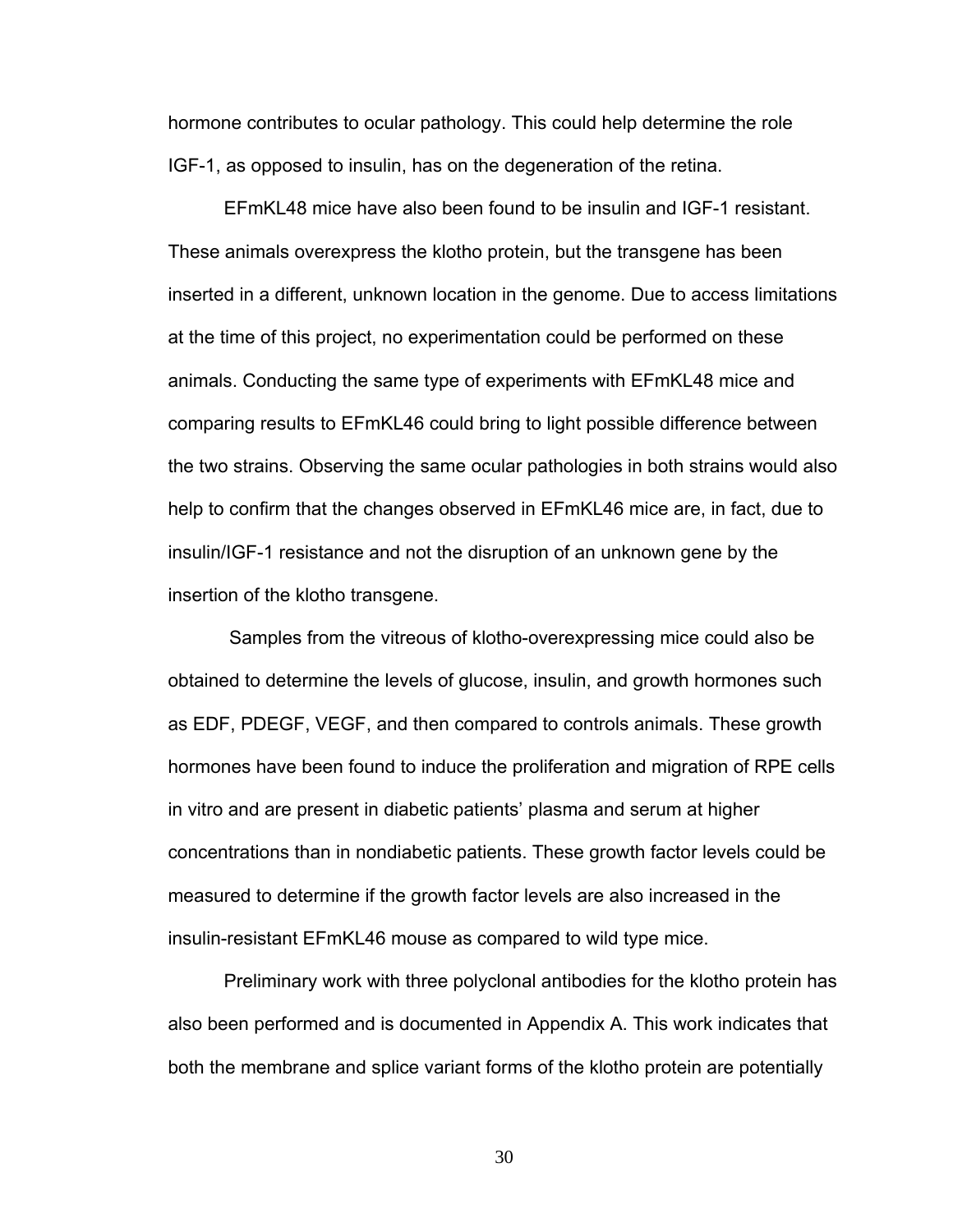present in both the retinas of EFmKL46 and control C57BL/6 mice, and human RPE cells. Future work should be focused on confirming the specificity of these antibodies. This could be done by repeating the experiments detailed in Appendix A with the monoclonal antibodies KM2076 and KM2119 [21]. These have been proven to recognize the membrane and splice variant forms in humans and mice in western blot and immunofluorescent applications. Also, additional western blots should be performed with our antibodies to confirm the preliminary results presented in Appendix A. Immunohistochemistry should also be done with wild type mouse kidneys [20, 21, 41], and human kidney and eye tissue to further substantiate our antibodies' validity. While these antibodies may not prove useful for western blotting, they may still have utility for immunohistochemistry.

Confirming the specificity of our antibodies will then enable them to be used for a variety of experiments such as discovering expression of the klotho protein in the retinas of humans, determining its location in the mouse retina, and differentiating which form of the protein is present. This work could also lead to further studies on the interaction of klotho with insulin receptors in the eye. Cellular experiments could also be conducted to elucidate the effect increased or decreased klotho expression has on cells such as the RPE. Oxidative stress testing, for example, could be conducted to determine if cell senescence is reduced in RPE cells that overexpress the protein.

Pericyte loss has also been preliminarily examined and is documented in Appendix C. These results are inconclusive. Neither the presence nor loss of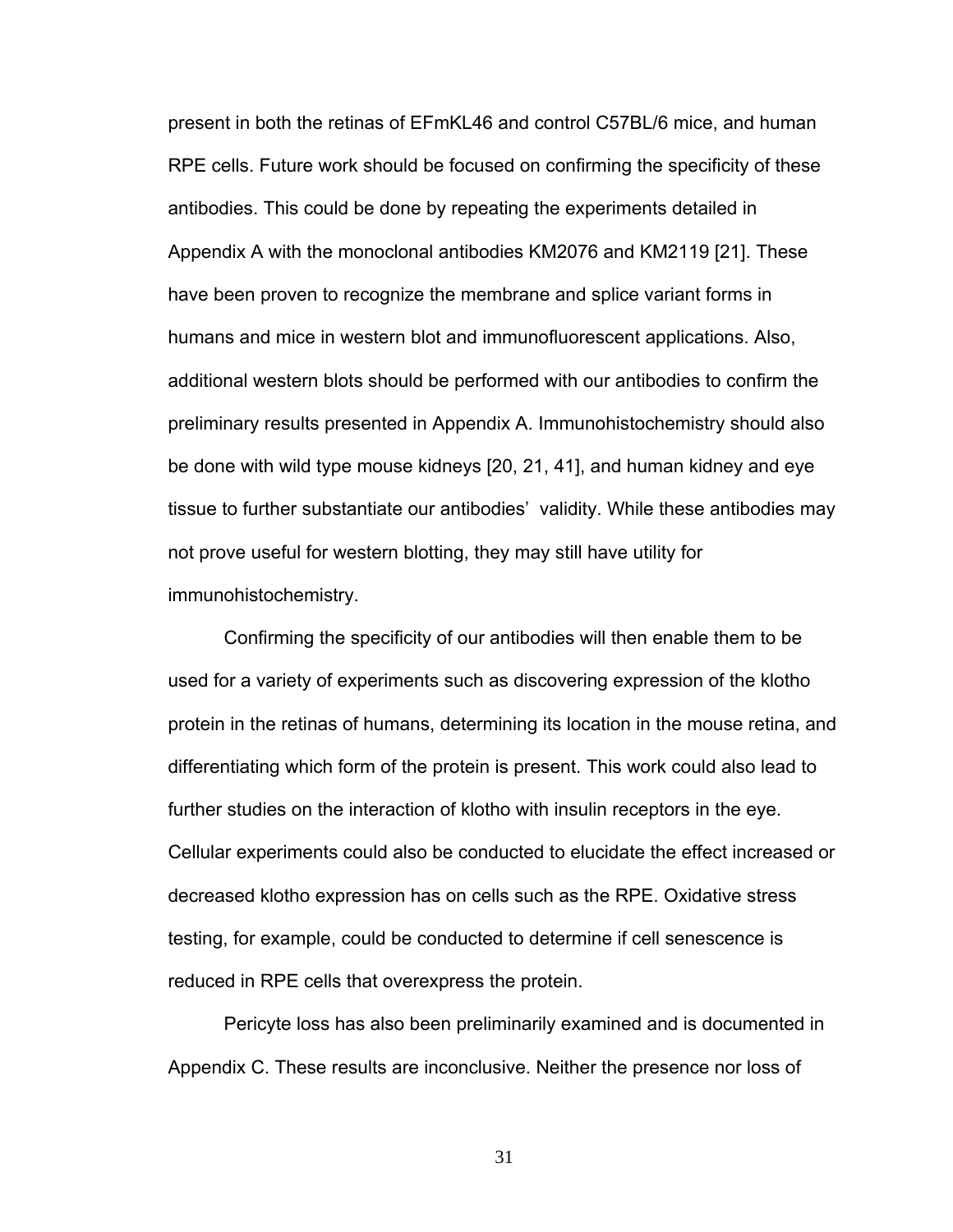pericytes could be definitively confirmed. Future work should refine the staining procedure employed or a standard trypsin digest of the retina should be used to determine if EFmKL46 mice have pericyte loss. As pericyte dropout is one of the hallmarks of diabetic retinopathy, this finding could clarify whether this cell type is being lost in the insulin resistant EFmKL46 mouse or if other mechanisms should be explored to explain the pathology.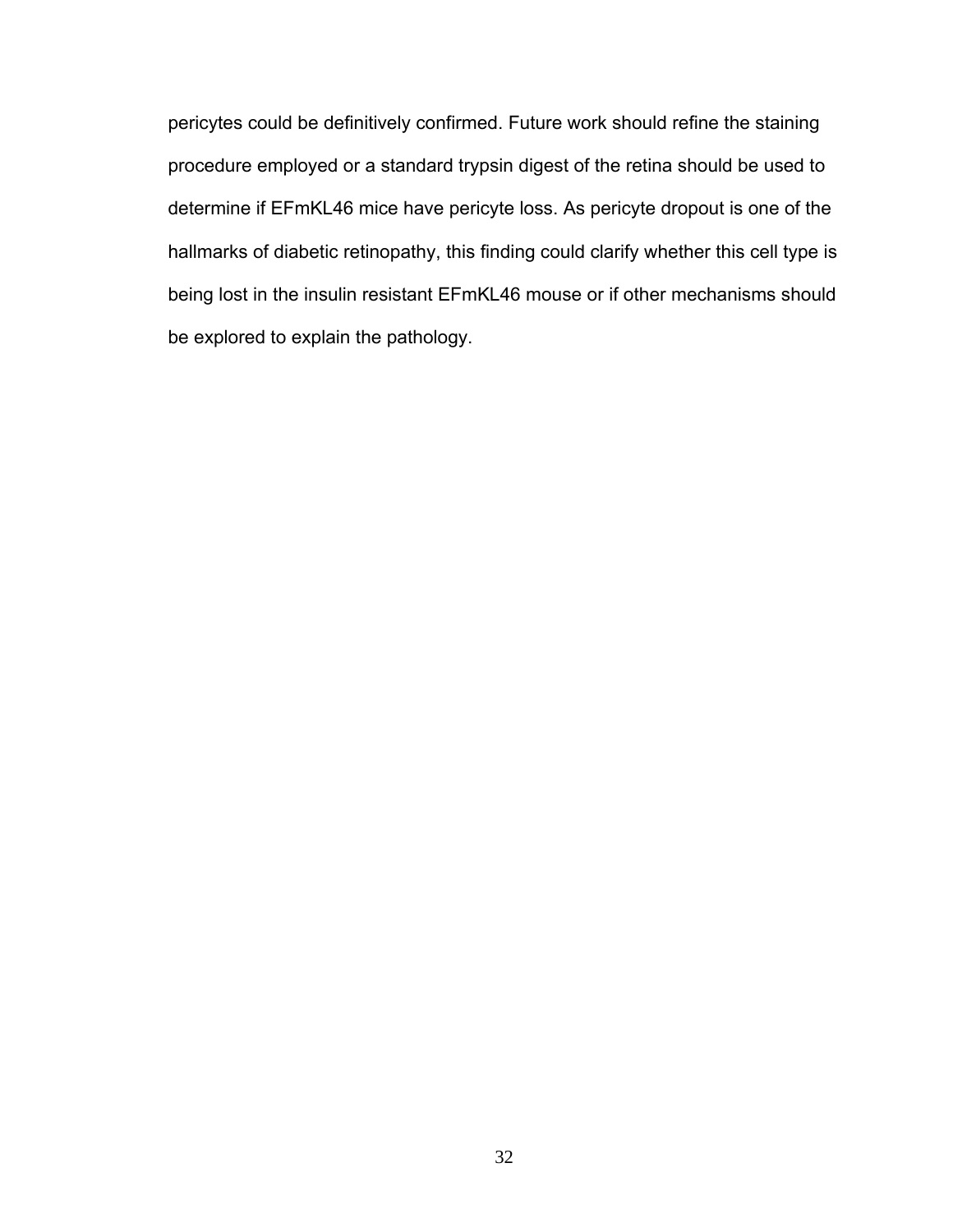## APPENDIX A

# KLOTHO ANTIBODIES AND IMMUNOSTAINIG

## **Introduction**

Klotho has been shown to extend the lifespan of EFmKL46 and EFmKL48 mice, animals genetically engineered to overexpress the protein, through the reduction of insulin/IGF1 signaling [25, 27]. The mouse klotho gene encodes for a single-pass membrane protein of 1,014 amino acids (a.a), which consists of an N-terminal signal sequence, a putative extracellular domain with two internal repeats (KL1 and KL2), a single membrane spanning region, and a short intracellular region (Figure 9).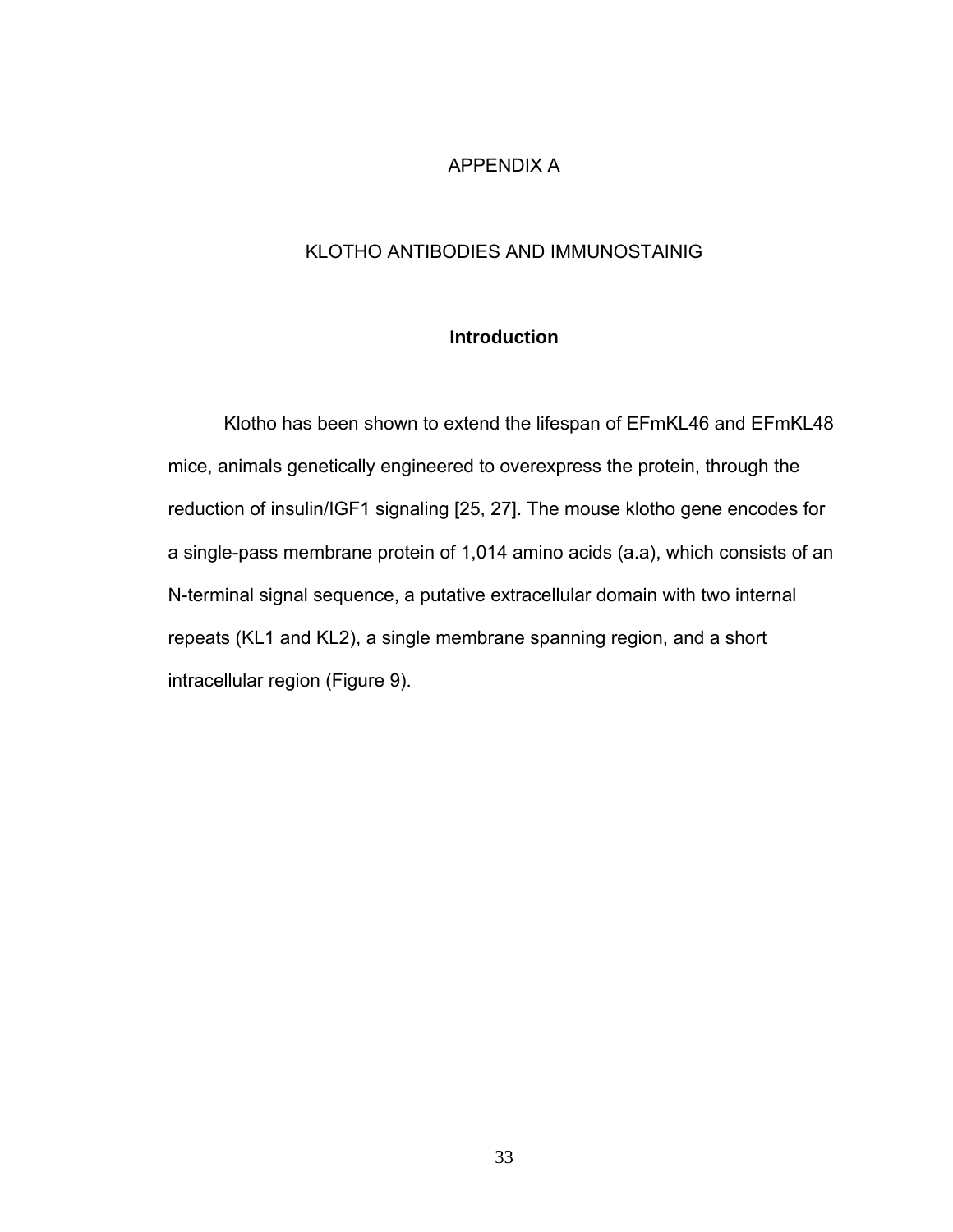

Figure 9. Mouse klotho membrane protein structure. SG= signaling sequence, KL1= first klotho repeat, KL2= second klotho repeat, TM=transmembrane regionn, INT= intracellular region, a.a.=amino acid.

The internal repeats share homology with β-glucosidase enzymes. The human homologue of klotho has 86% amino acid identify to the mouse klotho protein and is 1,012 a.a. in length [22]. The protein has been detected in the pituitary gland, placenta, skeletal muscle, bladder, aorta, pancreas, testis, ovary, colon, and thyroid gland of mice and the kidney, placenta, prostate, and small intestine in humans [21]. Due to the limited expression of klotho in the body but the manifestation of its effects on a number of organs, scientists hypothesize that the protein or some unidentified associated factors produce its effect through the circulatory system. It has been determined that the extracellular domain of klotho is shed from the cell surface and is detectable in blood and cerebrospinal fluid of humans and mice [23]. The protein has a short stretch of basic amino acids (lyslys-arg-lys) between the two internal repeats of the extracellular domain in both mouse and human that is a possible site for the proteolytic cleavage. A splice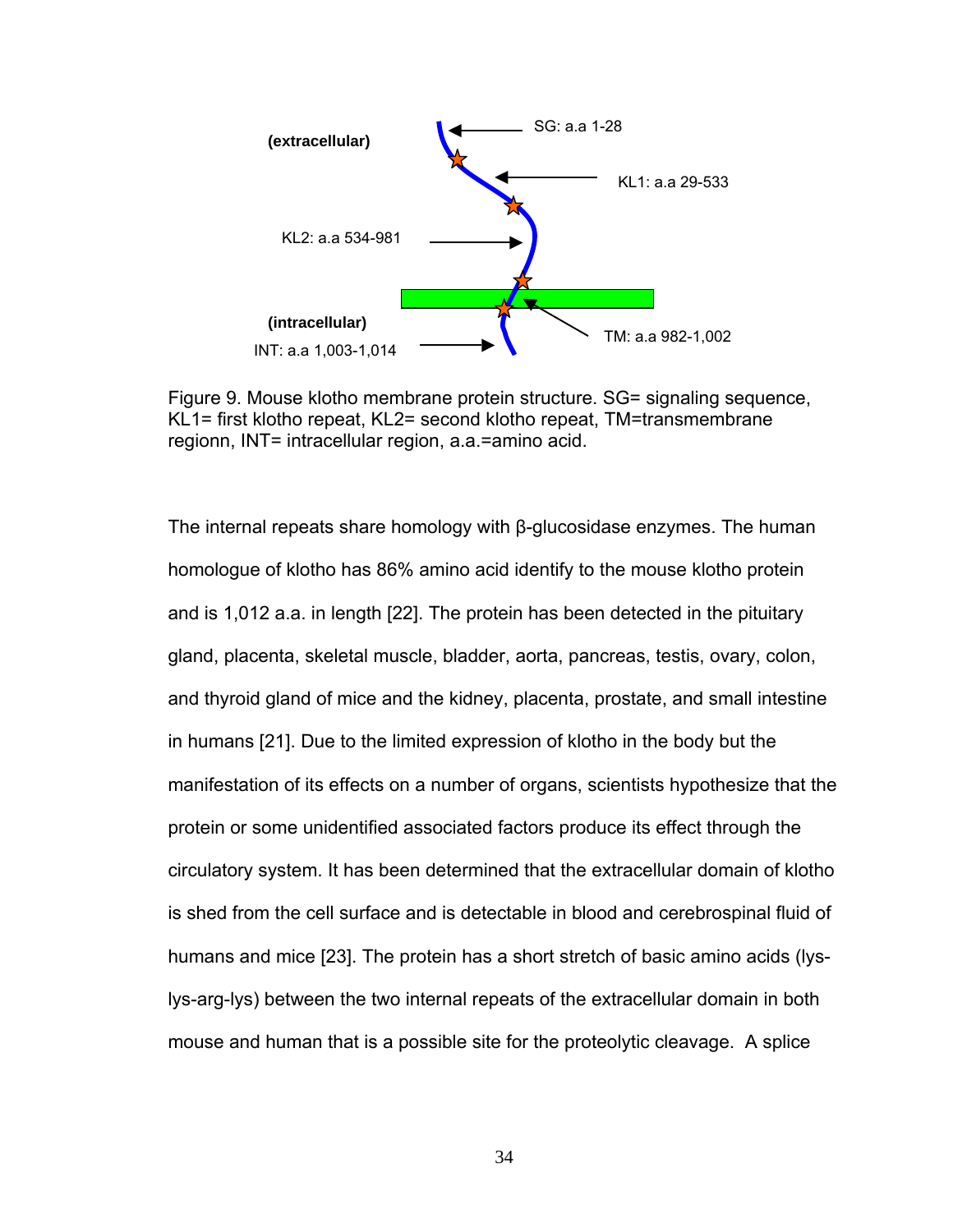variant of the kl mRNA also exists which encodes for a secreted protein  $\sim$  550 a.a. long in mice and humans.



Figure 10. Mouse klotho splice variant protein structure. SG= signaling sequence, KL1= first klotho repeat, SPV= a.a. unique to splice variant.

This form lacks the second internal repeat (KL2), the transmembrane domain and the intracellular domain. The secreted splice variant form of klotho has been found to predominate over the membrane form in all tissues examined in humans. The inverse is true in wild type mice where membrane-bound klotho expression is 10 or more times greater than the splice variant [24].

Recent work has shown that the klotho protein has anti-apoptotic and antisenescence effects on vascular endothelial cells [28]. However, studies in our lab have shown that aged EFmKL46 mice have disruption and proliferation of the retinal pigment epithelium as well as retinal degeneration hypothesized to be the result of apoptosis. In this work, we sought to explore the potential expression and distribution of the klotho protein in the mouse eye and human RPE cells.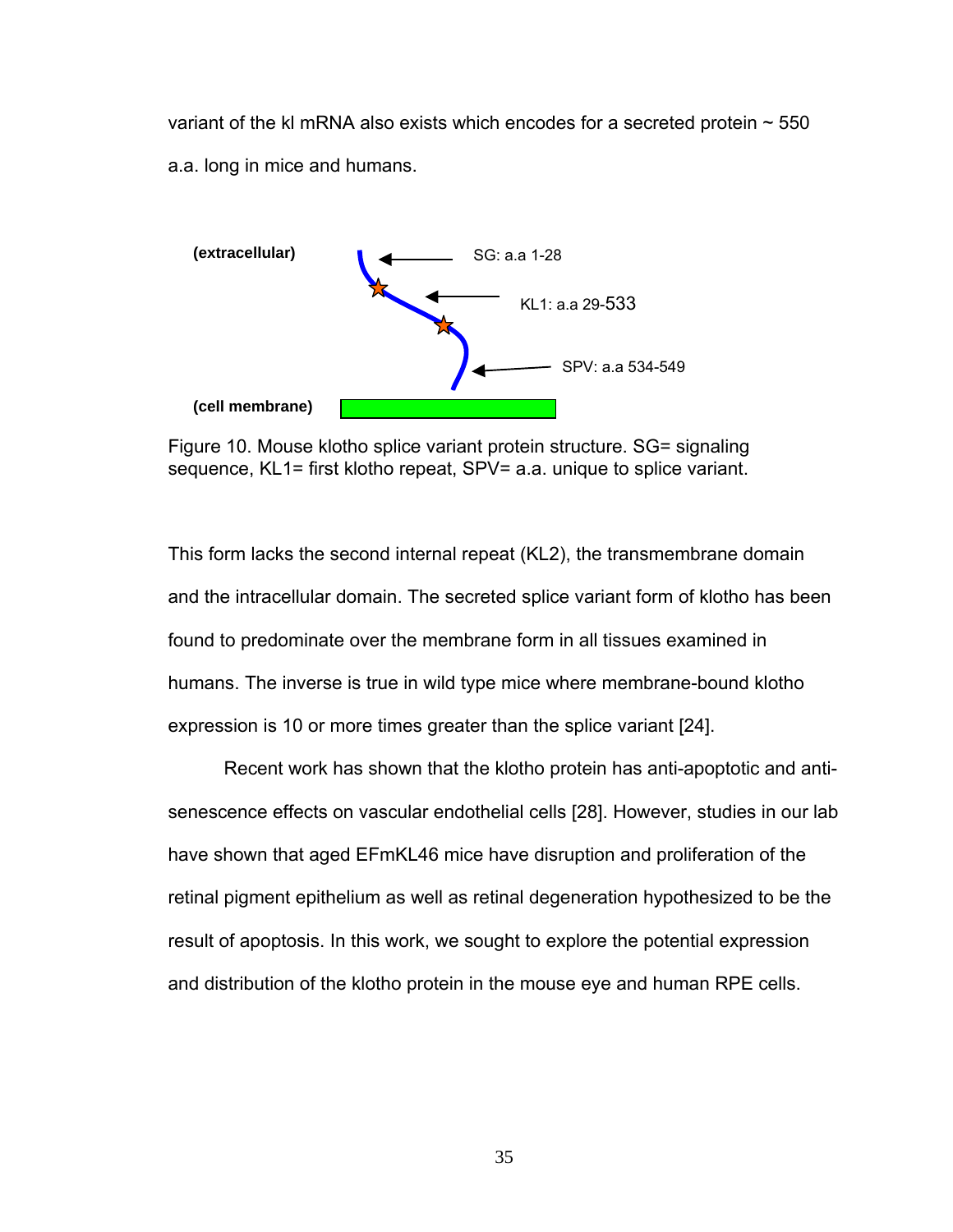### **Methods and materials**

#### *Antibodies*

Polyclonal antibodies were generated to three different peptide sequences of the human klotho protein [42] (Zymed Laboratories, San Francisco, CA). KL-I ((C)YYSKKGRRSYK-COOH) corresponded to amino acids (a.a.) 1002~1012 located in the intracellular domain; KL-S ((C)SQLTKPISSLTKPYH-COOH) corresponded to a.a. 535~549, which were unique to the splice variant of the protein, and KL-B ((C)SGTTKRDDAKYMYY- $NH<sub>2</sub>$ ) corresponded to a.a. 420 $\sim$ 433 located in the first klotho repeat (KL1) of the extracellular domain. Mice and humans share 80% homology for the protein (ref). NCBI Basic Local Alignment Search Tool (BLAST) was utilized to ensue that these a.a. sequences were homologous to other proteins found in rodents or humans. Other primary antibodies used were specific for NG2 and biotinylated lectin. Secondary antibodies used were Alexa Fluor 488, 568, and 680 conjugated goat anti-rabbit IgGs. 4,6-diamidine-2-phenylindole dihydrochloride (DAPI) nucleic acid stain was also used (Molecular Probes, Eugene, Oregon).

## *Cell Culture*

All experiments were performed using ARPE-19, a human retinal pigment epithelium cell line (ATCC, Manassas, VA). Cells were seeded at a density of 15,000/ $\text{cm}^2$  on 4-chamber slides, and cultures were maintained for 2 or 3 days.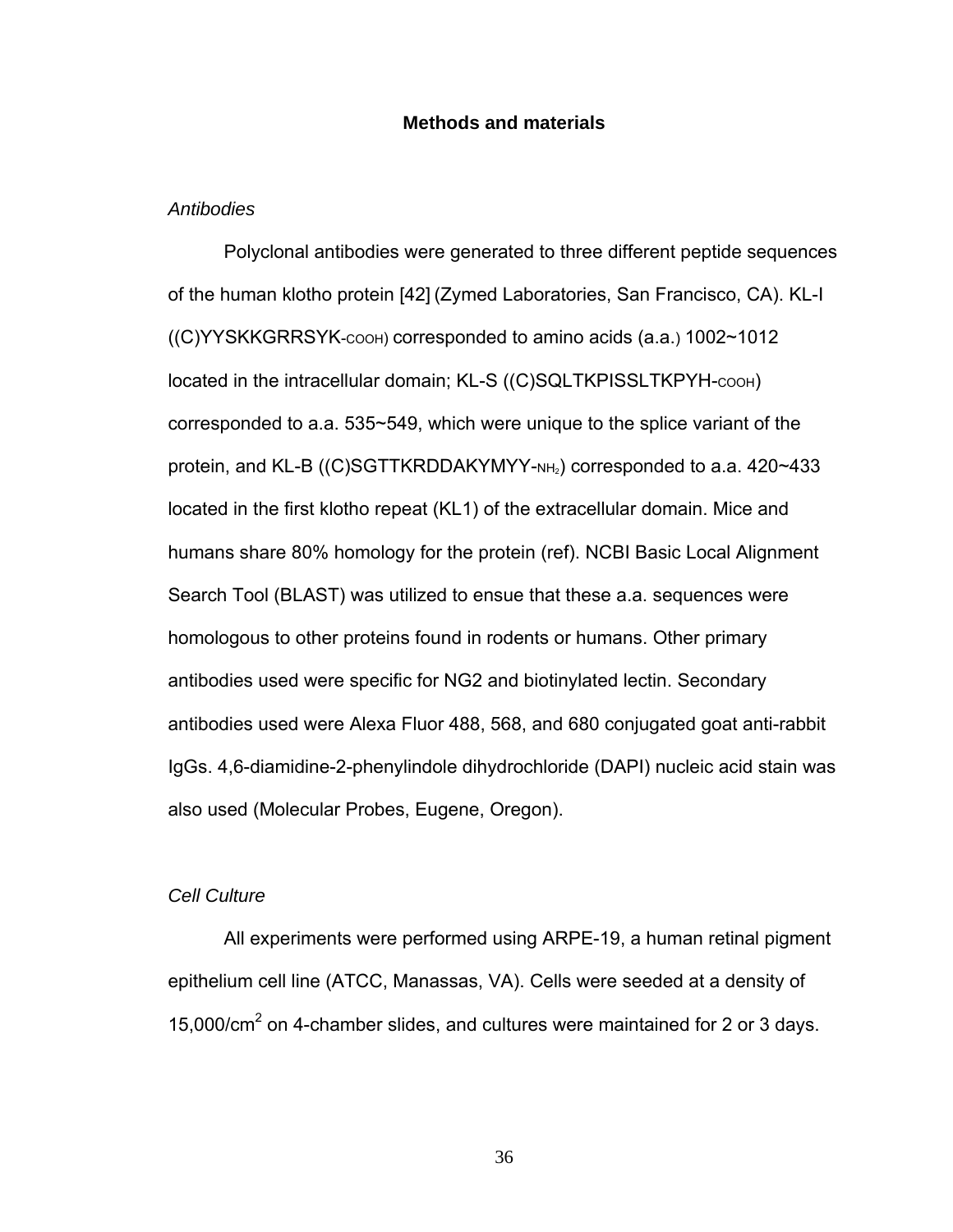on slides and 1 week in plates. DMEM medium supplemented with 10% fetal bovine serum was changed twice a week.

#### *Immunofluorescence*

Immunohistochemistry was conducted to determine the expression and/or localization of the klotho protein in ARPE-19 cells and mouse retinal tissue. Cells grown on 4-chamber slides were fixed with 70% methanol for 15 minutes, rinsed with PBS and permeabilized with 0.25% Triton X-100 for 10 minutes, and blocked with a solution of 2% BSA in 1X PBS for 1.5 hours at room temperature. Frozen tissue sections from aged EFmKL46 and C57BL/6 mice retinas were fixed and permeabilized in the same manner. Frozen sections were blocked with a solution of 5% bovine serum and 2% BSA in PBS overnight at 4°C. Primary klotho antibodies were then added at a dilution of 1:250 and incubated overnight at 4°C. After being washed three times with PBS, the secondary antibody and DAPI were added to the sample at dilutions of 1:1500 and 1:2000 respectively. After a 4-hour incubation period at room temperature, slides were washed five

All slides were examined with an inverted fluorescence microscope (Nikon Eclipse TE2000-U, Nikon, Inc., USA) with an EXFO X-Cite 120 Fluorescence Illumination System. Pictures were taken with a 3CCD Digital Camera (Hamamatsu C7780, Hamamatsu Photonics K.K., Hamamatsu City, Japan) and Image Pro software.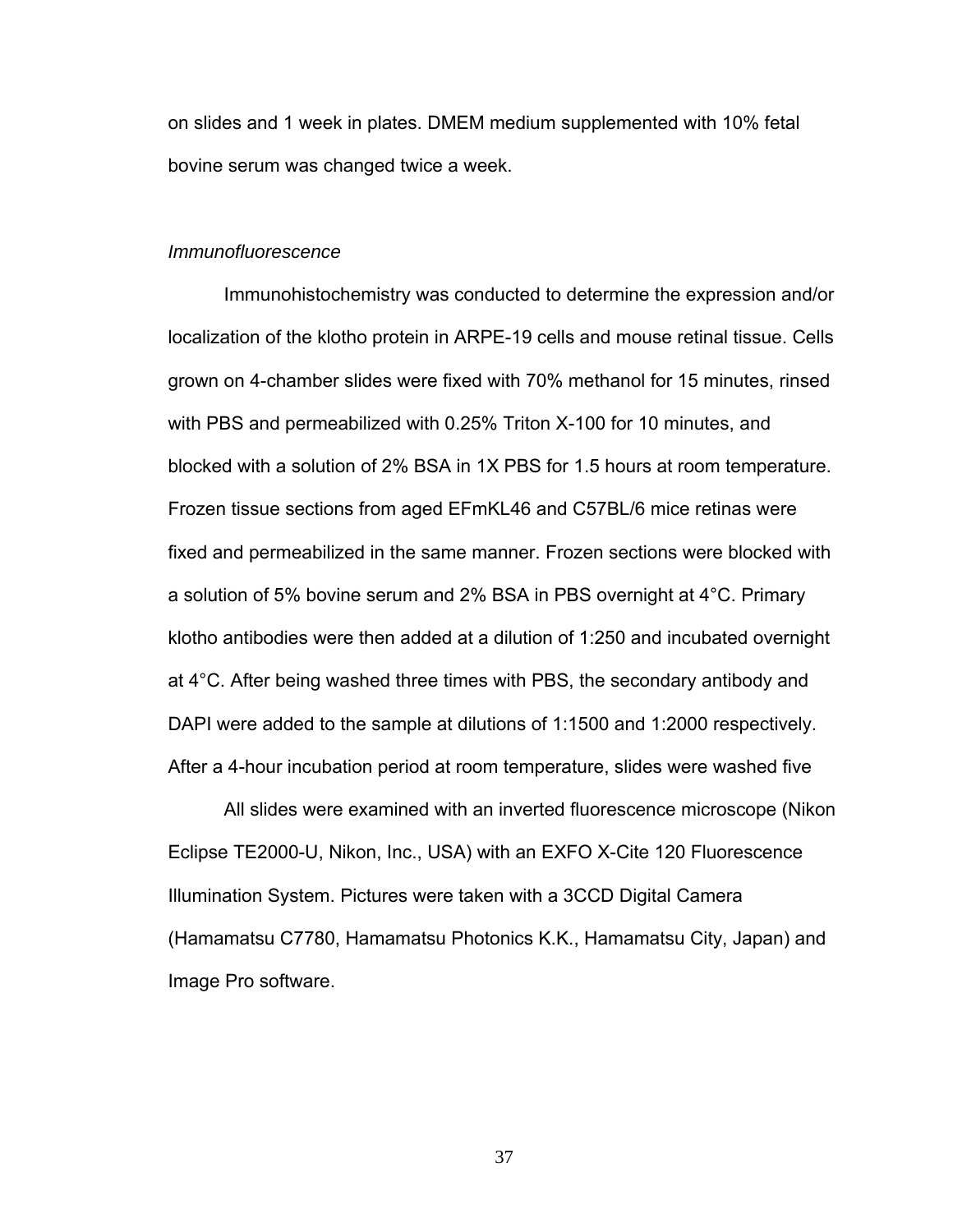#### *Western blotting*

Since the kidney is one of the primary organs to express the klotho protein in mice, western blotting was conducted on kidney lysates to test the validity of the three generated antibodies. Eye lysates were used to determine if the klotho protein was present in the murine eye. Frozen eye and kidney tissues from C57BL/6 mice were homogenized in lysis buffer ([1% Triton X-100, 10%glycerol, 1% NP-40, 50 mM Hepes, pH 7.4, 100 mM sodium pyrophosphate, 100 mM sodium fluoride, 10 mM EDTA, 5 mM sodium vanadate, aprotinin (10 µg/ml), leupeptin (5 µg/ml), benzamidine (1.5 mg/ml), and PMSF (34 µg/ml]) [43] using a sonic dismembrator (Fisher Model 100, Fisher Scientific) at a speed of 2 for 10 s intervals. The insoluble material was removed by centrifugation at 14,000 rpm for 1.5 hours. 20 µg of supernatant proteins measured by BCA protein assay kit (Pierce Biotechnology, Inc., Rockford, IL) were separated on SDS-PAGE gel (10%) and transferred electrophoretically to a PVDF membrane. Blots was blocked in PBS with 0.1% Tween 20 and 2% bovine serum albumin for 1 hr at room temperature and incubated with 1 µl/ml of each primary antibody overnight at 4˚C. They were then washed and subjected to treatment with the secondary antibody at a dilution of 0.2 µl/ml for 45 minutes. Blots were washed again and then dried. Bands were visualized with the Odyssey Infrared Imaging System (LI-COR, Biotechnologies, Lincoln, NE).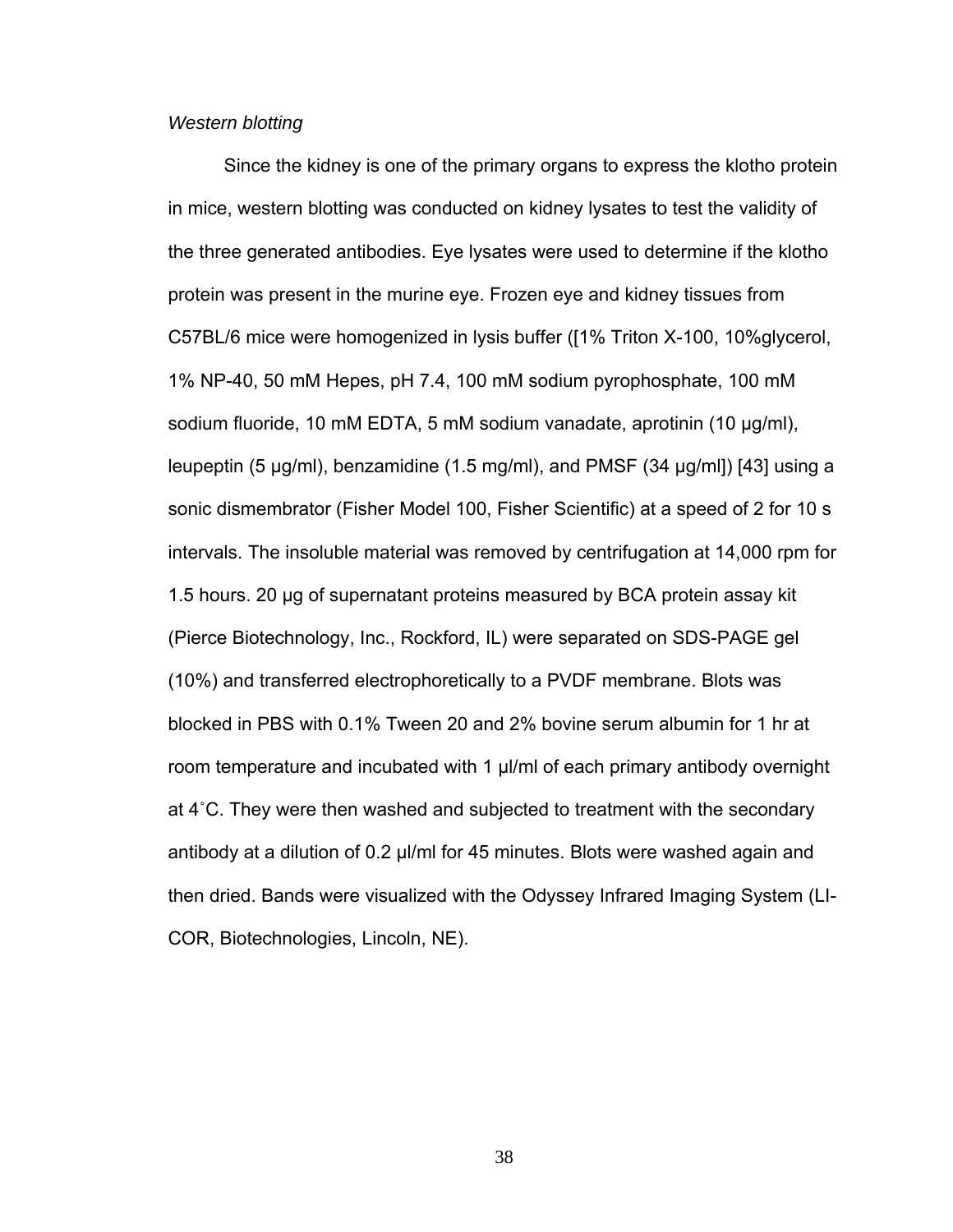#### **Results**

#### *Western blot analysis of klotho protein*

Western blot analysis produced multiple bands from both eye and kidney lysates when probed with the KL-I antibody (Figure 11, A). Dual bands of ~35 and  $\sim$  90 kDa were detected for eye and kidney lysates. Eye lysates also showed lower bands estimated to be 22 and 33 kDa. A band between 93 and 115 kDa was also detected from kidney lysates. Bands detected from eye lysates with KL-S roughly correspond to the two lower bands from eye lysate detected with KL-I (Fig. 11, B). Their sizes were estimated to be 22 and 35 kDa. A possible band was also detected for 115 kDa. The faint bands appearing on the blot between 50 and 93 kDa are an image artifact. They are not as dark on the original scan of the blot and are believe to be the result of formatting and transferring the image. No bands were visualized from the kidney lysate using KL-S (data not shown). No bands were detected with KL-B (data not shown).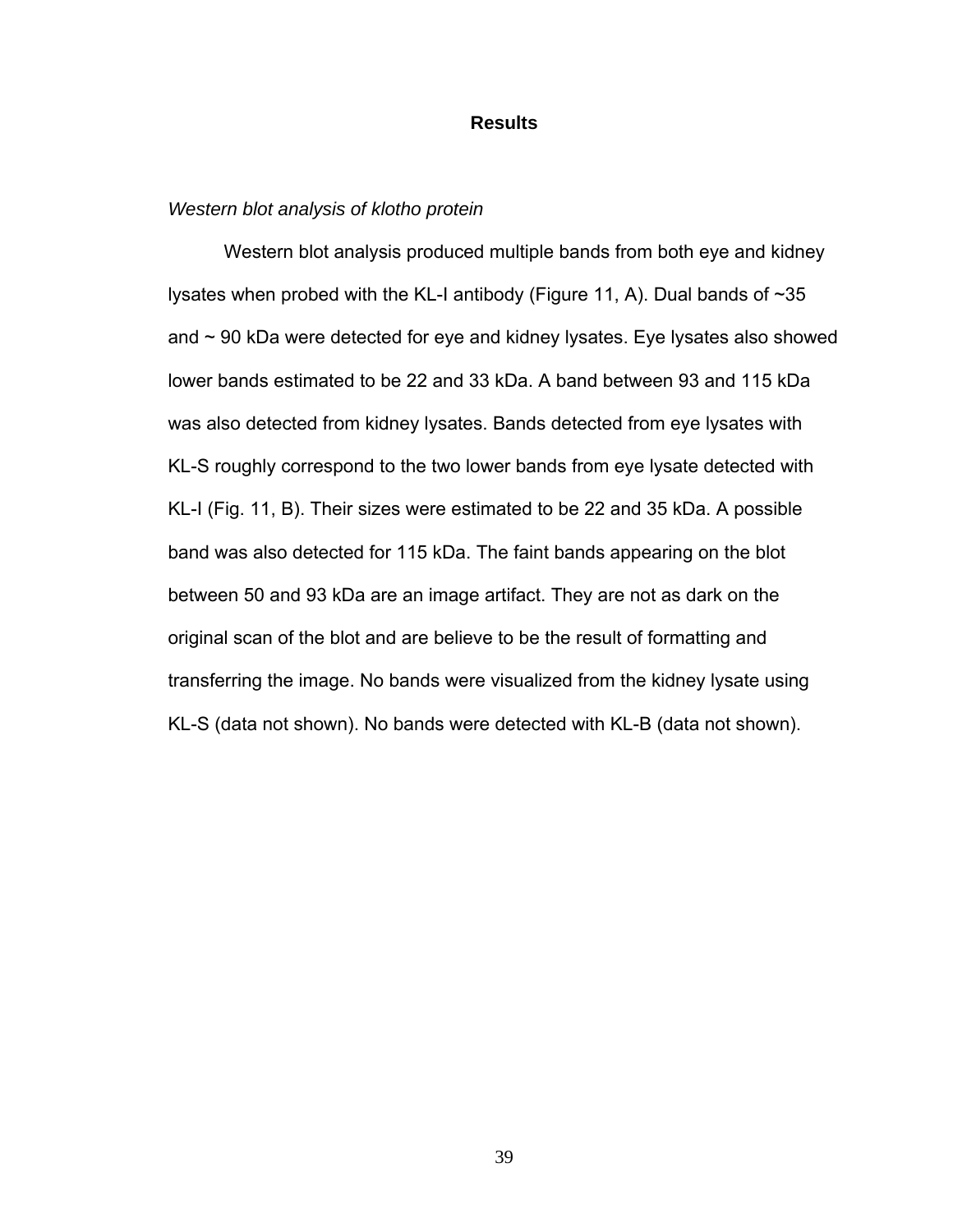

Figure 11. Western blots. Multiple bands were detected with KL-I from eye and kidney lysates (A). Dual bands were detected for ~35 and ~90 kDa. Additional bands of ~22 and ~33 kDa were also detected from eye lysates. KL-S only detected bands from eye lysates at ~22 and ~35 kDa (B). A possible band was detected for 115 kDa. E=eye; K=kidney. For more information, see blue binder in Haselton lab.

## *Klotho protein localized in RPE cells*

Antibody staining revealed that the klotho protein was present in both the nucleus and cytoplasm of the RPE cell (Figure 12). Staining with KL-I produced a pattern of dark cytoplasm and bright nuclei that contained small punctate vesicles (Fig. 12, B). Nuclear membrane localization was also observed, seen as a bright ring around the nucleus. KL-S yielded the inverse of KL-I staining (Fig. 12, C). This pattern consisted of dark nuclei surrounded by granular, cytoplasmic staining. The protein appeared to be concentrated around the nucleus of the cell and diffused outward toward the cell membrane. Staining with the KL-B antibody produced a combination of the patterns seen with KL-I and KL-S (Fig. 12, D).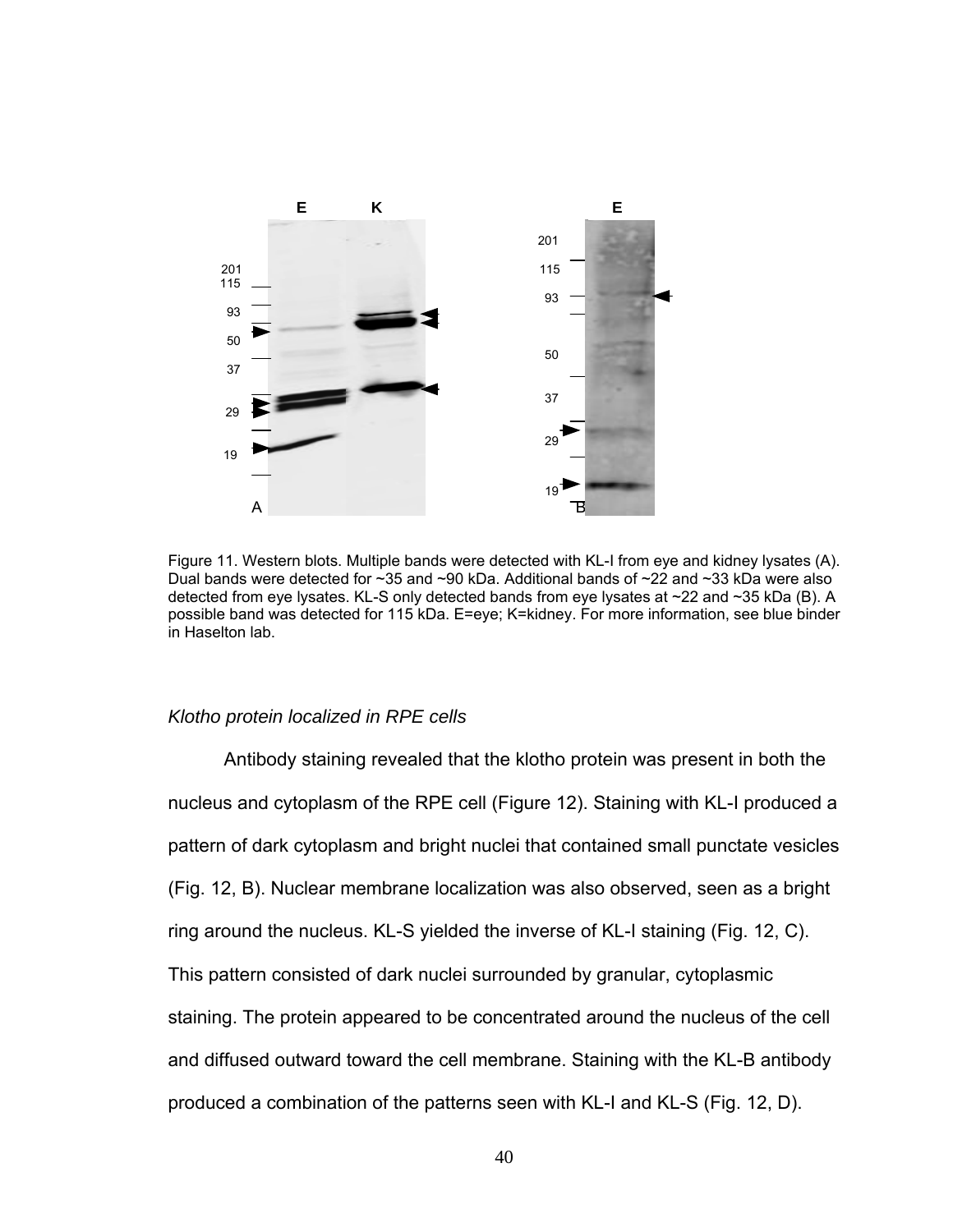Dark nuclei containing faint, punctate vesicles were observed. The protein was concentrated around the nuclei and present throughout the cytoplasm. In confluent cells, the cell membrane was partly outlined by punctate granules. Cells stained with secondary antibody only showed no immunoreactivity (Fig. 12, A).



Figure 12**.** Immunofluorescent microscopy of ARPE cells. Control cells stained with 2° antibodies only (A). Cells stained with KL-I have dark cytoplasm and bright nuclei with punctate granules inside the nucleus (B, arrow) while KL-S staining gives a bright cytoplasm that surrounds a dark nucleus (C). KL-B staining gives a combination of KL-I and KL-S (D). Note the dark nuclei and punctate granules both in the cytoplasm, and on the cellular membrane (D, ▲).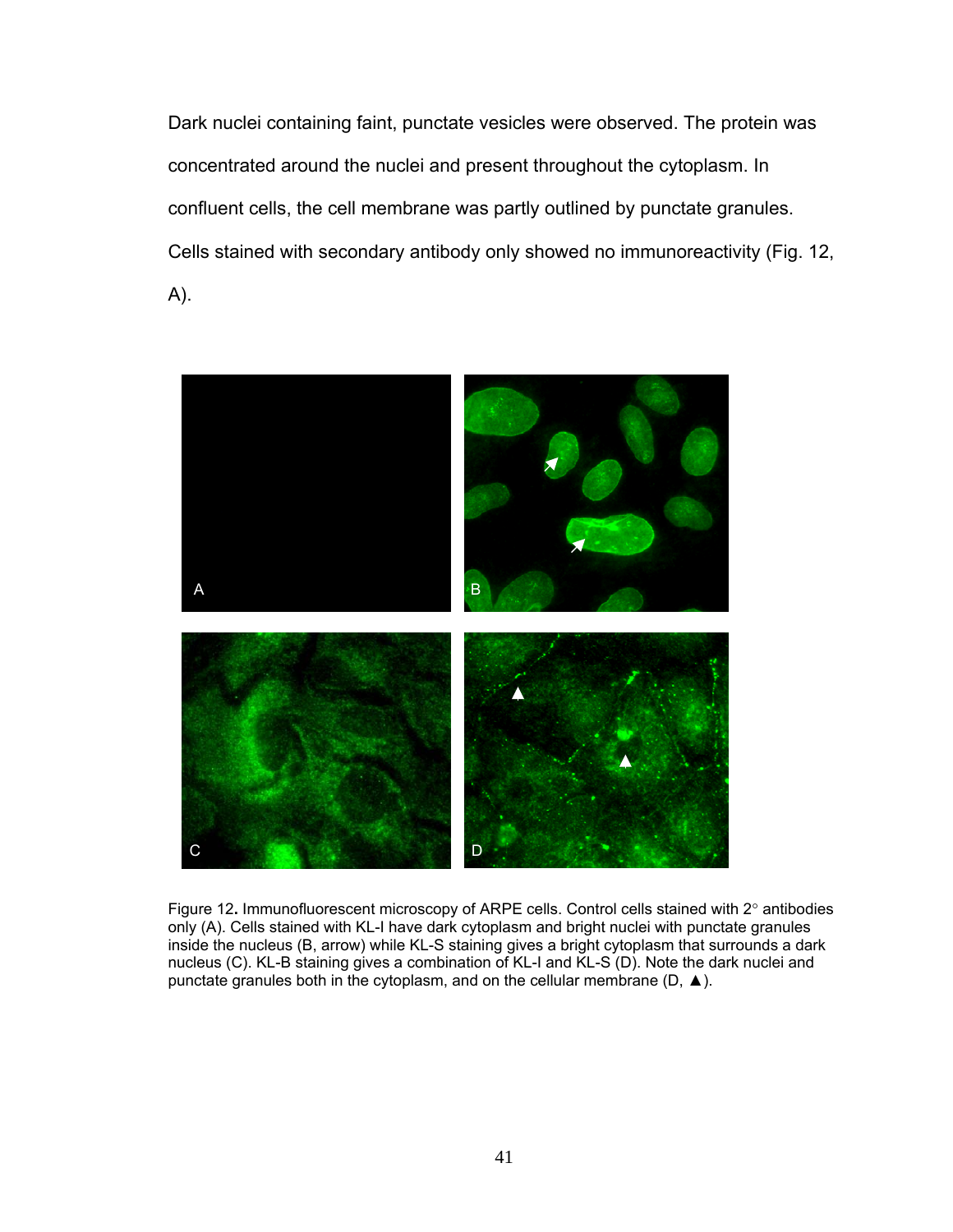#### *Klotho staining of frozen sections*

Staining of aged EFmKL46 and C57BL/6 retinal tissue produced inconclusive results (Figure 13). All neural layers of sections stained with only Alexa Fluor 488 were bright green (Fig 13, A). The cornea and choroid were also stained (data not shown). Immunostaining with KL-I gave results similar to the control staining seen in Figure 13, A (data not shown). Sections stained with KL-B and KL-S were also observed to have green neural layers, cornea, and choroid but fluoresced more brightly than controls (Fig 13, B-C). The outer limiting membrane and the membranes of cells located in the nuclear layers of the retina appeared to be more clearly distinguished with KL-B staining (Fig 13, B). Cell membranes were also more easily seen in sections stained with KL-S (Fig 13, C). Alexa Fluor 568 was used in an attempt to minimize background illumination caused by autofluorescence of the retinal tissue. C57BL/6 control retinas stained with only the secondary antibody produced results similar to those observed with only Alexa Fluor 488 used on EFmKL46 tissue (Fig 13, D). All retinal layers appeared red. These results were also observed for KL-I and KL-B staining (data not shown). KL-S staining allowed the visualization of individual cells in the nuclear layers of the retina (Fig 13, E). The protein appeared to be on the membrane of the cell.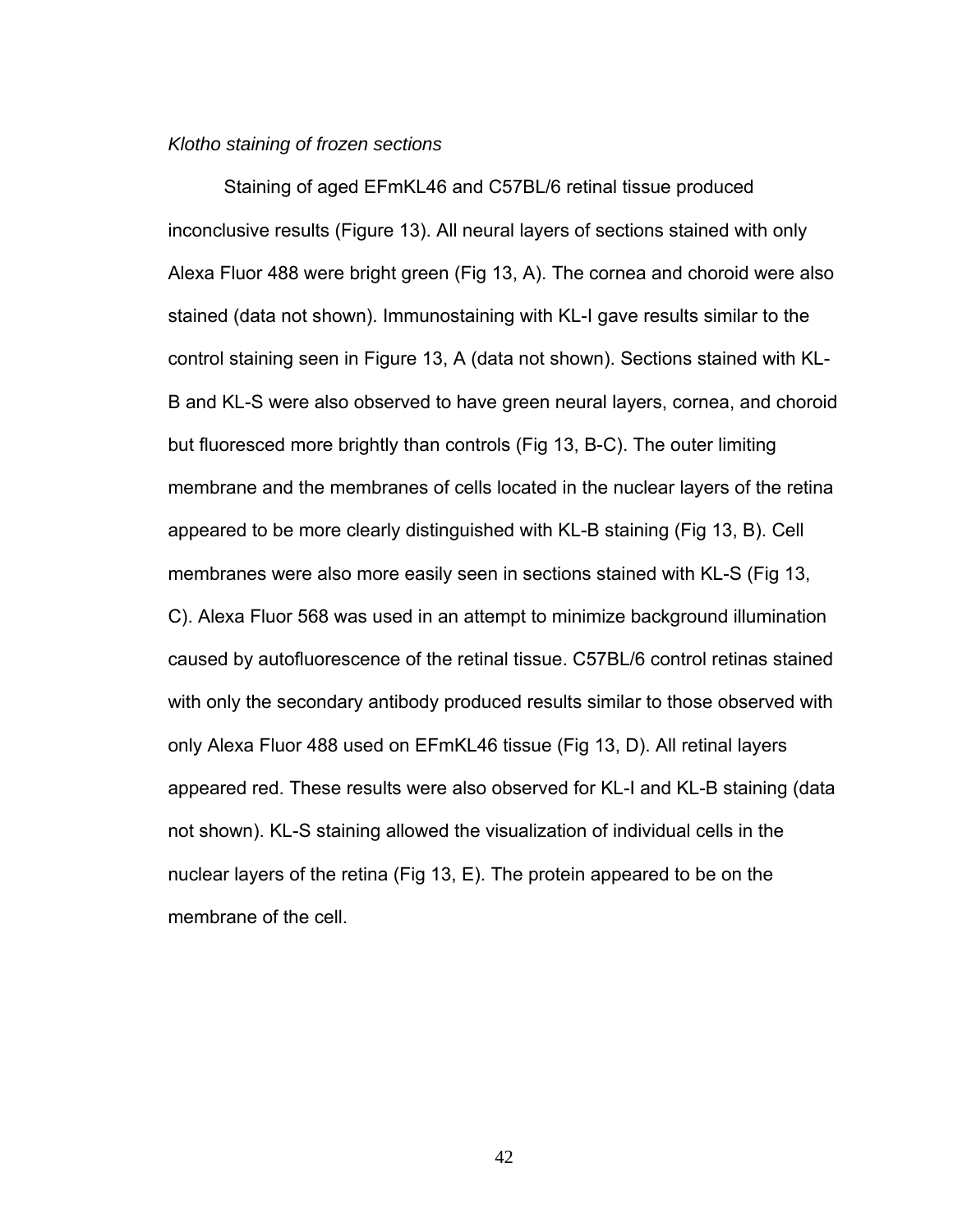



Figure 13**.** Immunofluorescent microscopy of frozen sections. Retinal tissue from aged EFmKL46 (A-C) and C57BL/6 (D-E) were stained with each klotho antibody. Sections stained with Alexa Fluor 488 only (A) were autofluorescent and all retinal layers appeared green. KL-B (B) and KL-S (C) staining gave a brighter signal and allowed for better visualization of the nuclear layers of the retina. KL-I antibody staining (data not shown) produced results similar to the control (A). C57BL/6 sections were stained with Alexa Fluor 568 in an attempt to minimize autofluorescence (D-E). KL-B and KL-I antibodies showed a staining pattern similar to the control stained with secondary only (D). KL-S allowed for better visualization of nuclear layers (E) but the image brightness was the same as in the control. Arrows indicate the photoreceptor layer.

## **Discussion**

The presence of the klotho protein in the eye has not been previously

studied. Western blotting and immunohistochemistry yielded promising results.

Blots probed with the KL-I antibody specific for the intracellular portion of the

klotho protein indicate 35 and 90 kDa bands in both the eyes and kidneys of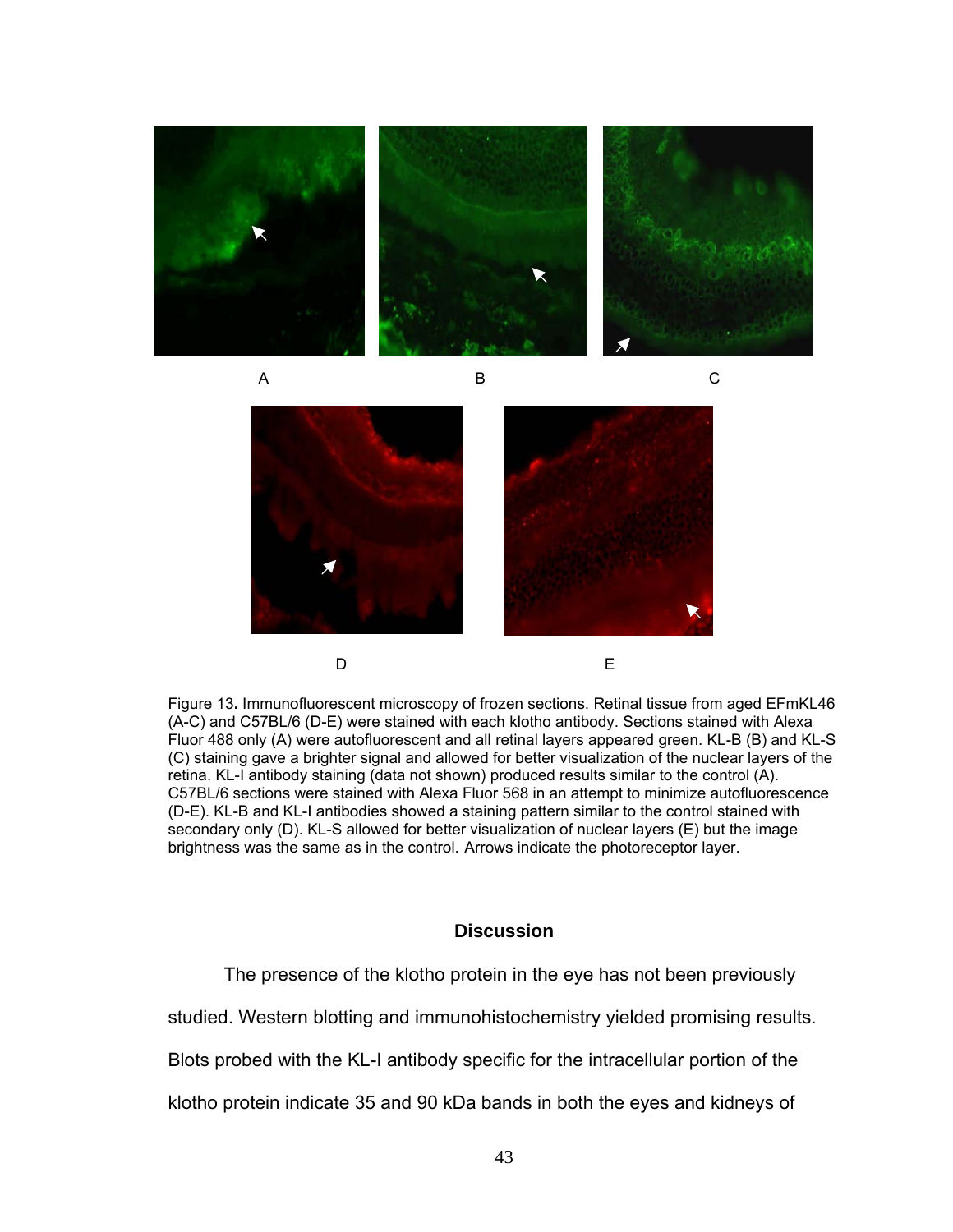C57BL/6 mice. These numbers are far below the reported values of 120 and 135 kDa [21-24, 42]. One possible explanation is that the extracellular part of the protein has been shed at the cell surface and the antibody is detecting the remaining intracellular fragment. KM2119, an antibody specific for the second klotho repeat, has recognized a 60 kDa protein as well as a 130 kDa protein in mice and humans kidneys [21]. These scientists hypothesized the 60 kDa band was the result of cleavage of the membrane form. Part of the membrane protein had been cleaved, and the antibody was recognizing the remainder of the protein near the KL2 domain. The length of the protein fragment containing only the intracellular domain, in theory, would be shorter than a fragment that also contained the KL2 domain. As KL-I detected a 35 kDa band, this theory is plausible. The 90 kDa band detected in this work by KL-I in kidney lysate could be the result of cleavage of the extracellular domain at a different sight or the aggregation of two or more intracellular fragments. The more likely explanation is denaturation of the protein sample. However, it still remains to be determined if KL-I is actually detecting the klotho protein or the bands are a result of nonspecific binding. The lower band of 22 kDa detected in eye lysates with KL-I also remains to be explained.

KL-S, specific to the sequence of amino acids unique to the splice variant of the klotho protein, detected bands from eye lysates at  $\sim$  22 and 35 kDa. These bands are roughly the same size as those detected with KL-I. An established antibody to the first klotho repeat (KM2076) has recognized a 130 kDa protein in wild type mice and human kidneys. This could be the full length of the klotho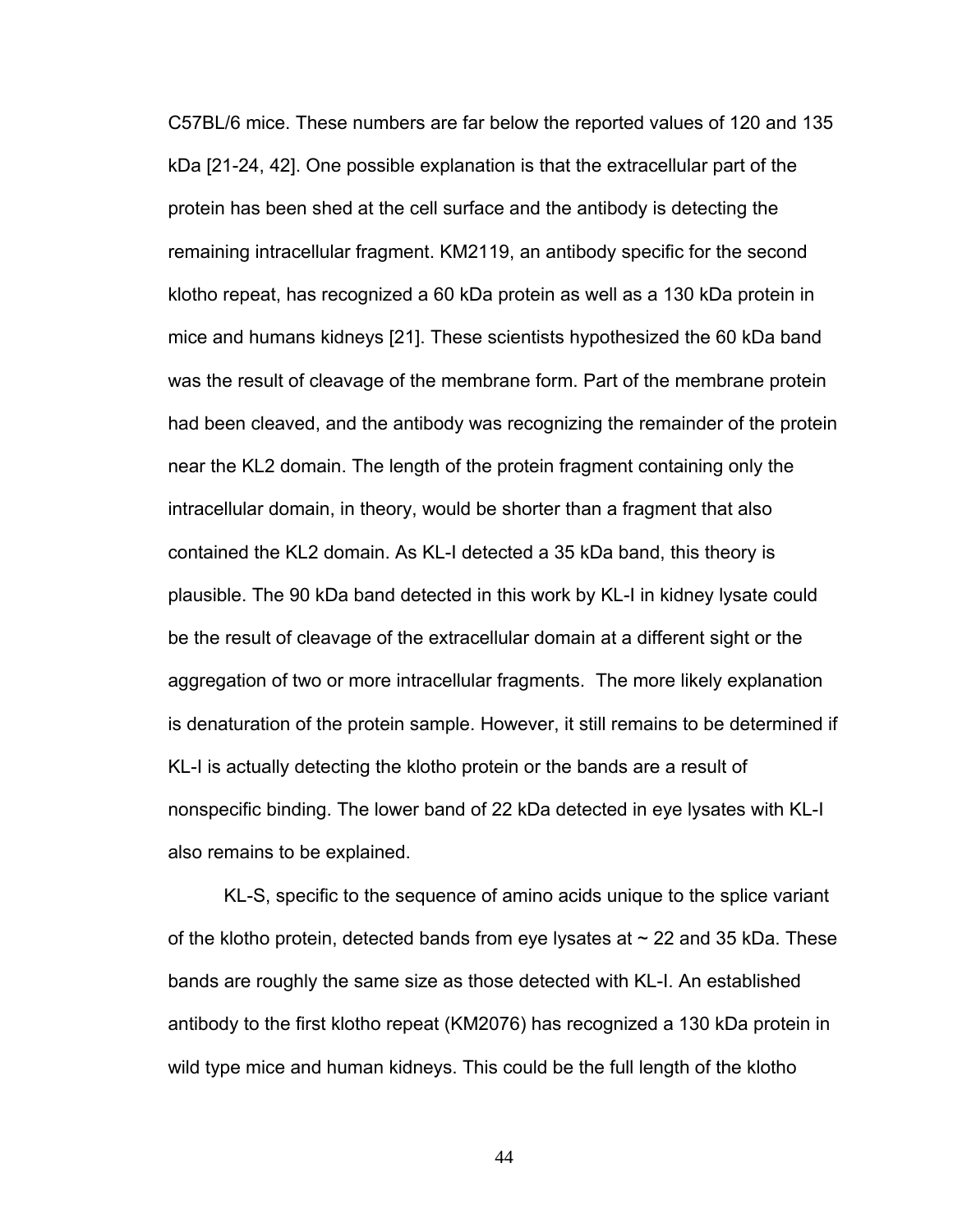protein or the splice variant as both include KL1. While the splice variant has only half the amino acids of the membrane-bound protein, the exact size of the splice variant has yet to be determined. KL-S did not detect the splice variant in the kidney lysate of mice. This may be due to the fact that the membrane form of klotho is expressed ten-fold that of the splice variant in all mouse tissue previously examined [24]. Therefore, the concentration of the splice variant was not great enough to be detected in the amount of kidney lysate used in this study.

Immunohistochemistry of RPE cells with the three klotho antibodies used in this study produced promising results. The antibody specific for the intracellular portion of the membrane protein, KL-I, localized this a.a. sequence in the nucleus of the cell. The extracellular portion of the membrane protein is broken off and secreted, and it is not known if the remainder of the protein remains attached to the cell membrane. This pattern of staining could indicate that the intracellular portion of the protein is released into the cytoplasm of the cell and is taken up by the nucleus. The punctate staining seen within the nucleus could indicate that the intracellular part of the protein is forming aggregates.

The secreted (or splice) variant of the protein is rarely mentioned in recent literature. Our antibody, KL-S, detected the splice variant form of the klotho protein in the cytoplasmic region of the cell. This form of the klotho protein appears to be more abundant in RPE cells than the membrane form detected with KL-I. This finding correlates with previous studies that determined the splice variant predominates over the membrane form in all tissue examined in humans,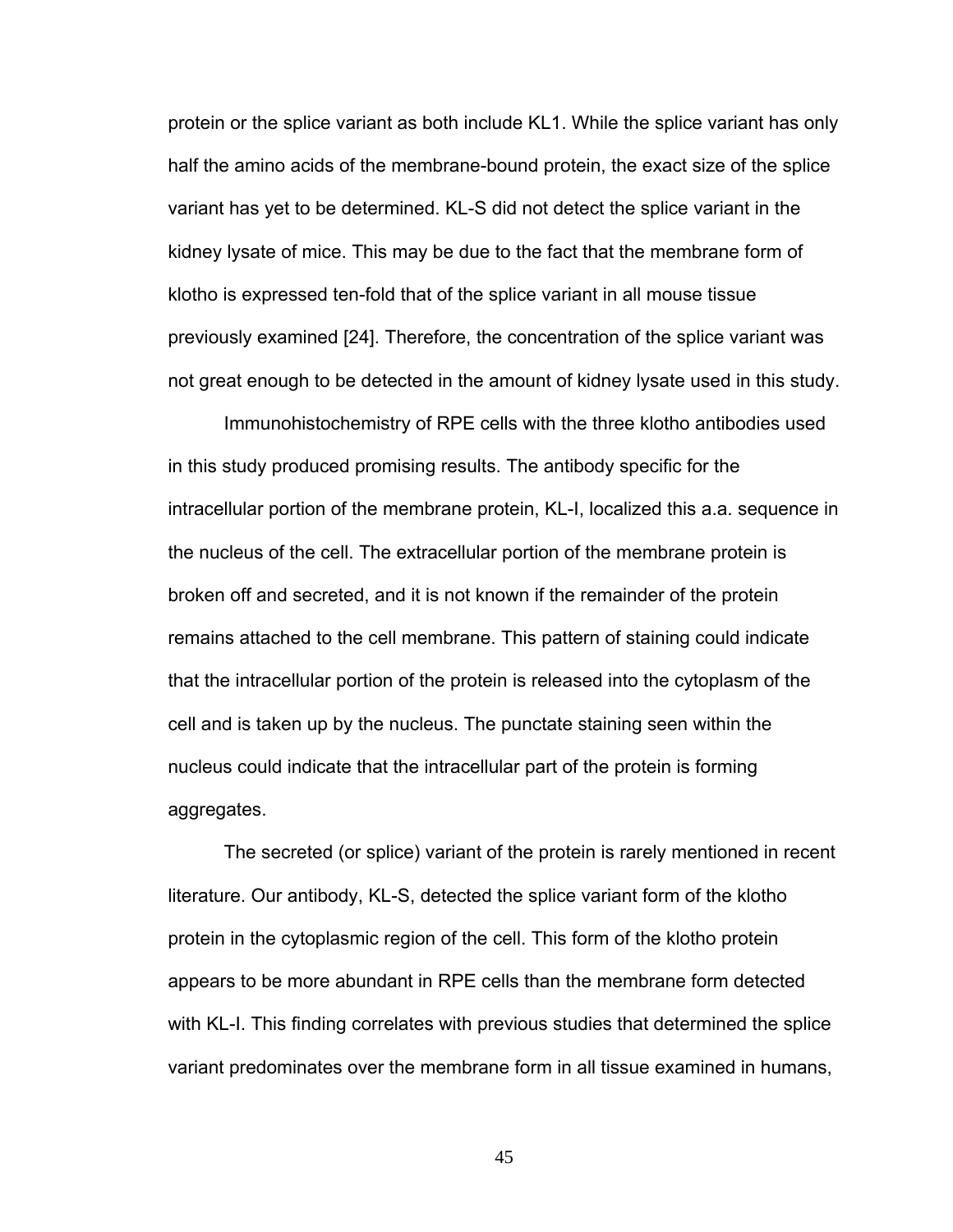such as the brain, prostate, and kidney [42]. As the retina can be thought of as an extension of brain, it is plausible that klotho is also abundant in the eye.

Immunostaining of RPE cells with the KL-B antibody produced a combination of KL-I and KL-S results. As KL-B is specific for the first extracellular repeat (KL1), the antibody appears to be detecting both the secreted splice variant and the membrane form. KL-B also detected the klotho protein in vesicles on the cell membrane. This may indicate that the extracellular domain of klotho is, in fact, being shed at the cell surface in RPE cells and supports the report that suggests that the secreted form of the membrane protein forms dimers and trimers and may group together to form aggregates [23].

The results from the frozen section staining can be interpreted in a variety of ways. The control staining with only a secondary antibody gave a fluorescent signal but visualization of the specific neural layers was not very clear. This could be attributed to autofluorescence of the retinal tissue, nonspecific binding or the secondary, or the inability to focus adequately due to the thickness of the tissue section. KL-B and KL-S appear to be located on the outer limiting membrane as well as the membranes of the cells located in the nuclear layers. This could indicate that klotho is, in fact, found on the cell surface of these cells in the retina especially since KL-B is specific for extracellular portion of the protein. The splice variant is also secreted at the cell surface and could account for KL-S staining.

 As all the frozen retinal tissue fluoresced to some degree, it is difficult to determine how specific the antibodies are in the sections. As the retina fluoresces most around the 488 wavelength, Alexa Fluor 568 was used in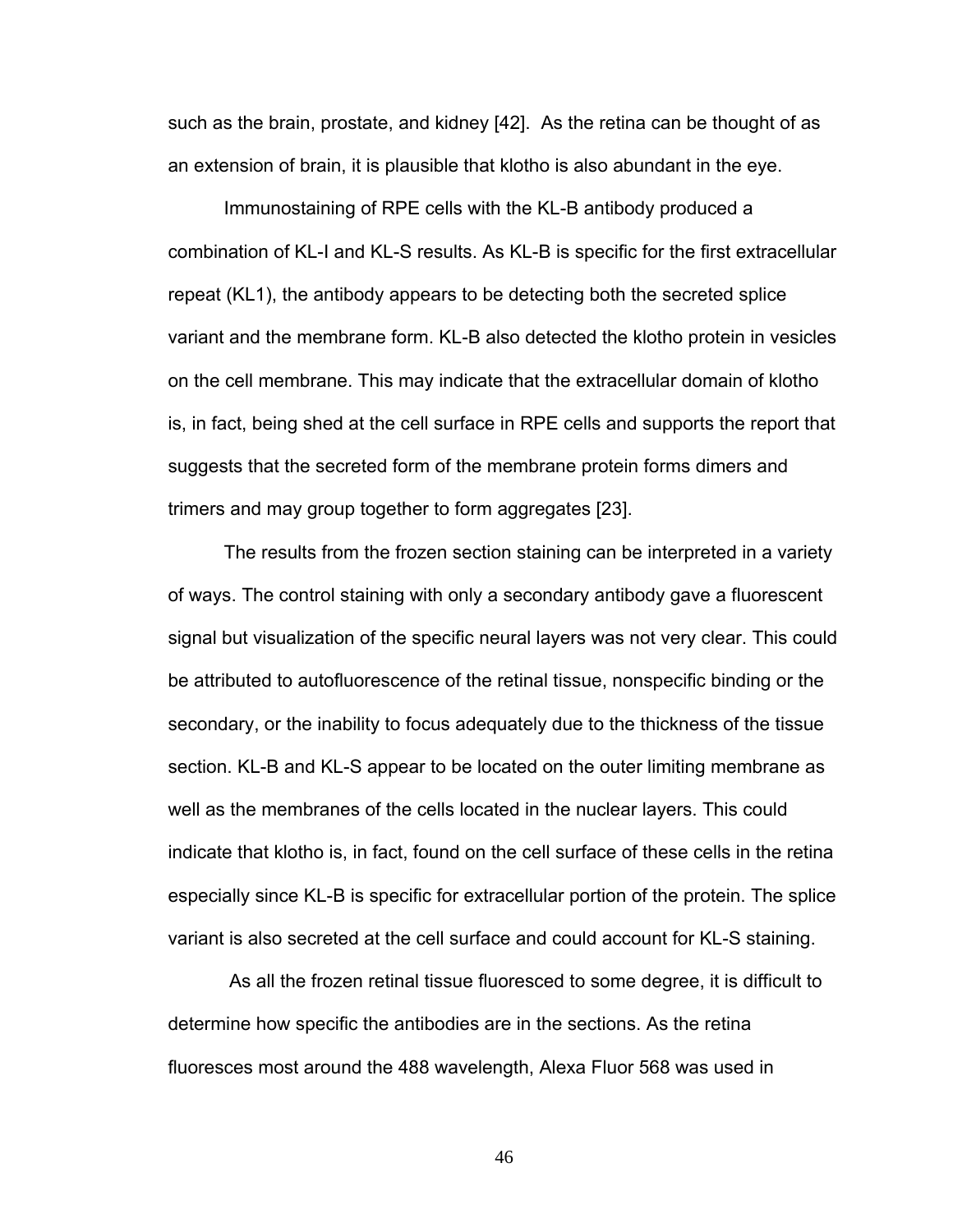attempt to minimize the background effect, but with little success. Antibody and control staining gave very similar results. KL-S staining did allow for the visualization of the cell membranes in the nuclear layers, but KL-I and KL-B did not. This result is surprising as the membrane-bound fraction of klotho is more prominent in mouse tissue than the splice variant.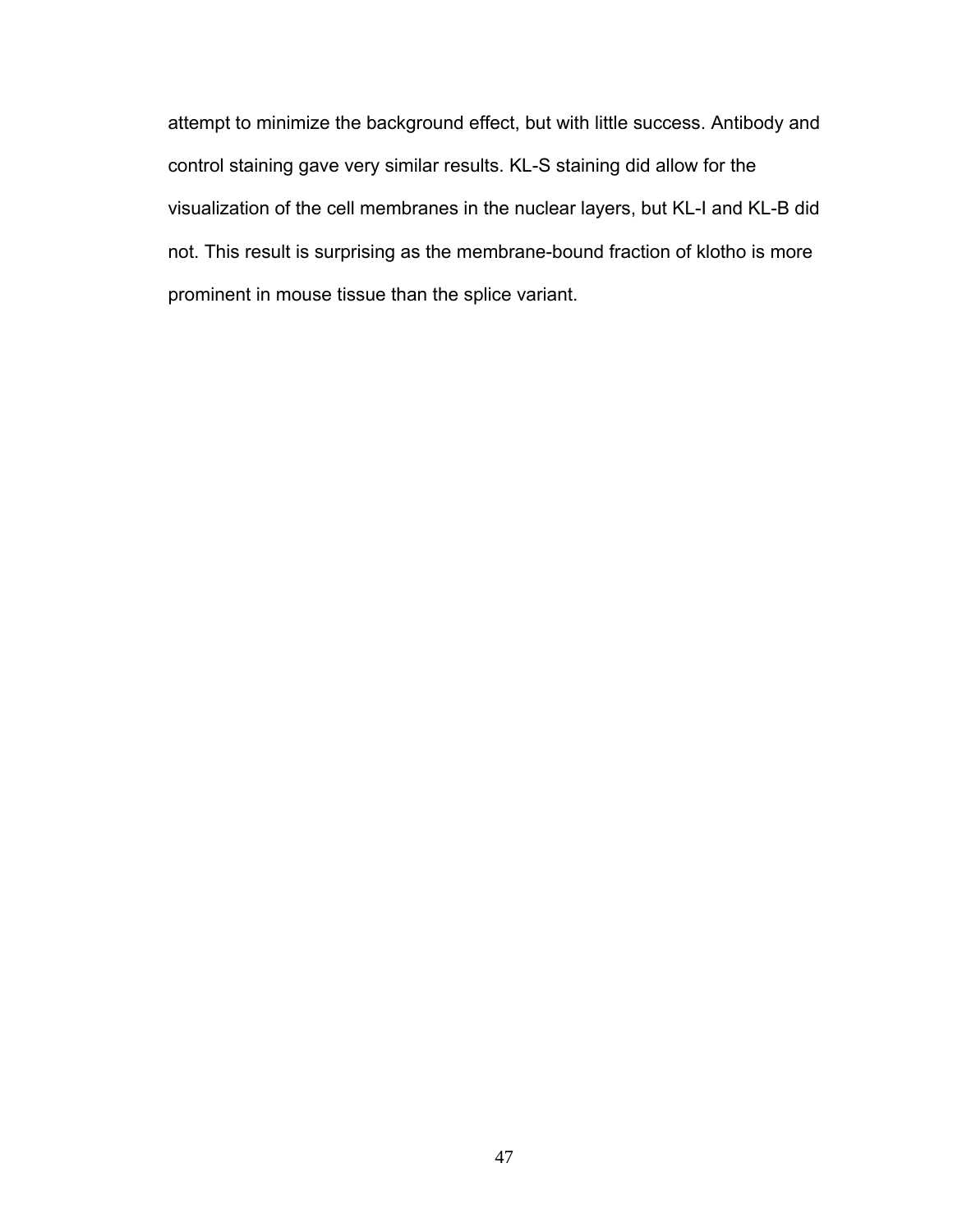# Appendix B

| Klotho Antibodies (Rabbit)         |                |             |             |                    |                |                          |                             |                |         |                  |         |
|------------------------------------|----------------|-------------|-------------|--------------------|----------------|--------------------------|-----------------------------|----------------|---------|------------------|---------|
|                                    |                | Type        | Fraction    | Antibody<br>labels | Amount<br>(mL) | Concentration<br>(mg/mL) | Storage<br>$(-20^{\circ}C)$ | Antibody tests |         | Antibody results |         |
| Peptide Sequence                   | Animal         |             |             |                    |                |                          |                             | <b>RPE</b>     | western | <b>RPE</b>       | western |
|                                    | 1 <sub>b</sub> | <b>SPL</b>  | <b>KSCN</b> | 1 <sub>bk</sub>    | 13.91          | 1.00                     | Original<br>Tube            | X              | X       | $^{+++}$         | $^{++}$ |
| (C)SQLTKPISSLTKPYH-<br><b>COOH</b> |                | $(KL-S)$    | Glycine     | 1bg                | 5.93           | 1.00                     | Original<br>Tube            | X              |         | $\ddot{}$        |         |
| A.A. #535-549                      | 2 <sub>b</sub> | SPL         | <b>KSCN</b> | 2 <sub>bk</sub>    | 13.20          | 0.45                     | Original<br>Tube            | X              |         | $++$             |         |
| Klotho b                           |                | $(KL-S)$    | Glycine     | 2bg                | 5.10           | 0.40                     | Original<br>Tube            | X              |         | $+$              |         |
|                                    | 1c             | <b>INT</b>  | <b>KSCN</b> | 1ck                | 10.98          | 1.00                     | Original<br>Tube            | X              |         | $++$             |         |
| (C)YYSKKGRRSYK-COOH                |                | $(KL-I)$    | Glycine     | 1 <sub>cg</sub>    | 8.20           | 0.18                     | Original<br>Tube            | X              |         | $+$              |         |
| A.A.#1002-1012                     | 2c             | <b>INT</b>  | <b>KSCN</b> | 2ck                | 14.91          | 1.00                     | $0.5$ mL<br>aliquots        | X              | X       | $^{+++}$         | $+++$   |
| Klotho a                           |                | $(KL-I)$    | Glycine     | 2cg                | 6.10           | 0.59                     | Original<br>Tube            | X              |         | $^{++}$          |         |
|                                    | 1 <sub>d</sub> | <b>BOTH</b> | <b>KSCN</b> | 1dk                | 6.90           | 0.93                     | Original<br>Tube            | X              |         | $\ddot{}$        |         |
| (C)SGTTKRDDAKYMYY-NH <sub>2</sub>  |                | $(KL-B)$    | Glycine     | 1dg                | 6.00           | 0.87                     | Original<br>Tube            | X              |         | $+$              |         |
| A.A. #420-433                      | 2d             | <b>BOTH</b> | <b>KSCN</b> | 2dk                | 27.95          | 1.00                     | Original<br>Tube            | X              | х       | $^{+++}$         |         |
| Klotho a/b                         |                | $(KL-B)$    | Glycine     | 2dg                | 6.00           | 0.67                     | Original<br>Tube            | $\times$       | X       | $+$              | $+$     |

SPL: splice variant, INT: intracellular, KSCN:, (+++): best for use, (++): adequate, (+): poor results, (-):no result. See pp. 44-46,54-56, 86-96 of lab book for additional details.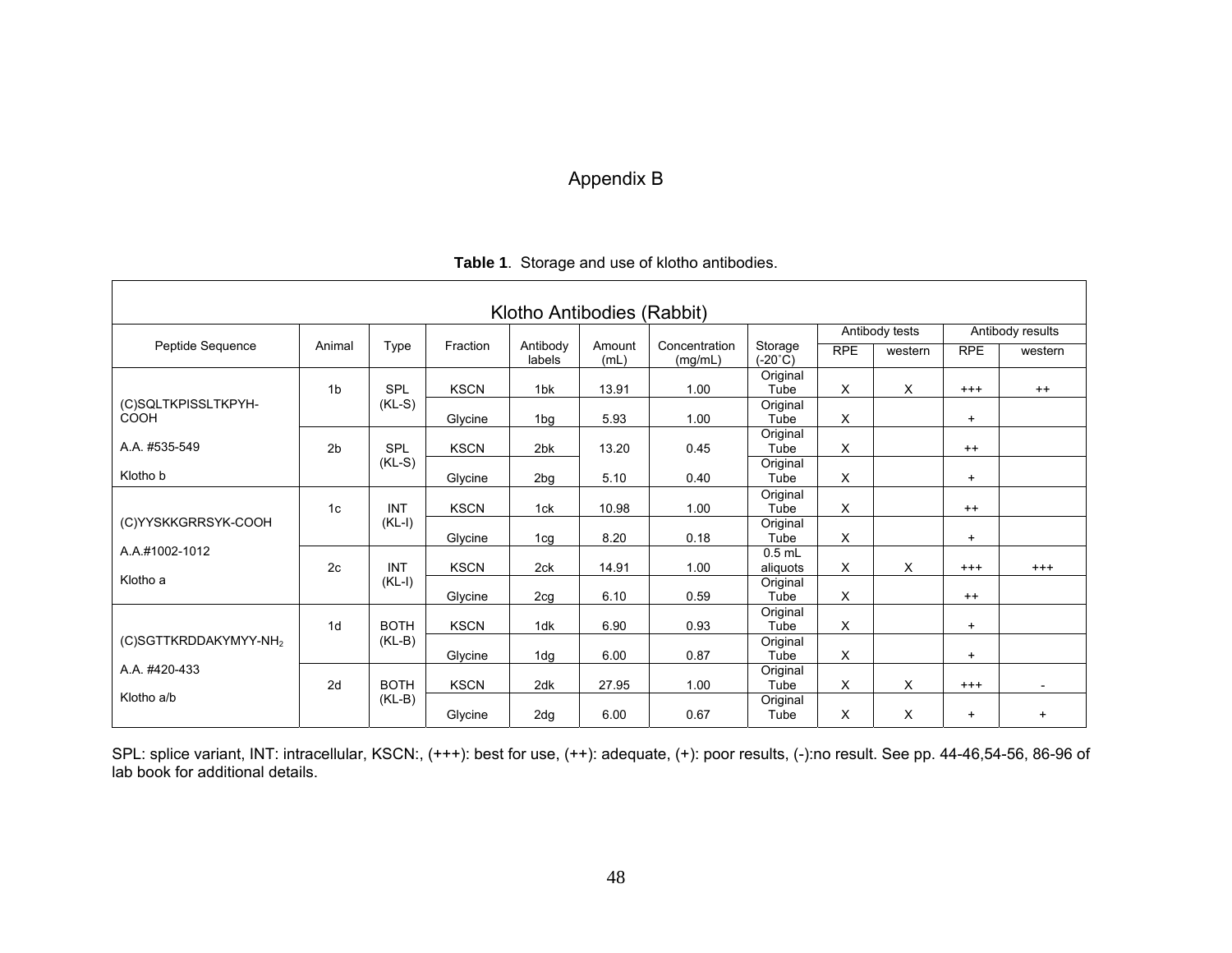#### APPENDIX C

## PERICYTE STAINING IN RETINAL WHOLE MOUNTS

Pericyte loss is one of the earliest cellular lesions seen in diabetic retinopathy. These cells surround capillary tubes in the retinal microcirculation and normally exist at a 1:1 ratio with endothelial cells. They are believed to serve a contractile function, help control the flow of blood through the capillaries, and possibly help maintain the blood retinal barrier. Pericyte dropout is usually observed in areas with nonperfused capillaries and microaneurysms. Pericyte loss may also account for a change in blood-retinal barrier permeability, one of the earliest signs of diabetic retinopathy [4].

Whole retinas were from aged EFmKL46 and C57BL/6 mice were removed from the eye, placed in 8-chambered slides, and washed with PBS-T (1% Triton X-100). PBS-T was then removed and the retinas were blocked overnight at 4°C in a solution of 1% Triton X-100, 5% horse serum, and 0.215% BSA in PBS. NG2 and biotinylated lection primary antibodies were added at concentration of 1:100 and 1:50 respectively and incubated overnight at 4°C. Retinas were washed with PBS three times for three minutes each. Streptavidin - Cy5, Alexa Fluor 555, and DAPI were then added to the samples at dilutions of 1:25, 1:1000, and 1:2000 respectively and incubated for 2 hours at room temperature. Retina were washed five times with PBS for 3 minutes each and covered with a coverslip. All slides were examined with an inverted fluorescence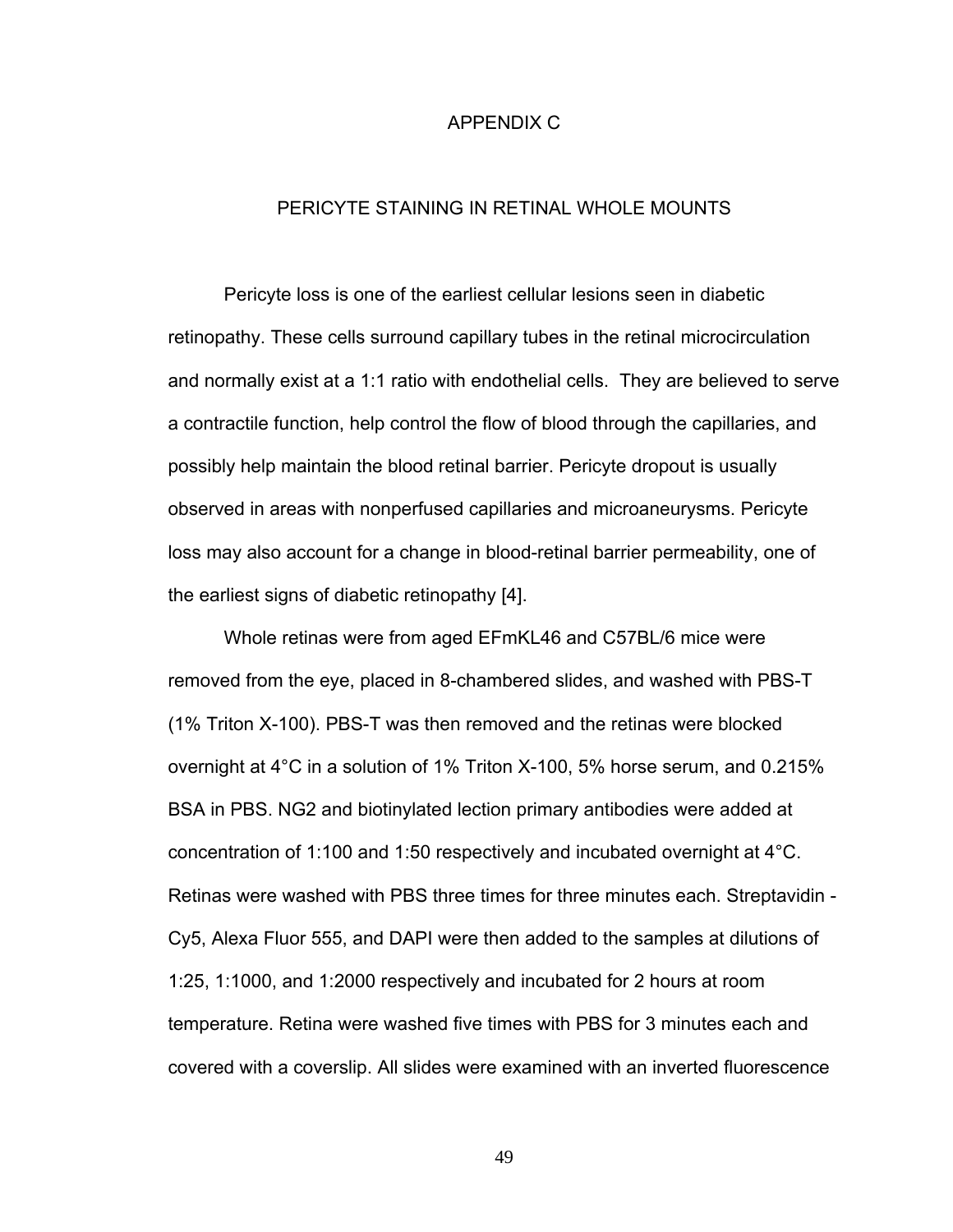microscope (Nikon Eclipse TE2000-U, Nikon, Inc., USA) with an EXFO X-Cite 120 Fluorescence Illumination System. Pictures were taken with a 3CCD Digital Camera (Hamamatsu C7780, Hamamatsu Photonics K.K., Hamamatsu City, Japan) and Image Pro software.

 Aged C56BL/6 and EFmKL46 sections stained with NG2, biotinylated lectin, and DAPI gave similar results (Figure 14). NG2, an antibody specific for pericytes, gave poor staining results. The entire retina was red and pericytes could not be distinguished from other retinal tissue. Biotinylated lectin biotinylaed lectin stained retinal tissue as well as vessels red. However, the microvasculature could be distinguished. DAPI staining showed not only cells located along the walls of the microvessels as well as cells of the neural retina. Elongated cells lining the vessel wall were hypothesized to be pericytes due to their shape and location. C57BL/6 mice appeared to have more pericyte coverage along the length of the microvessels (Fig 14, A). EFmKL46 had less cellular localization along the vessel walls. Cells were also smaller and had a more circular morphology (Fig 14, B). Pericyte coverage was determined by visual inspection only. No quantative information could be gained from the images.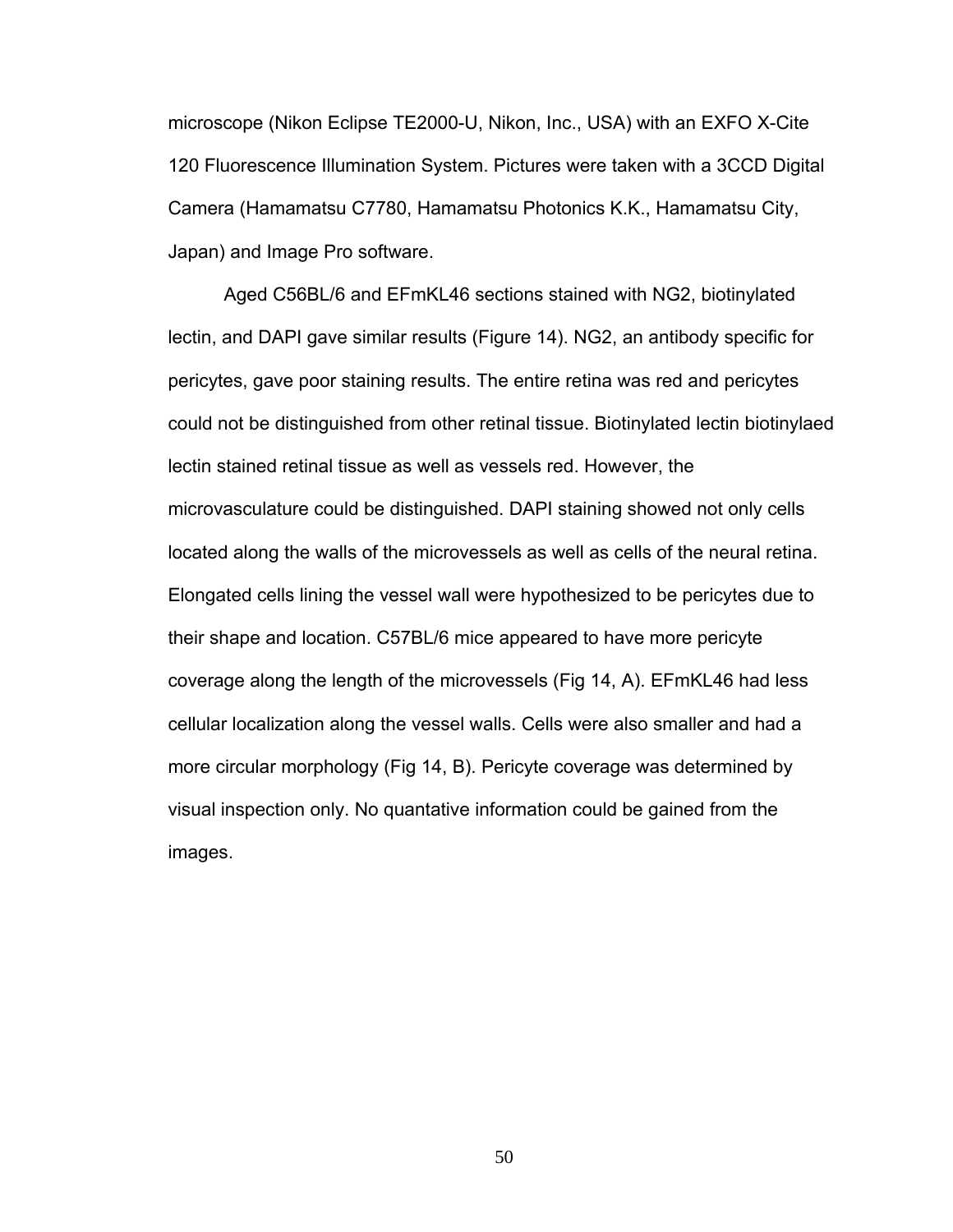





**B** 

Figure 14. Pericyte staining of retinal whole mounts. Microvessels and cell nuclei were observed with immunostaining of aged C57BL/6 (A) and EFmKL46 (B) retina. C57BL6 had elongated nuclei that lined the outer edges of the blood vessels (A). The nuclei of other cells of the retina had a more rounded shape. EFmKL46 were also observed to have nuclei on the outer edge of the vessels. A few were elongated but most had a round morphology (B). Wide arrows indicate microvessels. Narrow arrows indicate possible pericytes.

Pericyte staining was very inconclusive. The NG2 antibody and its Alexa Fluor 568 secondary stained the entire retina red. Pericytes could not be definitively distinguished from the other retinal tissue. DAPI staining allowed for the localization of cell nuclei, but because the presence of pericytes could not be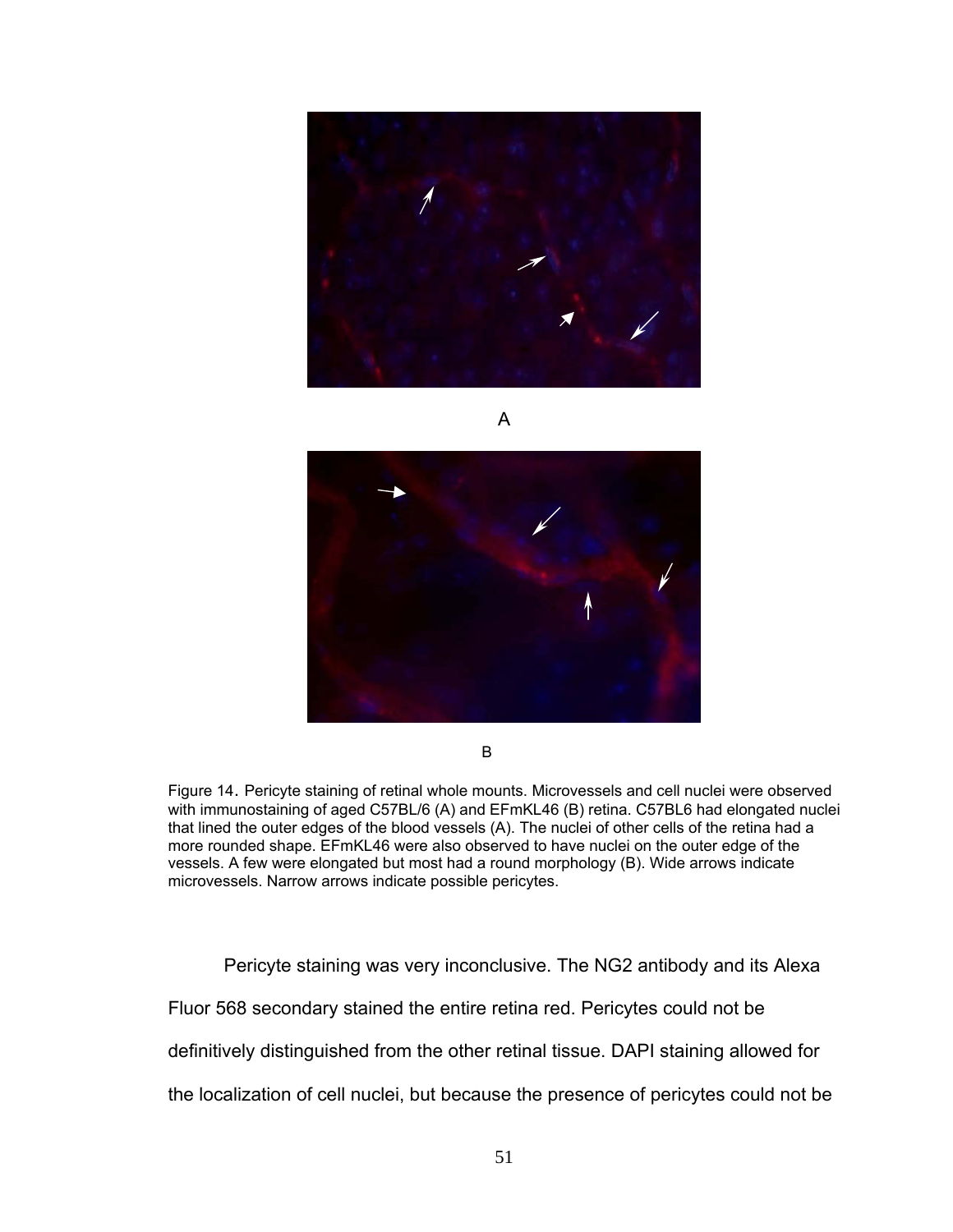confirmed, it is not known if the cells lining the microvessels are pericytes or another cell types. The elongated morphology of these vessel-lining cells is seen more in C57BL/6 than EFmKL46 retinas and pericyte loss is once of the landmarks of diabetic retinopathy. If these cells are, in fact, pericytes, this finding would help to further confirm that the vascular changes seen in aged EFmKL46 mice are the result of altered insulin signaling.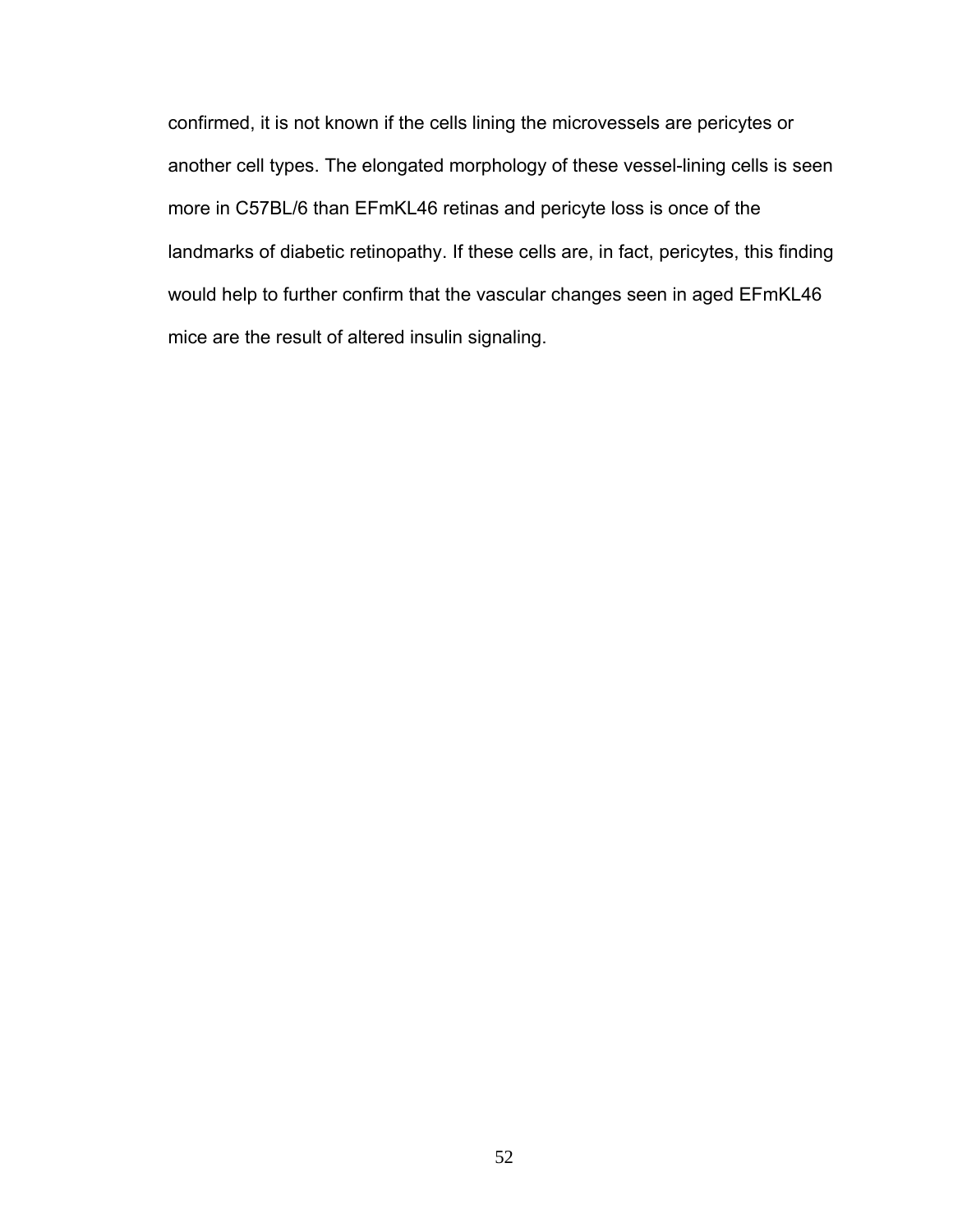# BIBLIOGRAPHY

- 1. Dowling, J.E., *The Retina: An Approachable Part of the Brain*. 1987, Cambridge: Belknap Press.
- 2. http://wbmo.mpimf-heidelberg.mpg.de/~teuler/Pics/retina1.htm. Accessed 28 June 2006.
- 3. Saltiel, A.R. and C.R. Kahn, *Insulin signalling and the regulation of glucose and lipid metabolism.* Nature, 2001. **414**(6865): p. 799-806.
- 4. Feman, S.S., ed. *Ocular Problems in Diabetes Mellitus*. 1992, Blackwell Scientific Publications: Boston.
- 5. http://arbl.cvmbs.colostate.edu/hbooks/pathphys/endocrine/pancreas/ insulin\_phys.html. Accessed 28 June 2006.
- 6. White, M.F., *The insulin signalling system and the IRS proteins.* Diabetologia, 1997. **40 Suppl 2**: p. S2-17.
- 7. Morris, J.Z., H.A. Tissenbaum, and G. Ruvkun, *A phosphatidylinositol-3- OH kinase family member regulating longevity and diapause in Caenorhabditis elegans.* Nature, 1996. **382**(6591): p. 536-9.
- 8. Tatar, M., et al., *A mutant Drosophila insulin receptor homolog that extends life-span and impairs neuroendocrine function.* Science, 2001. **292**(5514): p. 107-10.
- 9. Holzenberger, M., et al., *IGF-1 receptor regulates lifespan and resistance to oxidative stress in mice.* Nature, 2003. **421**(6919): p. 182-7.
- 10. Reiter, C.E. and T.W. Gardner, *Functions of insulin and insulin receptor signaling in retina: possible implications for diabetic retinopathy.* Prog Retin Eye Res, 2003. **22**(4): p. 545-62.
- 11. Reiter, C.E., et al., *Characterization of insulin signaling in rat retina in vivo and ex vivo.* Am J Physiol Endocrinol Metab, 2003. **285**(4): p. E763-74.
- 12. Fletcher, E.L., J.A. Phipps, and J.L. Wilkinson-Berka, *Dysfunction of retinal neurons and glia during diabetes.* Clin Exp Optom, 2005. **88**(3): p. 132-45.
- 13. L'Esperance, F.A., Jr., W.A. James, Jr., *Diabetic Retinopathy: Clinical Evaluation and Management*. 1981, St. Louis: Mosby.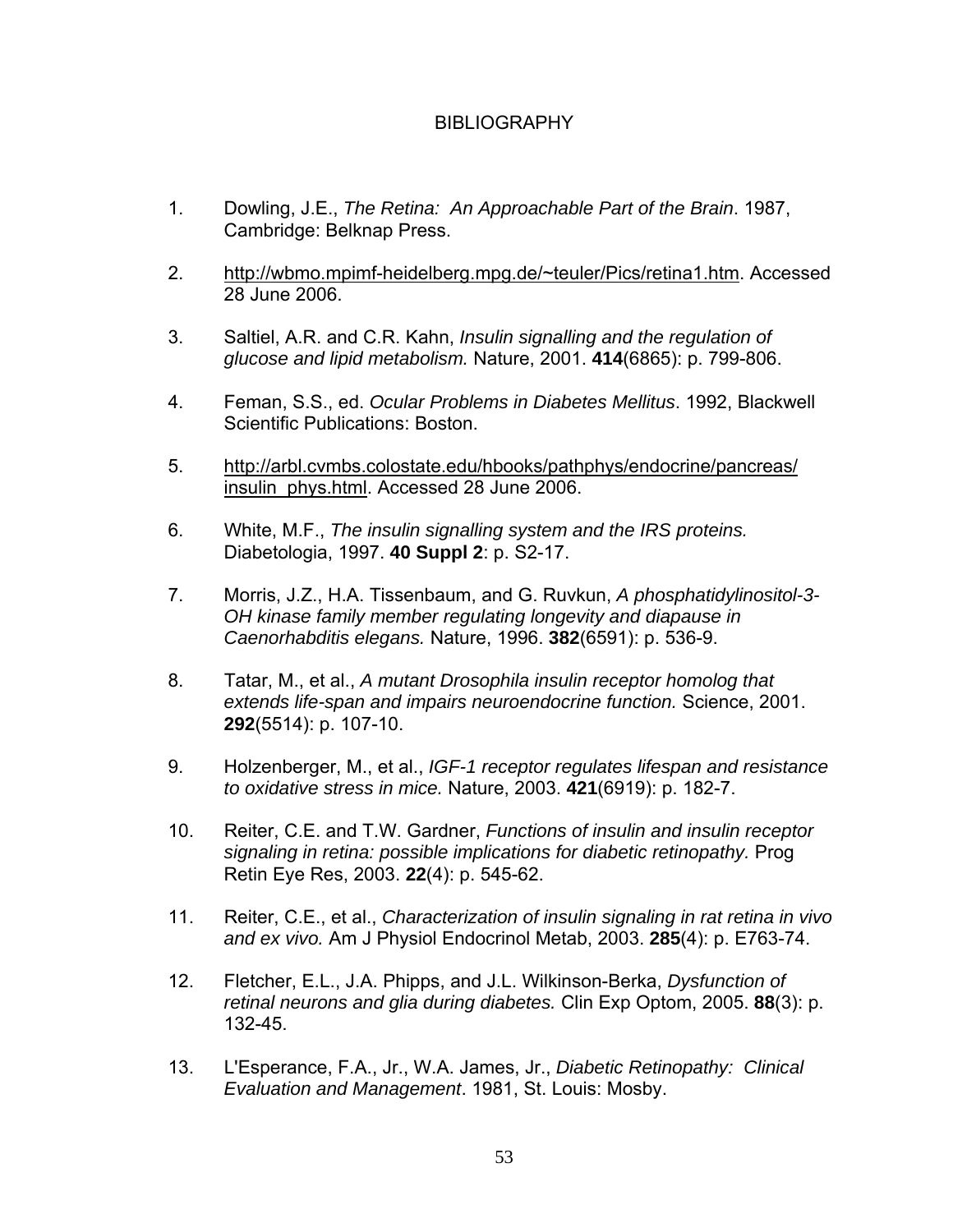- 14. Park, S.H., et al., *Apoptotic death of photoreceptors in the streptozotocininduced diabetic rat retina.* Diabetologia, 2003. **46**(9): p. 1260-8.
- 15. Martin, P.M., et al., *Death of retinal neurons in streptozotocin-induced diabetic mice.* Invest Ophthalmol Vis Sci, 2004. **45**(9): p. 3330-6.
- 16. Aizu, Y., et al., *Degeneration of retinal neuronal processes and pigment epithelium in the early stage of the streptozotocin-diabetic rats.* Neuropathology, 2002. **22**(3): p. 161-70.
- 17. Barber, A.J., et al., *The Ins2Akita mouse as a model of early retinal complications in diabetes.* Invest Ophthalmol Vis Sci, 2005. **46**(6): p. 2210-8.
- 18. Yi, X., et al., *Insulin receptor substrate 2 is essential for maturation and survival of photoreceptor cells.* J Neurosci, 2005. **25**(5): p. 1240-8.
- 19. Barber, A.J., et al., *Neural apoptosis in the retina during experimental and human diabetes. Early onset and effect of insulin.* J Clin Invest, 1998. **102**(4): p. 783-91.
- 20. Kuro-o, M., et al., *Mutation of the mouse klotho gene leads to a syndrome resembling ageing.* Nature, 1997. **390**(6655): p. 45-51.
- 21. Kato, Y., et al., *Establishment of the anti-Klotho monoclonal antibodies and detection of Klotho protein in kidneys.* Biochem Biophys Res Commun, 2000. **267**(2): p. 597-602.
- 22. Nabeshima, Y., *Klotho: a fundamental regulator of aging.* Ageing Res Rev, 2002. **1**(4): p. 627-38.
- 23. Imura, A., et al., *Secreted Klotho protein in sera and CSF: implication for post-translational cleavage in release of Klotho protein from cell membrane.* FEBS Lett, 2004. **565**(1-3): p. 143-7.
- 24. Shiraki-Iida, T., et al., *Structure of the mouse klotho gene and its two transcripts encoding membrane and secreted protein.* FEBS Lett, 1998. **424**(1-2): p. 6-10.
- 25. Kurosu, H., et al., *Suppression of aging in mice by the hormone Klotho.* Science, 2005. **309**(5742): p. 1829-33.
- 26. Bartke, A., *Long-lived Klotho mice: new insights into the roles of IGF-1 and insulin in aging.* Trends Endocrinol Metab, 2006. **17**(2): p. 33-5.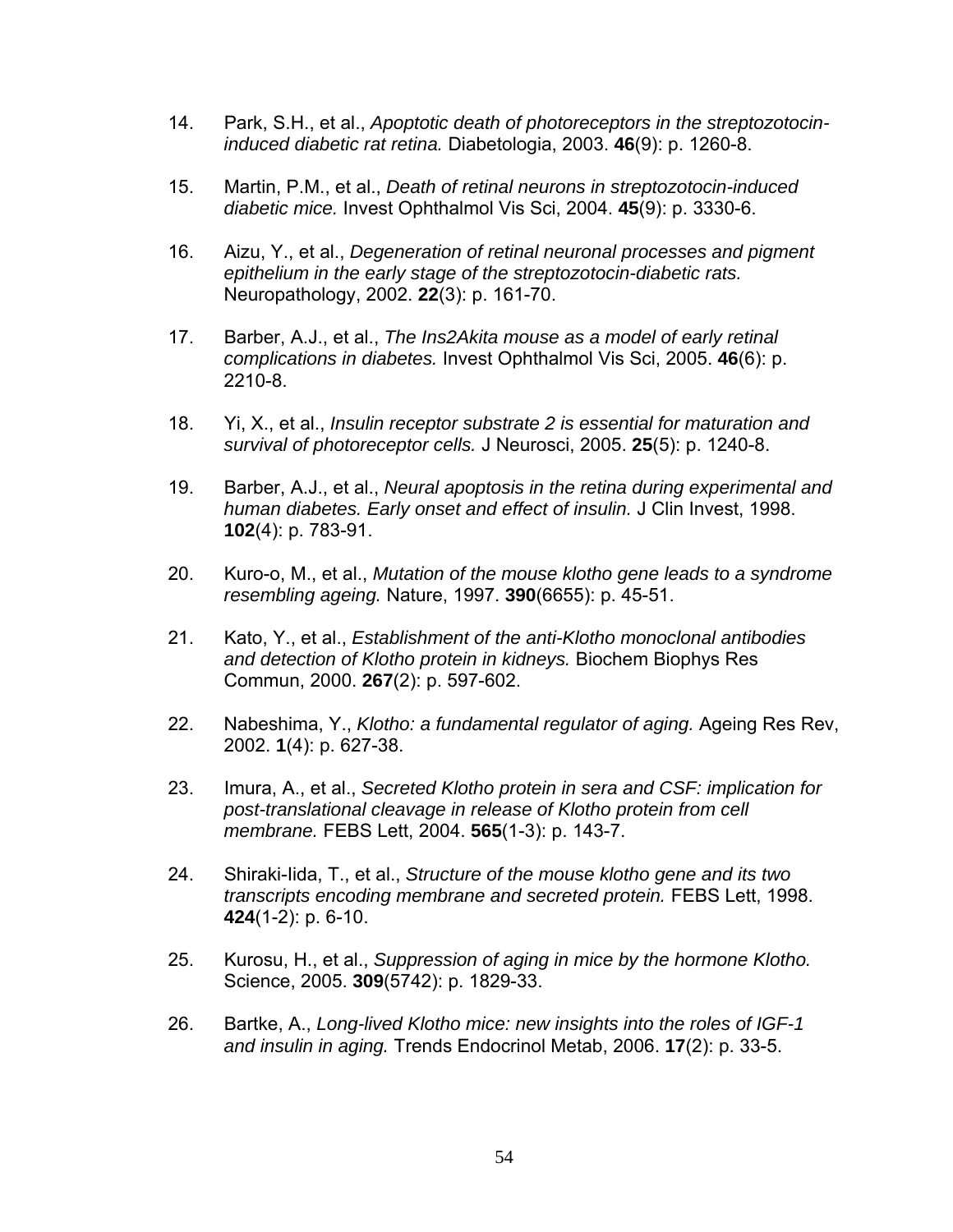- 27. Unger, R.H., *Klotho-induced insulin resistance: a blessing in disguise?* Nat Med, 2006. **12**(1): p. 56-7.
- 28. Ikushima, M., et al., *Anti-apoptotic and anti-senescence effects of Klotho on vascular endothelial cells.* Biochem Biophys Res Commun, 2006. **339**(3): p. 827-32.
- 29. Yamamoto, M., et al., *Regulation of Oxidative Stress by the Anti-aging Hormone Klotho.* J Biol Chem, 2005. **280**(45): p. 38029-34.
- 30. Yanoff, M., B. S. Fine, *Ocular Pathology, 5th ed.* 5th ed. 2002, St. Louis: Mosby.
- 31. Cho, N.C., et al., *Selective loss of S-cones in diabetic retinopathy.* Arch Ophthalmol, 2000. **118**(10): p. 1393-400.
- 32. Bloodworth, J.M., Jr., *Diabetic retinopathy.* Diabetes, 1962. **11**: p. 1-22.
- 33. Wolter, J.R., *Diabetic retinopathy.* Am J Ophthalmol, 1961. **51**: p. 1123-41.
- 34. Diaz, B., et al., *In vivo regulation of cell death by embryonic (pro)insulin and the insulin receptor during early retinal neurogenesis.* Development, 2000. **127**(8): p. 1641-9.
- 35. Bok, D., *New insights and new approaches toward the study of agerelated macular degeneration.* Proc Natl Acad Sci U S A, 2002. **99**(23): p. 14619-21.
- 36. Russ, P.K., G.M. Gaylord, and F.R. Haselton, *Retinal vascular permeability determined by dual-tracer fluorescence angiography.* Ann Biomed Eng, 2001. **29**(8): p. 638-47.
- 37. Rice, D.S., et al., *Severe retinal degeneration associated with disruption of semaphorin 4A.* Invest Ophthalmol Vis Sci, 2004. **45**(8): p. 2767-77.
- 38. Voll, C.L. and R.N. Auer, *Insulin attenuates ischemic brain damage independent of its hypoglycemic effect.* J Cereb Blood Flow Metab, 1991. **11**(6): p. 1006-14.
- 39. Spraul, C.W., et al., *Effect of growth factors on bovine retinal pigment epithelial cell migration and proliferation.* Ophthalmic Res, 2004. **36**(3): p. 166-71.
- 40. Lev-Ran, A. and D.L. Hwang, *Epidermal growth factor and platelet-derived growth factor in blood in diabetes mellitus.* Acta Endocrinol (Copenh), 1990. **123**(3): p. 326-30.